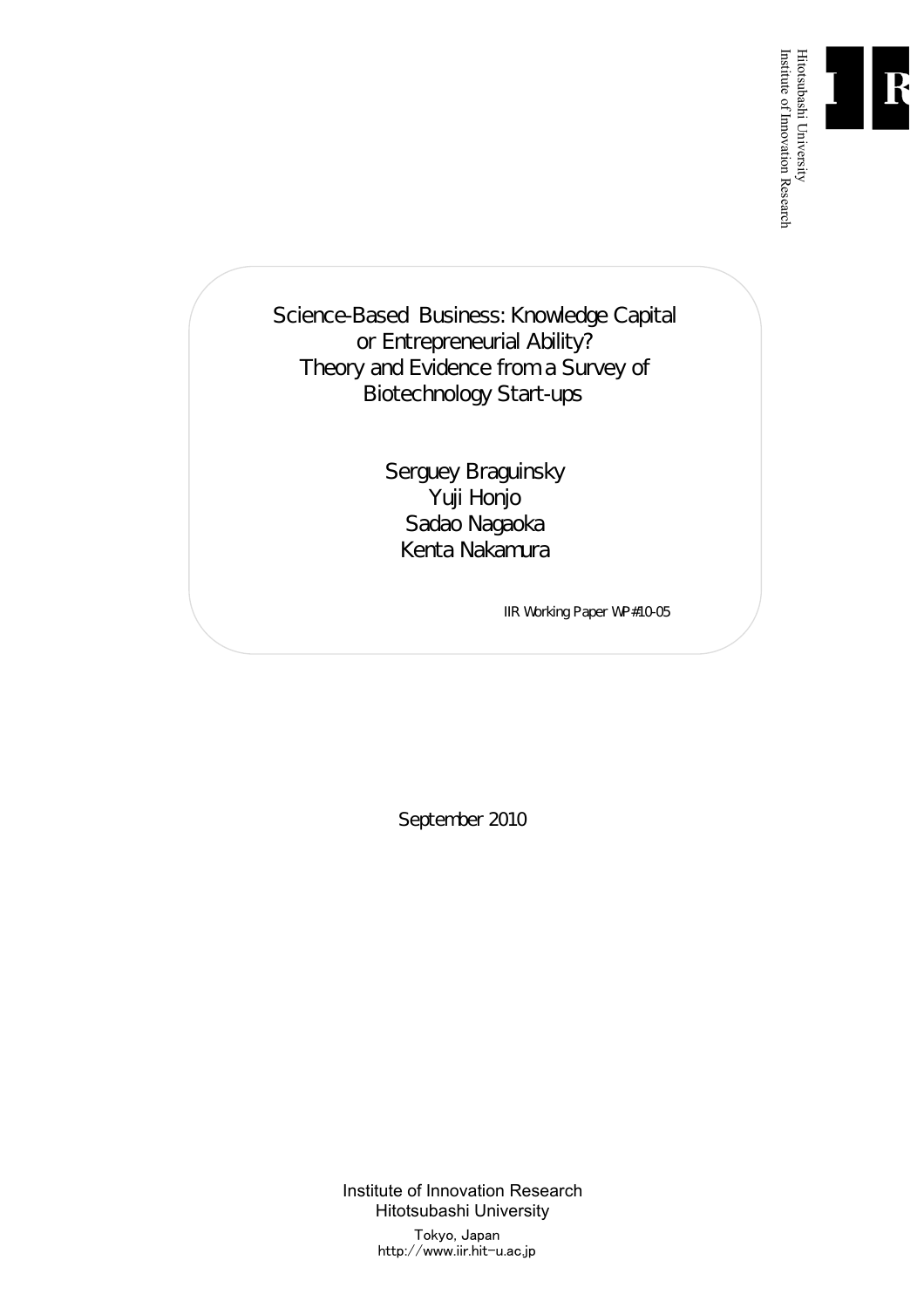# **Science-Based Business: Knowledge Capital or Entrepreneurial Ability? Theory and Evidence from a Survey of Biotechnology Start-ups**

Serguey Braguinsky, Yuji Honjo, Sadao Nagaoka, and Kenta Nakamura<sup>\*</sup>

### Abstract

We present a model of science-based entrepreneurship where ideas initially produced by researchers with high-level knowledge capital may be developed by high-ability entrepreneurs. With moderate investment costs, startups continuously managed by inventors-founders coexist in equilibrium with startups that experience entrepreneurial turnover. The model predicts that startups managed by non-founder entrepreneurs would on average outperform the startups managed by their founders and that better functioning of the market for entrepreneurial talent should result in more entrepreneurial turnover in equilibrium which in its turn leads to more ideas being commercialized and higher rewards to successful startups. The predictions of the model are tested against a unique dataset drawing upon a representative sample of biotechnology startups in Japan and are found to be broadly supported in the data.

JLE classification numbers: O31, O32

Keywords: Science-based Business, Biotechnology, Start-ups, Entrepreneurship, Innovation

> This version 2010/8/30

Braguinsky (corresponding author), Department of Social and Decision Sciences, Carnegie Mellon University (sbrag@andrew.cmu.edu); Honjo, Faculty of Commerce, Chuo University (yhonjo@tamacc.chuo-u.ac.jp); Nagaoka, Institute of Innovation Research, Hitotsubashi University  $(nagaoka@iii.hit-u.ac.jp);$  Nakamura, Graduate School of Economics, Kobe University (knakamura@econ.kobe-u.ac.jp). This paper was written while Braguinsky was visiting Hitotsubashi University Institute of Innovation Research (IIR), during which he participated in the research project on biotechnology innovation collaboratively pursued by the IIR and the Japan Bio Industry Association.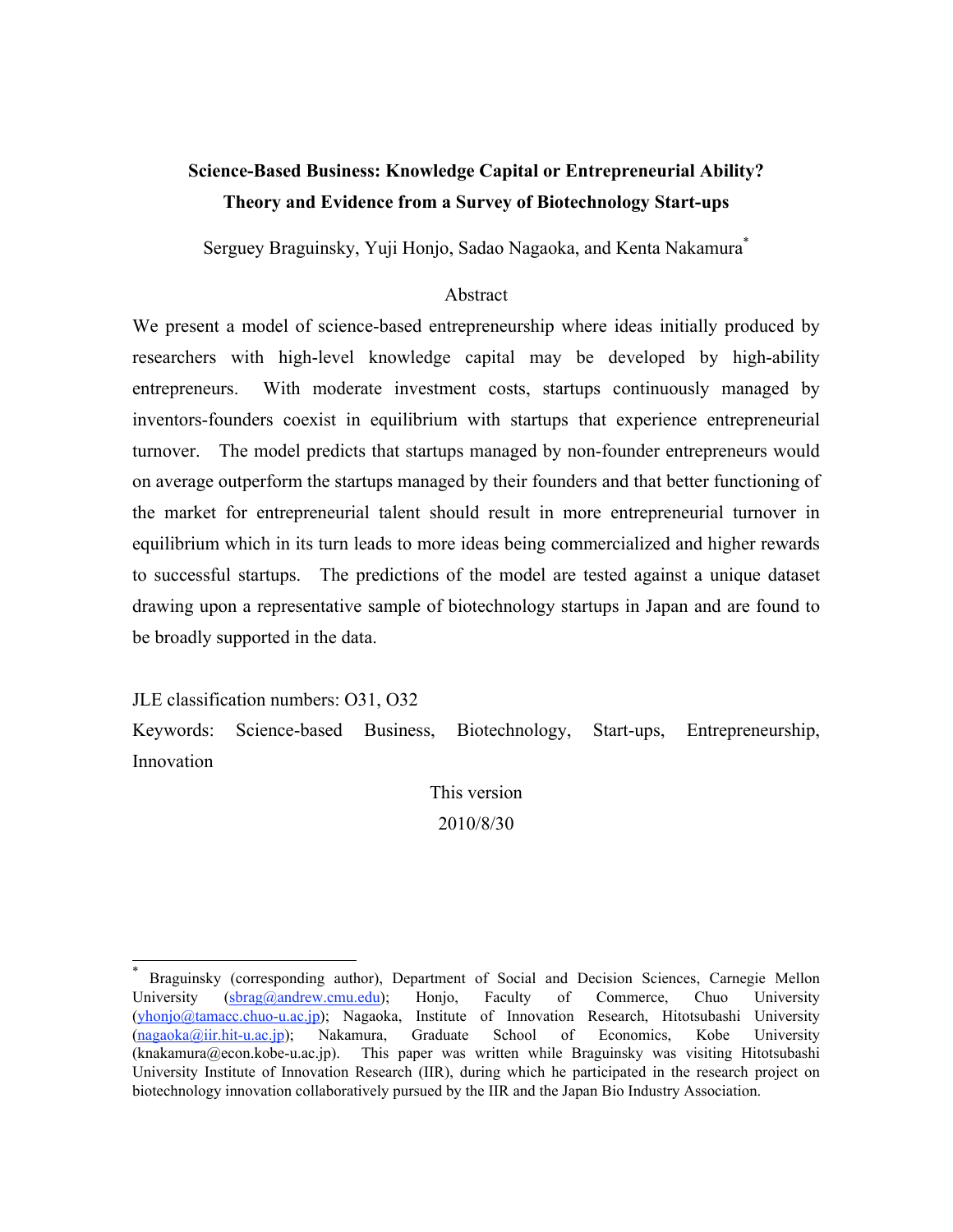#### **1. Introduction**

The nature of entrepreneurship in industries that place particularly strong demand on highest-level knowledge and human capital has been examined in several recent contributions (Bhidé [2000], Zingales [2000], Kaplan, Sensoy, and Stromberg [2009], Braguinsky, Klepper, and Ohyama [2010]). Biotechnology industry has attracted particular attention as a primary example of such "science-based" industry (e.g., Zucker et al. [1998]). It has been argued that the role of human capital as a "critical resource" in such industries changes the very essence of how economists define firms and their interaction with markets, and also requires the introduction of radically new management concepts (Zingales [2000], Pisano [2010]). Other studies, however, have found that more "traditional" theories of the firm actually mesh surprisingly well with evidence from such high-tech, science-based industries (Kaplan et al. [2009]).

In this paper, we present a simple theory of science-based entrepreneurship, to deepen our understanding of the factors of entrepreneurial success in industries such as the biotechnology industry. We then empirically probe some of the predictions of the theory by using a hand-collected data set on biotechnology start-ups in Japan.

In our theory, the input from basic research is a "critical resource" in the sense that an innovative startup is not possible without it. There is another critical resource, however, which we call "entrepreneurial ability" but which could be interpreted broadly as including knowledge of the market and experience of doing business in a given industry.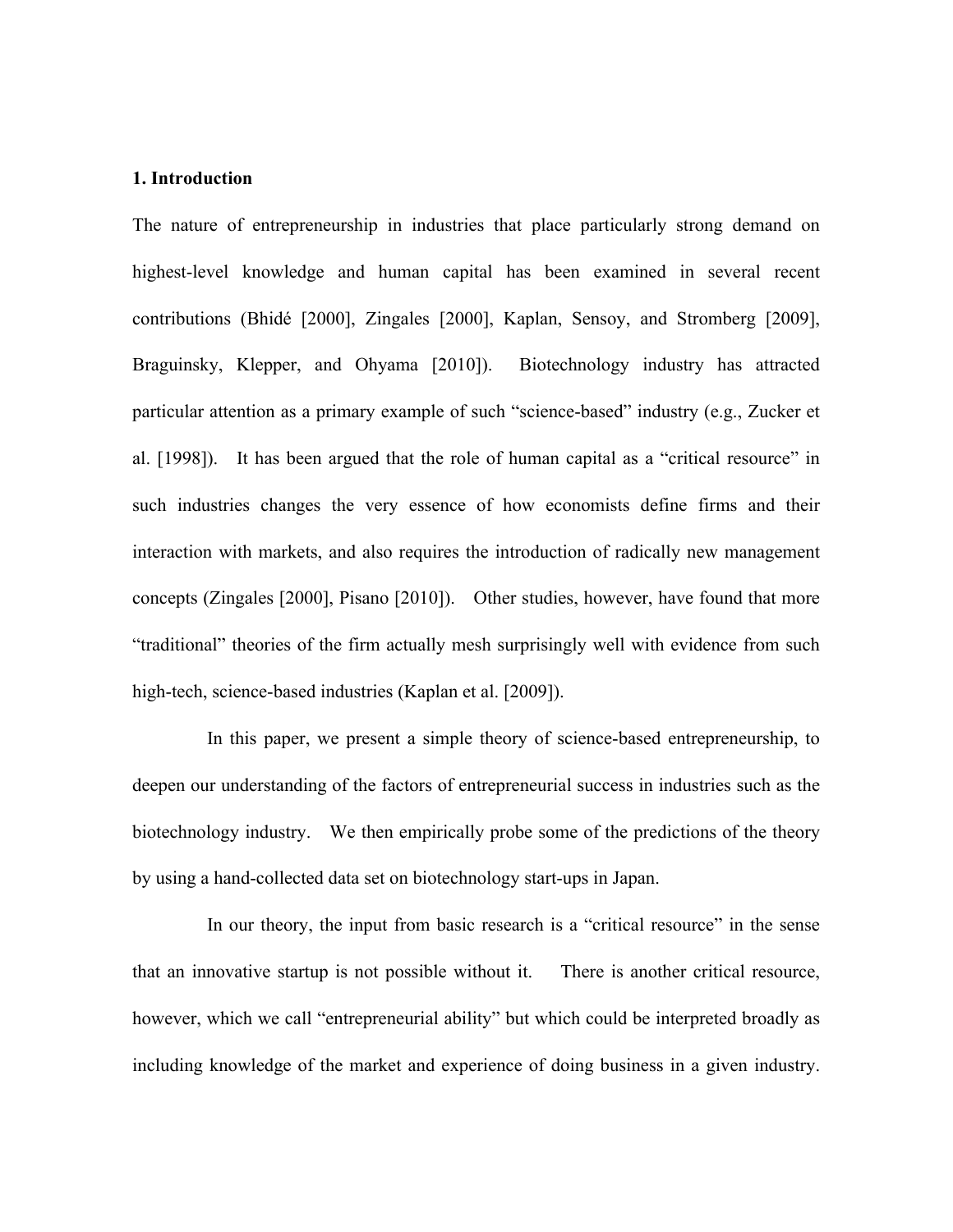This resource has repeatedly been found to be the most important predictor of success in high-tech industries of the past (e.g., Klepper [2002]) and we conjecture that in this sense, science-based business is no different. The expected value of a startup is thus a product of two factors, the input from the basic research and the input in the form of entrepreneurial ability.

In the model, startup founders are endowed with seeds coming from basic research, the commercial values of which are not known. Founders are heterogeneous in entrepreneurial ability and those of them with low ability may hire those with high ability to develop their seeds. A founder either retains the seed for the future at no investment cost, or he invests to learn the value of the seed. In the latter case, if the seed turns out to be no good, a high-ability founder becomes a "seedless" entrepreneur who may move to another startup to develop a good seed.

The implications of the model shed light on several characteristics of science-based business that featured prominently in past studies. First, the model highlights the crucial role played by the "market for ideas" (see Gans, Hsu, and Stern [2002]). Without such a market, which we model as the market where talented entrepreneurs are matched with commercially promising seeds, the cost of investing to learn the quality of the seed can easily become prohibitive even for seed owners with the highest entrepreneurial ability, leading to an equilibrium characterized by sluggish growth and "dormant seeds" that never get a chance to be evaluated. Second, the model implies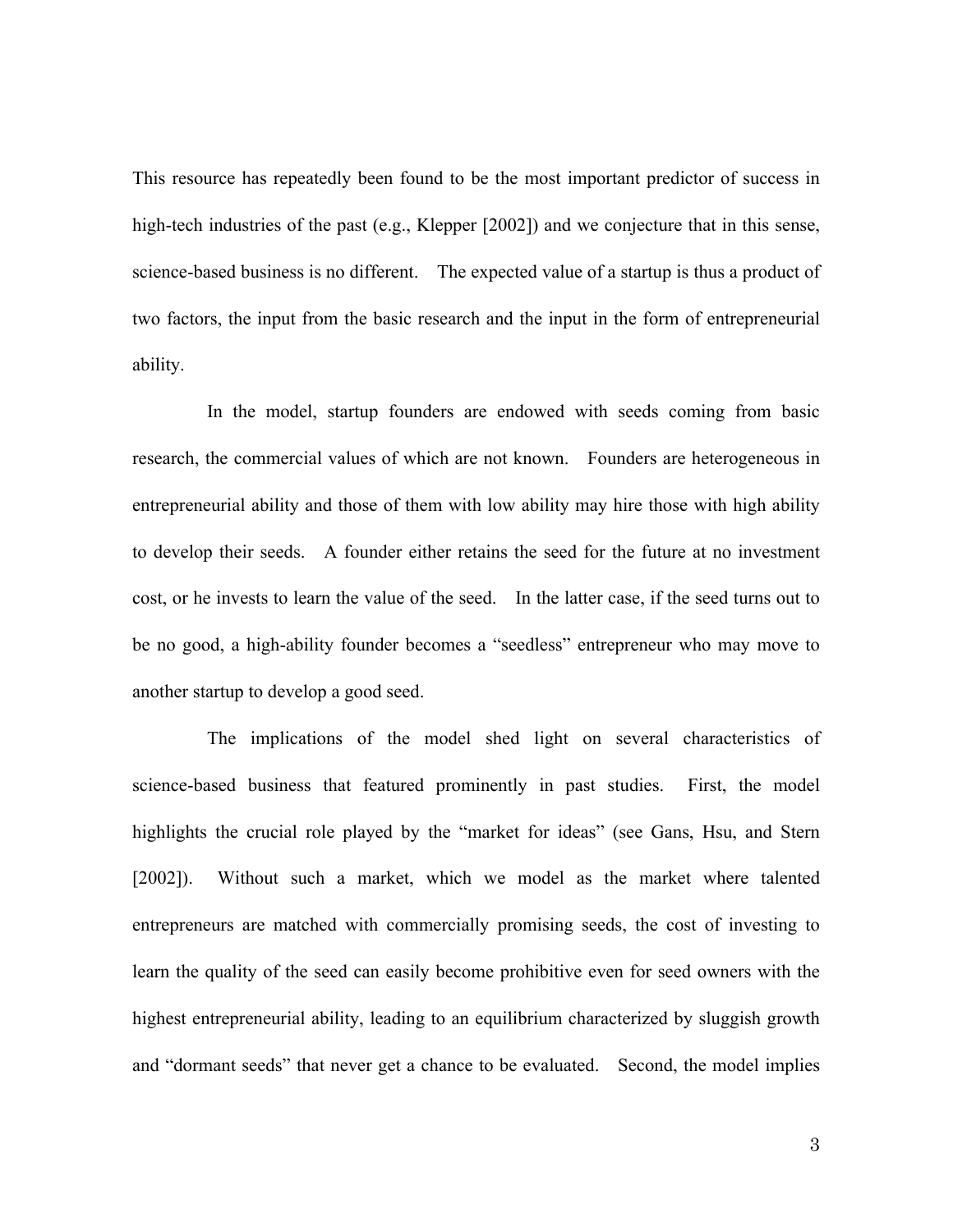that lowering investment costs results in fuller transfer of seeds from basic researchers to high-ability entrepreneurs as they reach the potential commercialization stage, which in turn leads to an equilibrium with fast selection of seeds to be either developed or discarded, and higher expected payoffs, in line with the model in Aghion, Dewatripoint and Stein [2008]. Third, in equilibrium with moderately high investment costs, there will be startups continuously managed by original inventors alongside startups that experience a change in management. Furthermore, the model predicts that high levels of investment and better development of seeds will be primarily associated with the startups that experience a change in management.

We probe the predictions of the model using a unique hand-collected dataset on the Japanese biotechnology industry. While the United States remains the undisputed leader in this area, since the late 1990s Japan has adopted a wide range of regulatory, financial and other measures to spur the growth of the domestic biotechnology industry (Honjo et al. [2009]). Partly as a result of that, the number of biotech firms in Japan had increased from 116 to 586 from 1994-2006 (Motohashi [2007], p. 2), making the Japanese biotechnology industry the second largest in the world after the U.S. in terms of sheer number of firms. Japan continues to lag behind the U.S., however, in the number of IPOs (around 20 IPOs as of 2006 compared to 330 in the U.S.) and the volume of sales (barely over 10 percent of the U.S. level; see Motohashi [2007]).

Our theory implies that in order to catch up with the U.S. not just in quantity but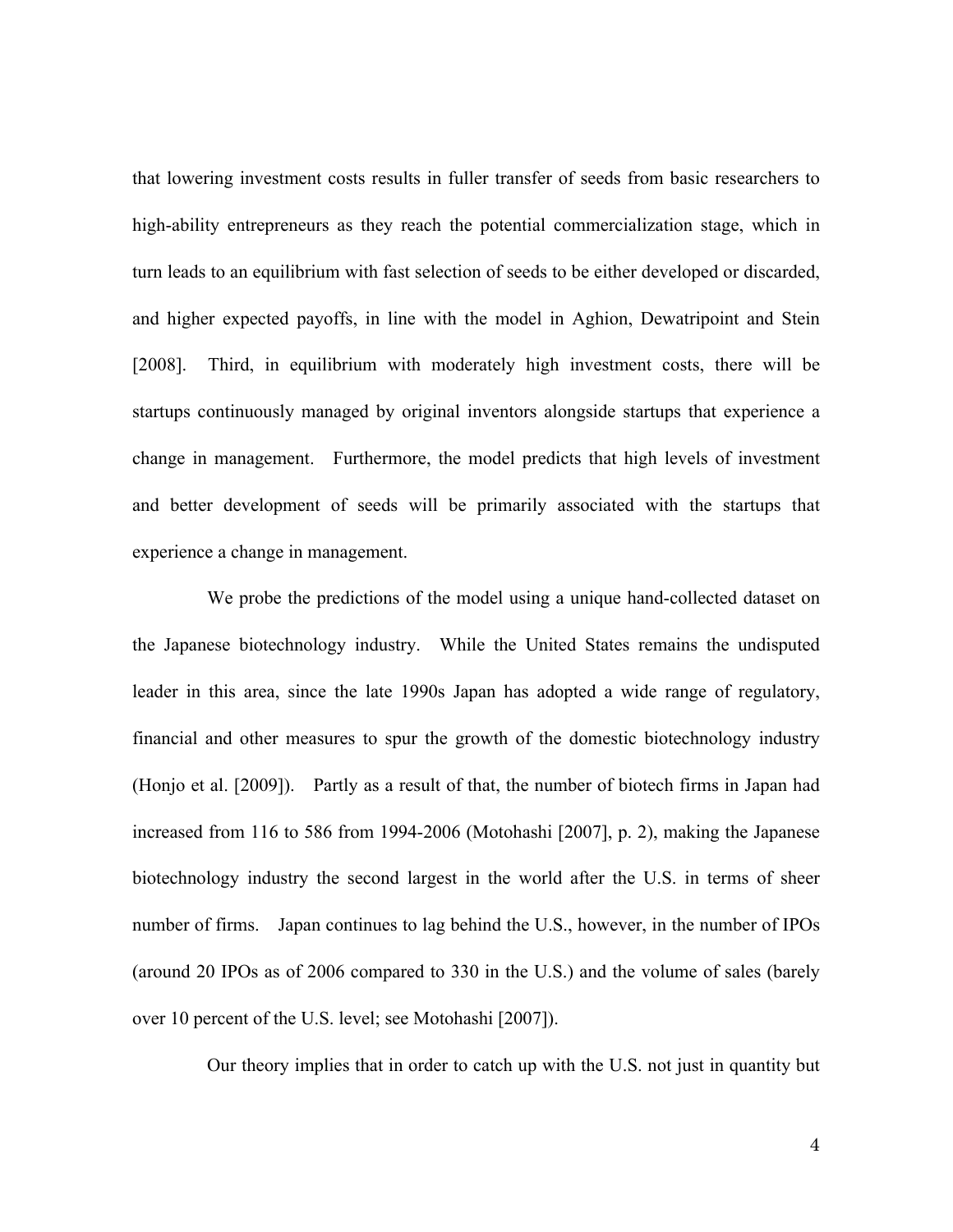also in the quality of startups, Japan needs to create conditions under which more seeds are transferred to specialized entrepreneurs. In line with the theory, we find high-investing and faster-growing startups, as well as startups that successfully conducted IPOs tend to be those that had experienced entrepreneurial turnover at some point after they were founded.

Our paper has important management and policy implications. To the best of our knowledge this is one of the first studies to demonstrate, both theoretically and empirically using a relatively large and representative sample of startups the importance of having specialized entrepreneurs develop and commercialize seeds produced from basic research. High-level specific human capital may be important at the inception but it is relegated to a supporting role when it comes to developing a commercially viable product. Startups in countries where the market for entrepreneurial talent is not yet as developed as it is in the U.S. (such as Japan), may also benefit from international cooperation. In terms of policy, our findings suggest that the Japanese government should try not so much to emulate the early development stage of the U.S. biotechnology industry by supporting university-based businesses operating in local business communities, but instead should concentrate its resources on developing nation-wide market for entrepreneurial talent.

The rest of the paper is organized as follows. In the next section we briefly discuss past research. No attempt is made to survey the fast-growing literature on the biotechnology industry as a whole; instead, we focus on studies, where we think our paper can contribute some new theoretical insights or interpretations of empirical evidence.

 $5^{\circ}$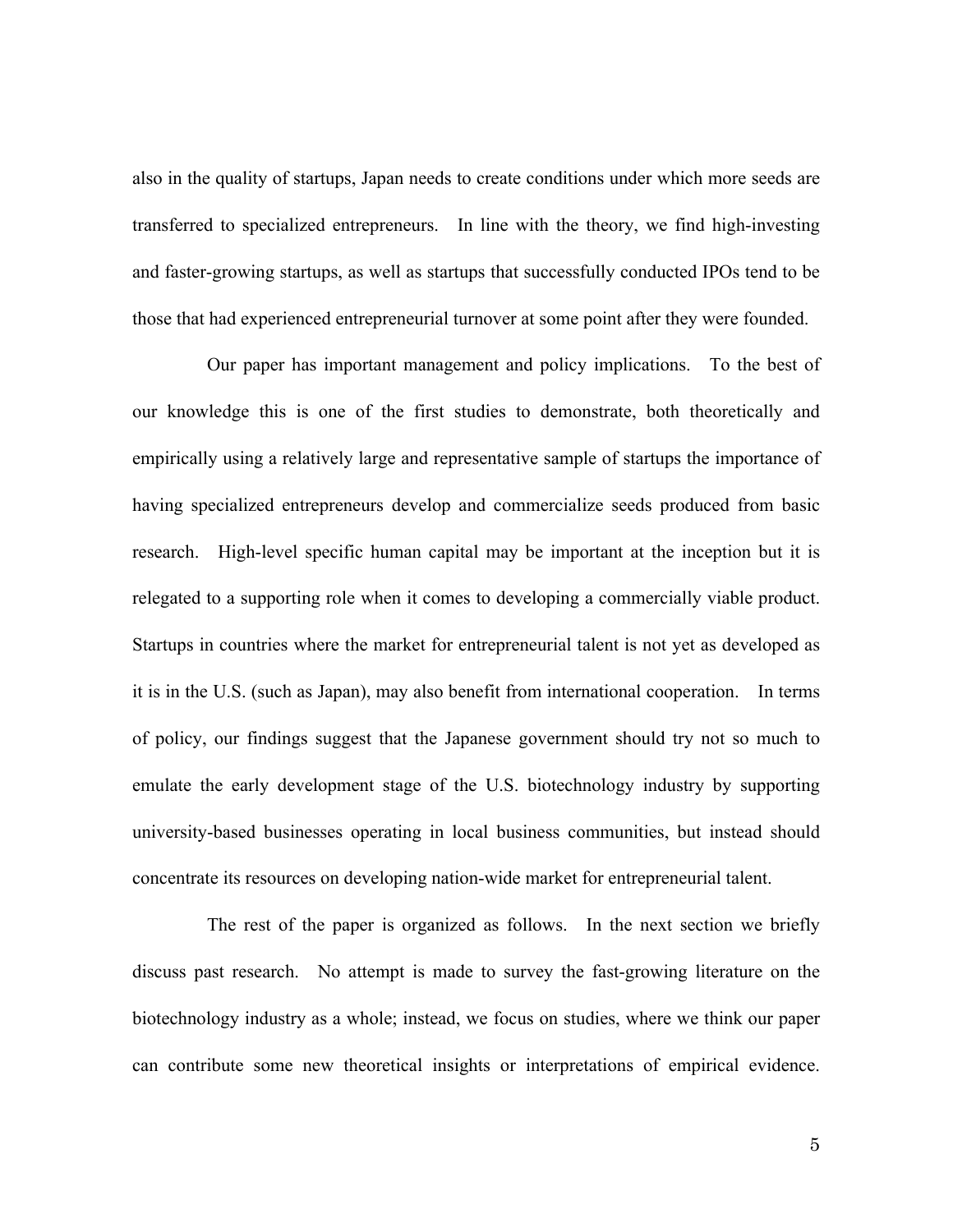Section 3 presents our model and discusses its implications for markets and startups. In Section 4 we describe the data and test several predictions of the model using these. Section 5 concludes and contains further discussion of our findings.

# **2. Connection to past research**

Zucker et al. [1998] examined the process of entry and development of the American biotechnology industry and concluded that "the growth and location of intellectual human capital was the principal determinant of the growth and location of the industry itself," with the industry itself being "a testament to the value of basic research." (p. 302) The fundamental feature of the biotechnology industry as a science-based business and the dramatic impact its emergence has had on commercial activities by universities, such as patenting, licensing and investing in spinouts has been confirmed by numerous subsequent studies (see, for example, Jensen and Thursby [2001], Thursby and Thursby [2002], Zucker and Darby [2006]).

Even though there is thus little doubt that specific high-level human capital is of crucial importance for a potential biotechnology innovation, it is less certain that the same specific human capital remains critical during the process of developing and implementing an innovation. In a careful study, Gittelman and Kogut [2003] find that important scientific papers written by academic researchers and high-impact innovations are actually negatively correlated. They conclude that science-based business in general and the biotechnology industry in particular need separate organizational entities (small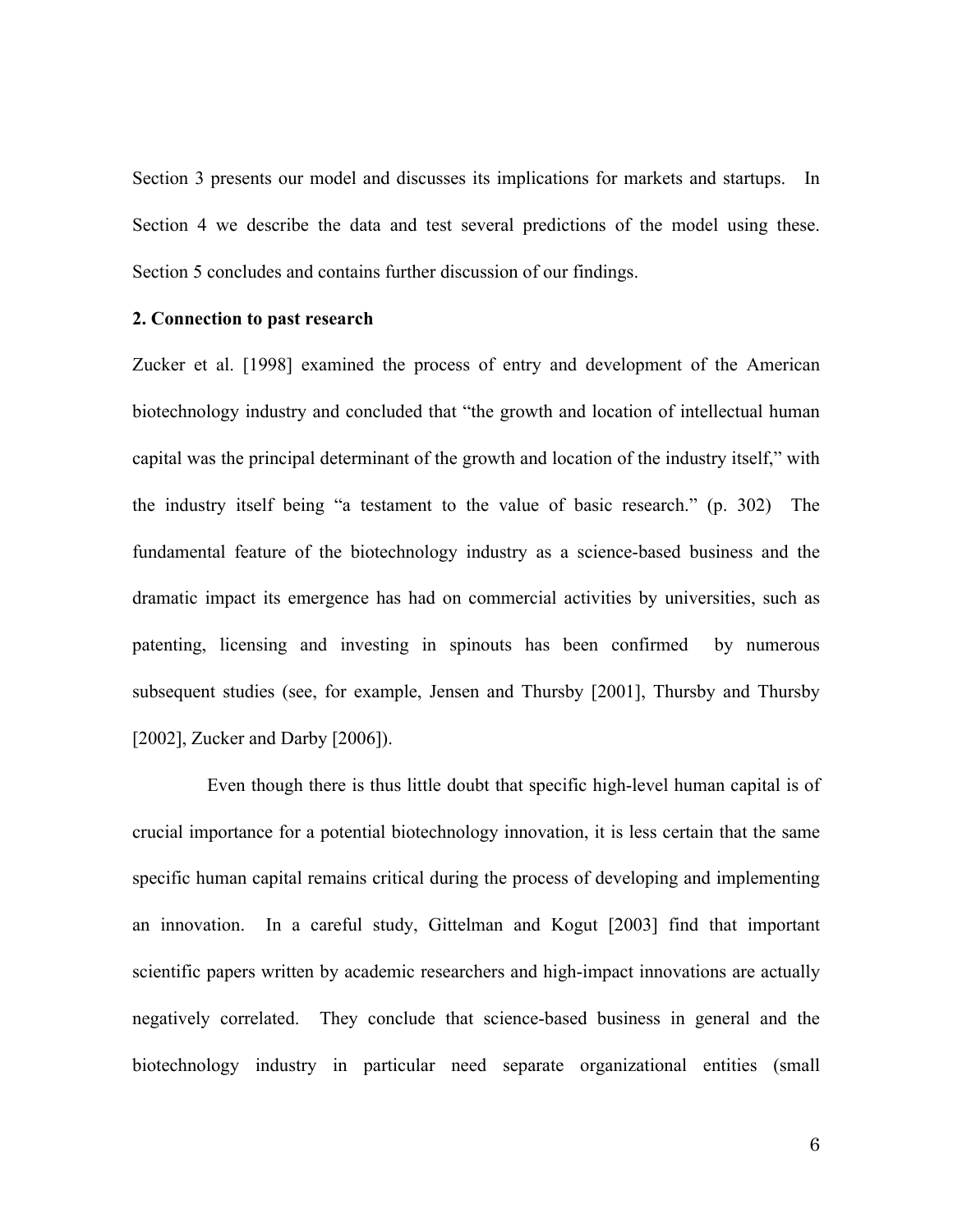research-intensive firms) whose task would be to combine valuable knowledge and to select scientific ideas to produce important technical innovations. Similarly, Gans et al. [2002] find that in the biotechnology industry, start-up innovators earn returns not by pursuing their businesses independently but by acting as upstream "suppliers" of technology, with an important role played by third-party "brokers."

This theme has been pursued further in the bulging literature on strategic alliances in the biotechnology industry (see, e.g., Lerner and Merges [1998], Baum, Calabrese and Silverman [2000], Rothaermel and Deeds [2004], etc.). In particular, it has been found that forming alliances at an early stage (including the exploratory stage) helps especially smaller startups (Rothaermel and Deeds [2004]). Shan, Walher and Kogut [1994] and Baum, Calabrese and Silverman [2000] hypothesized that the relationship between alliances and better performance of start-ups can be reciprocal but they only found evidence that alliances affect performance positively but not vice versa.

The nature of entrepreneurship in science-based business and the biotechnology industry in particular has been conceptualized in broadly two different ways. According to one approach, "the innovations which underlie biotechnology are properly analyzed in terms of naturally excludable knowledge held by a small initial group of discoverers, their coworkers, and others who learned the knowledge from working at the bench-science level with those possessing the requisite know-how." (Zucker et al. [1998], p. 291). Zingales [2000] and Rajan and Zingales [2001] argue that because of these features, the traditional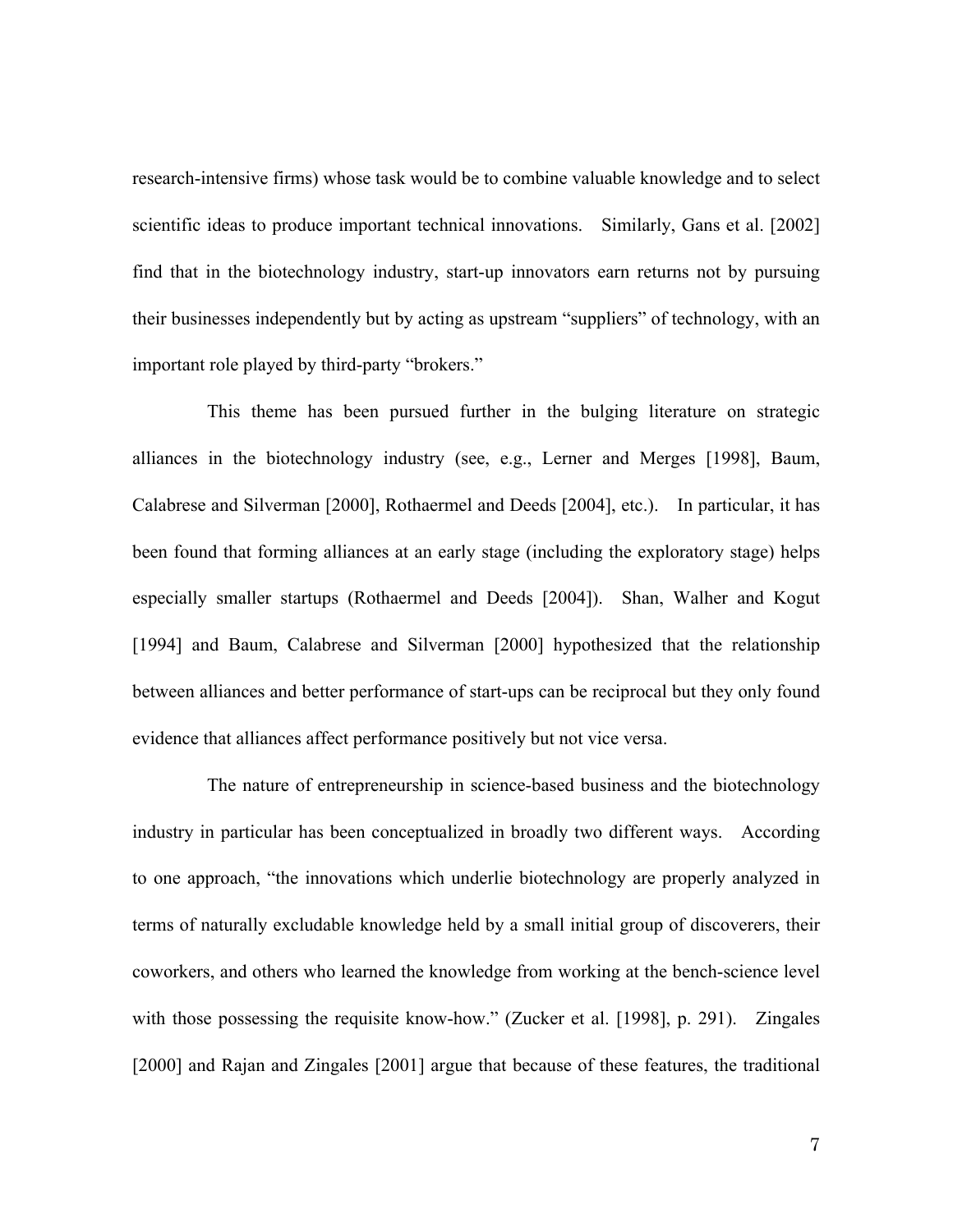theory of the firm, which associates this concept with strictly hierarchical control over a well-defined tangible critical resource may not be applicable to the biotechnology industry. Having high-level specific human capital as the "critical resource" may lead to "deintegrating the firm", potentially paralyzing its ability to function effectively. In a similar vein, Pisano [2010] concludes that new organizational forms, beyond the traditional concept of a firm and even beyond the concept of traditional venture capital are required to meet the challenges of science based-business.

Kaplan, Sensoy and Stromberg [2009] put these ideas to test using a dataset of venture capital-backed startups in biotechnology and other high-tech industries. They find that, contrary to the perception of human capital being all-important, in virtually every firm, there was little change in their core line of business from age 2 onward whereas there was considerable turnover in the human capital, contradicting the perception that biotechnology firms are crucially dependent on specific human capital. Notably, all their firms experience "dramatic growth in revenue, assets and market value (although they do not become profitable)." (Kaplan et al. [2009], p. 77) Hence, while their conclusion that the traditional theory of the firm is still quite relevant even in science-based business is persuasive with regard to the select sample of successful startups, it does not necessarily contradict the conclusions in Zingales [2000] which, almost by construction, apply to somewhat dysfunctional firms.

A theory proposed by Aghion, Dewatripoint and Stein [2008] hints at one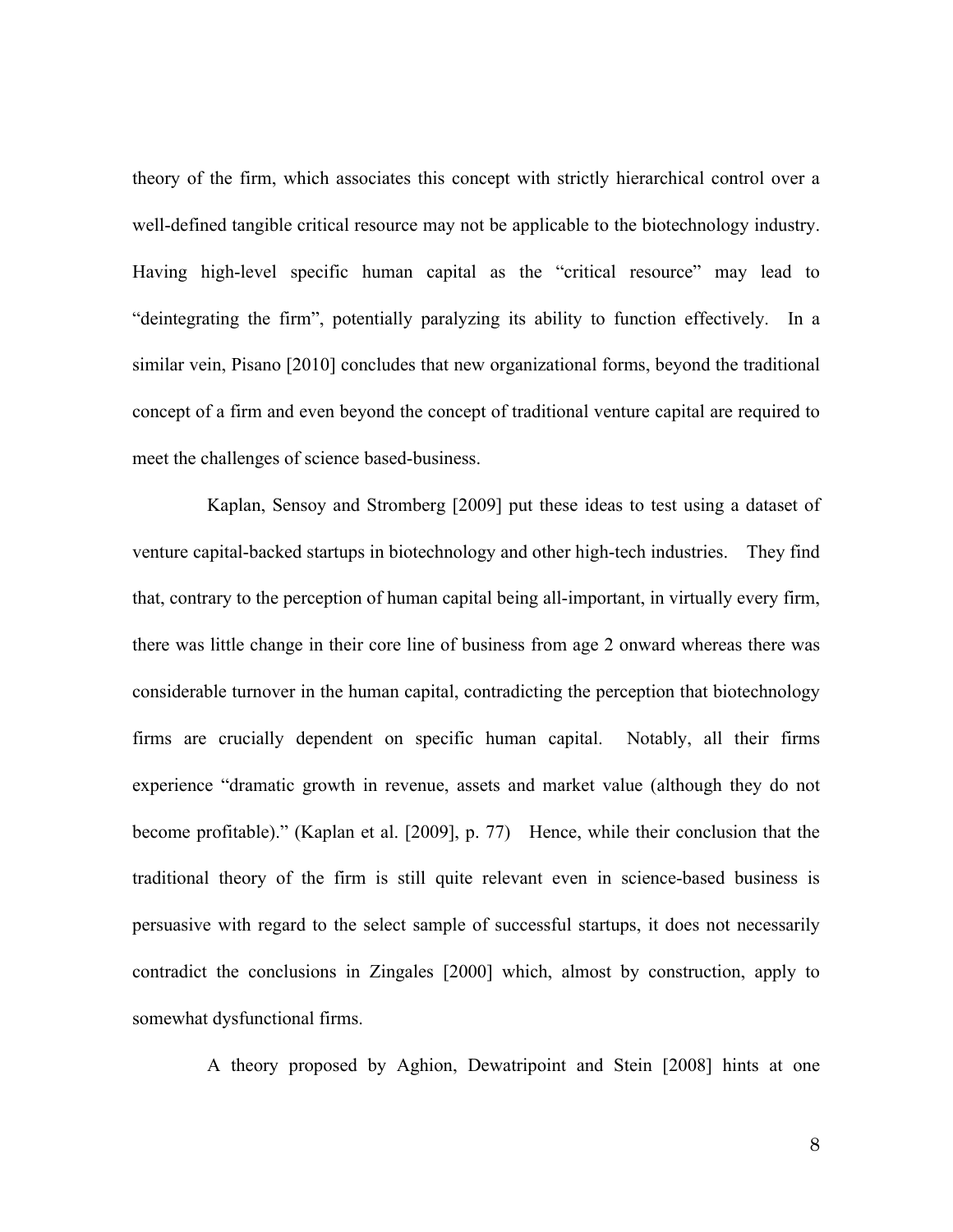possible way of reconciling the two approaches. In their model, the initial basic research stage of developing a potential high-impact innovation is carried out in academia and may be characterized by the lack of focus and self-indulging behavior of scientists, but once the idea approaches the commercialization stage, the control over its implementation should be given to the private sector and carried out with much greater focus.

One crucial thing not modeled in Aghion et al. [2008] is how this turnover happens and who selects ideas for innovations. A different kind of a critical resource is all-important at this stage, and this resource is the high-ability entrepreneurs ("brokers" in the "market for ideas" as in Gans et al. [2002]). Such entrepreneurs would normally also possess high-level knowledge in biotechnology but they are not necessarily star scientists while their biggest asset is the knowledge of the market that comes from experience in the industry or in venture capital. In the next section we construct a simple model that captures the essence of this story and derive some implications about the nature of innovation in the biotechnology industry that will then be tested against the data.

# **3. The model**

We exploit two features inherent in the nature of science-based business. First, startups are based on a seed developed through scientific research and startup founders must possess a high-level specialized knowledge in science. Second, failure rates are high because many seeds that look promising initially turn out to be commercially not viable. Thus, even startups established by founders with high entrepreneurial ability often find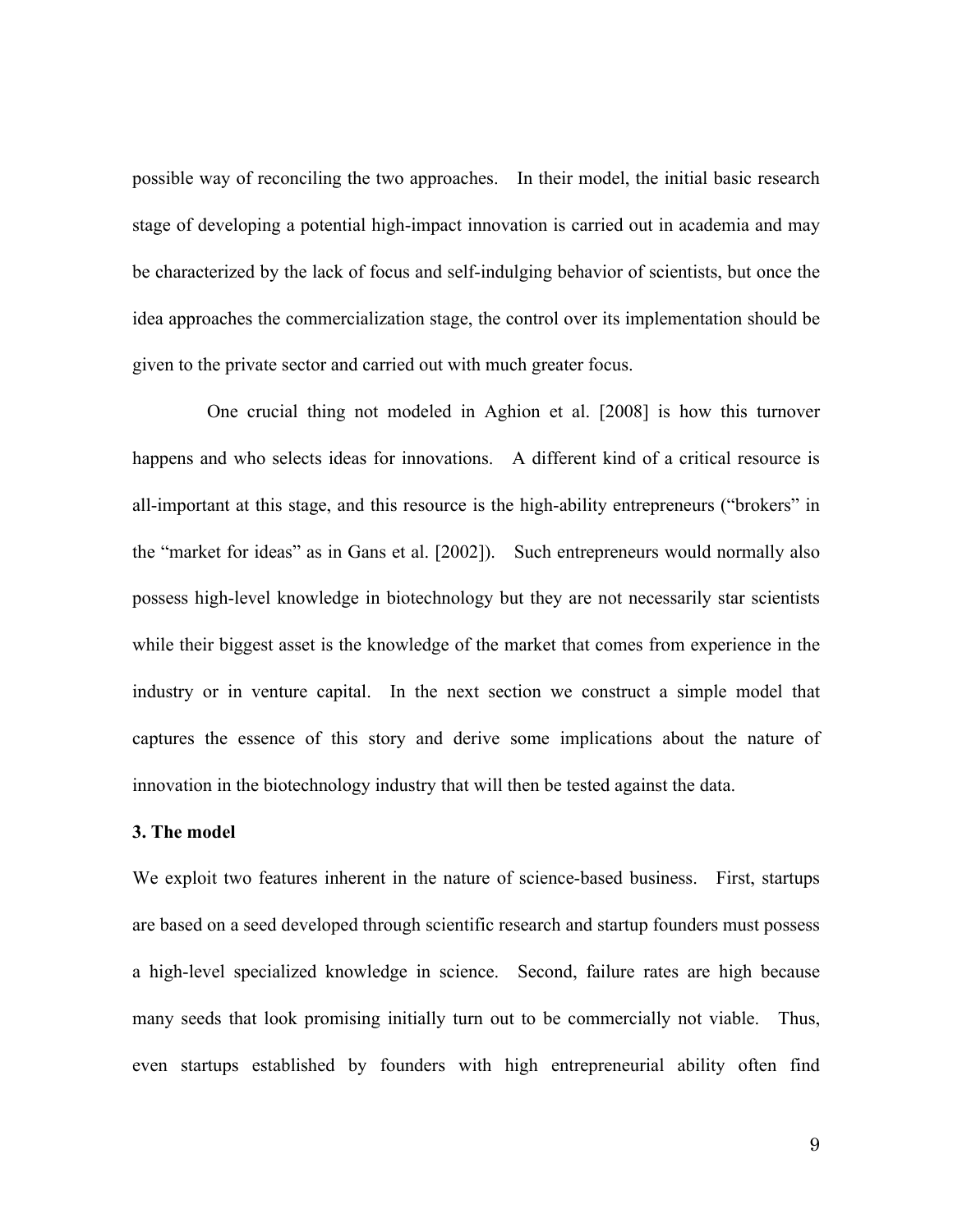themselves lacking a good project (seed) after failing to develop their original idea into a commercial product. The key assumption (which finds support in evidence, including the evidence from Japan presented below) is that such a "seedless" entrepreneur can under certain circumstances put his talent to work with a seed invented by someone else. This "recycling" of entrepreneurial talent requires a functioning "market for ideas" (or market for entrepreneurial talent, as the case might be) but it has the potential to dramatically change the nature of the game in science-based business.

The crucial role is played by investment costs involved in evaluating and pursuing the development of a seed. If such investment costs are high (which may be the result of poor protection of property rights in the market for ideas – see Gans et al. [2002], or of poor development of capital markets), few or even no seeds will be transferred to high-ability entrepreneurs in equilibrium, resulting in sluggish development and low values of startups. In contrast, in markets with low investment costs, all seeds get evaluated fast and good seeds are developed by high-ability entrepreneurs leading to high values of startups. We develop a stylized model that formalizes these ideas. Longer proofs are in the appendix.

#### **3.1 The set-up**

We generalize and adapt the model in Jovanovic and Braguinsky [2004]. At the outset startups differ in the entrepreneurial ability, *x*, of their founders. Each startup is endowed with a seed, and the quality of the seeds, *z*, differs over startups. Some startup founders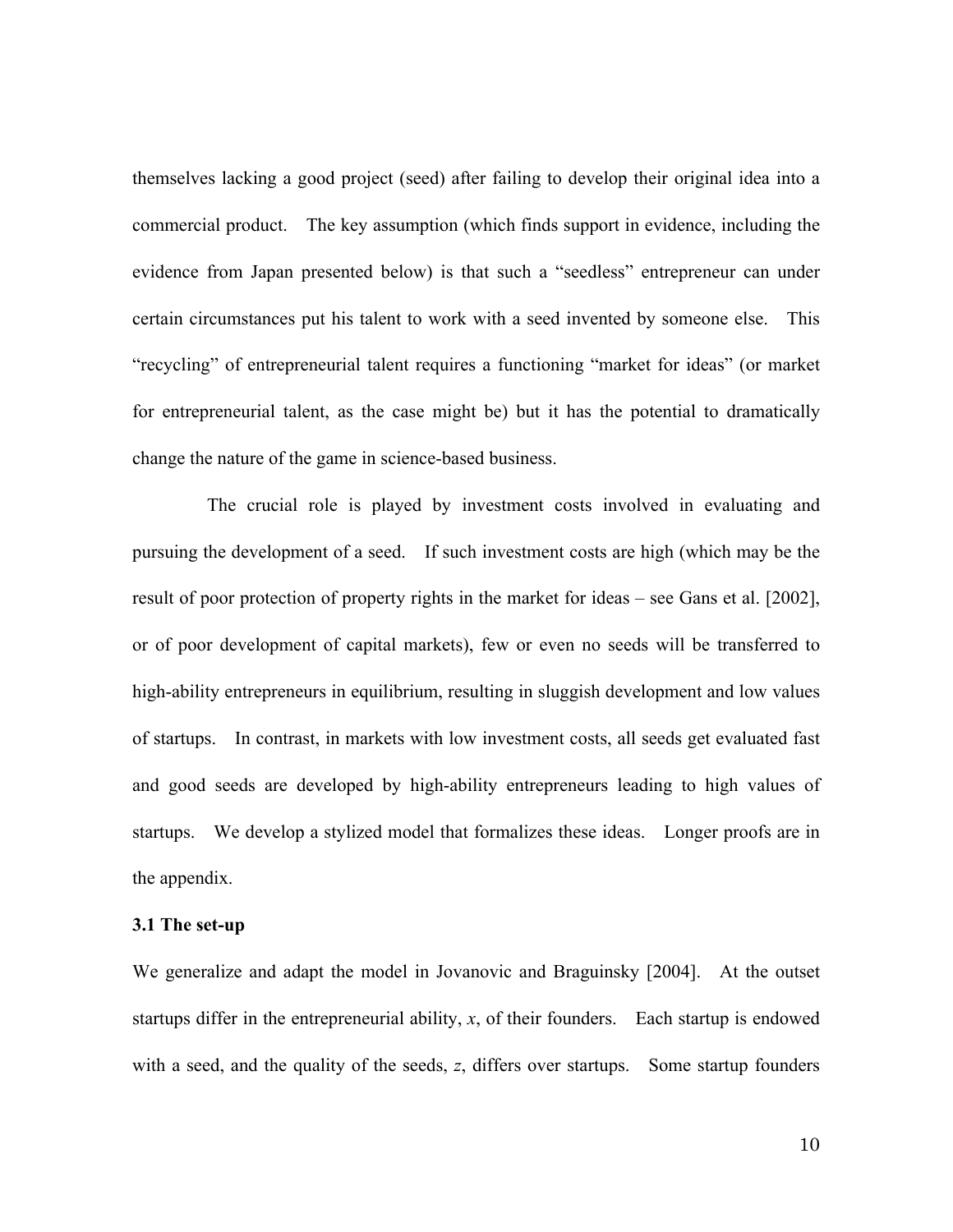with high entrepreneurial ability may find themselves with useless seeds and vice versa. The market for entrepreneurs then serves to re-deploy high-ability entrepreneurs from useless seeds to good seeds. A startup's value is *xz*. Thus the quality of the seed, *z*, and the entrepreneur's ability to develop it, *x*, are complements.

Among startups,  $x \geq 0$  is distributed according to the cumulative distribution function  $F(x)$ . Seeds are either good or useless:  $z \in \{0,1\}$ . A fraction  $\lambda$  of seeds is good, and the fraction  $1 - \lambda$  is useless; also, we assume for simplicity that  $\lambda$  does not depend on *x*, so all startups are equally likely to have a good seed.

We assume that entrepreneurial ability  $x$  is known. Evaluating and developing a seed is a full-time activity, so that an entrepreneur can handle only one seed at a time. A startup founder has two options: (i) retain the seed for possible future development at no cost (hereafter "no-investment option"), or (ii) invest  $C > 0$  to learn and certify the quality of the seed (hereafter "investment option"). All startups are risk-neutral and maximize the discounted expected value, with the reservation value of exit normalized to zero.

Startups cannot change seeds.<sup>1</sup> They can, however, hire entrepreneurs to develop certified good seeds. If a startup founder hires an entrepreneur with ability *x'*, the startup uses its own seed, *z*, and the entrepreneurial ability of the entrepreneur it has hired, *x'*. The value of such a startup will thus be *x'z*. To the seed owner who hires an entrepreneur,

<sup>&</sup>lt;sup>1</sup> This assumption is made to concentrate on turnover of managerial talent, which is our focus here, but it is not essential for the properties of the equilibrium below. This is discussed further in the concluding section.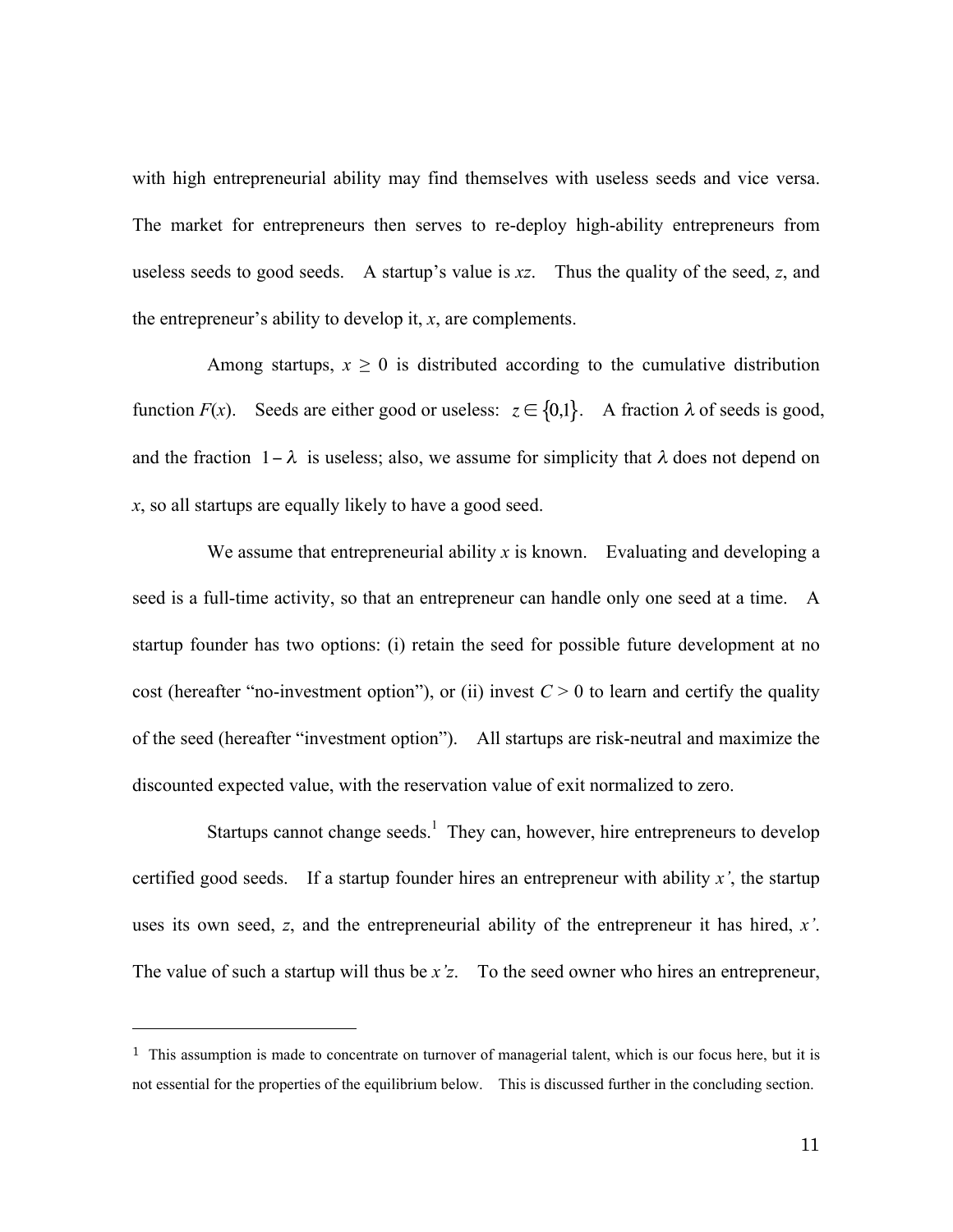then, only the ability of the hired entrepreneur matters, while for the hired entrepreneur all potential employers with good seeds have the same value  $(z = 1)$ . A competitive market then ensures that entrepreneurs receive compensation commensurate with their marginal contribution (ability *x*) while seed owners who hire them receive the same compensation *q*.

Events occur in four stages:

- 1. A continuum of startups forms.
- 2. Startups choose whether to incur the investment cost *C* to learn the quality of the seed or to hold on to the seed of unknown quality under the "no-investment option". The startups that paid *C* observe the quality of the seed *z*. Those with  $z = 1$  choose whether to develop the seed on their own or hire a "seedless" entrepreneur to develop the seed. Those with  $z = 0$  become "seedless" entrepreneurs that may be hired to develop seeds owned by startups with  $z = 1$ .
- 3. The market for entrepreneurs clears with owners of good seeds who hire others to develop their seeds receiving *q* and seedless entrepreneurs with ability *x* receiving *x*  $-q$ . This market is Walrasian in that startups take prices as given and there are no out-of-equilibrium transactions.
- 4. Startups with certified good seeds  $(z = 1)$  proceed to the development stage.

## **3.2 Expected values**

If a startup chooses the no-investment option (i) it retains the ownership of the seed and will privately observe its quality at some future date, at which point it will decide whether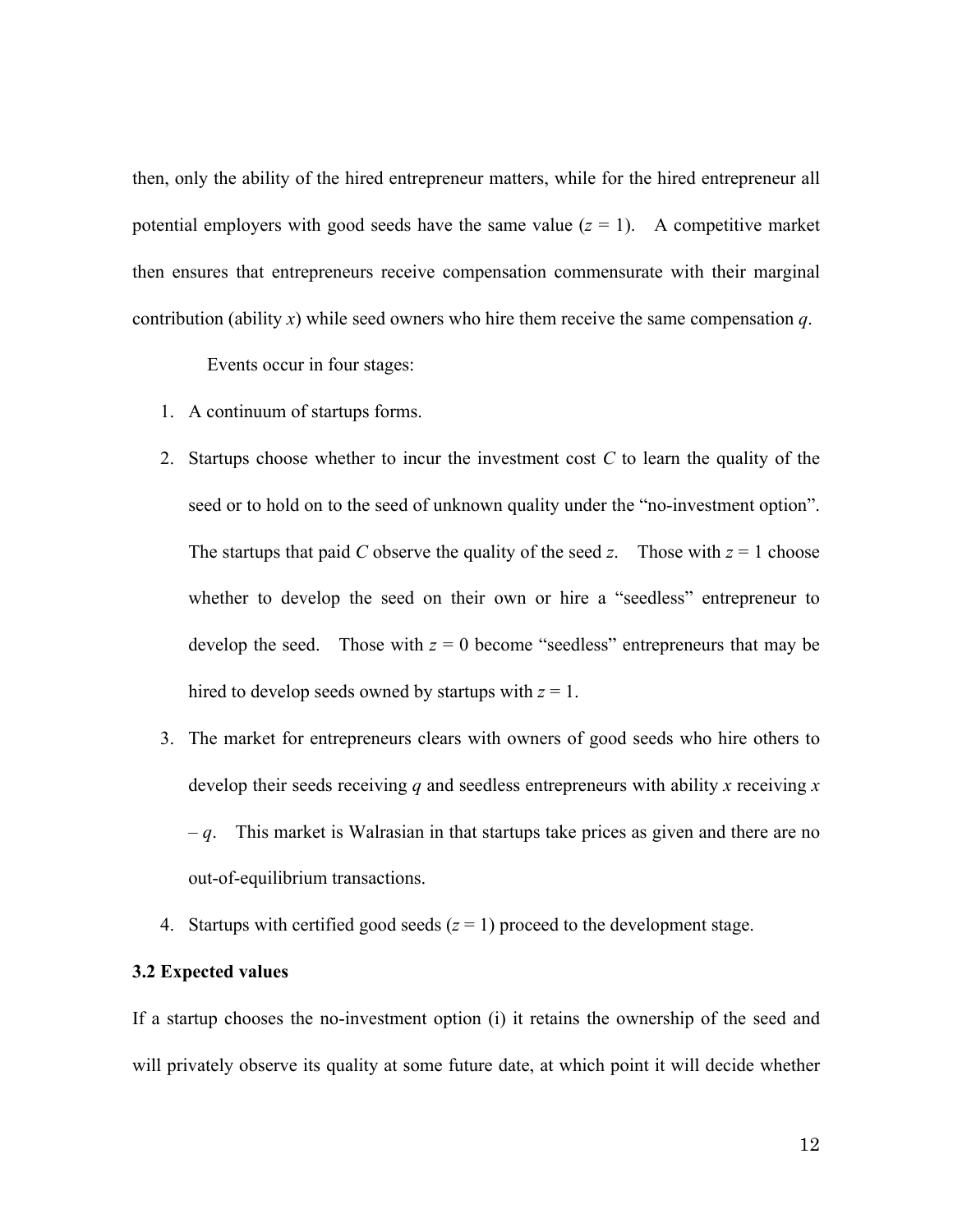to pursue the seed's development or exit the industry. We assume that without incurring investment cost *C* a startup cannot certify the quality of its seed, so it will not be able to hire another manager. Hence, the expected value of such a startup is given by

$$
E_{\rm M} = \beta \lambda x \,, \tag{1}
$$

where  $\beta$  is the discount factor.

If a startup chooses the investment option (ii), there are two possible cases. In the first case a founder invests *C* to learn and certify the quality of the seed in anticipation that he will hire a seedless entrepreneur to develop the seed if  $z = 1$ . It is shown later that such founders are never hired to develop other startups' seeds in equilibrium so that they receive compensation *q* if and only if  $z = 1$ . Thus the expected *private* value of the startup for a founder in this case is

$$
E_{11} = \lambda q - C. \tag{2}
$$

developing a good seed on his own, while also expecting to be hired to develop a good seed Now consider a founder who chooses the investment option with a view to owned by someone else if his own seed turns out to be useless. Again, we show later that these expectations are fulfilled in equilibrium. Hence, such entrepreneurs' expected *private* values are given by

$$
E_{12} = \lambda x - C + (1 - \lambda)(x - q) = x - C - (1 - \lambda)q.
$$
 (3)

#### **3.2 The no-investment equilibrium**

Let the support of *x* be given by  $[0, x_{\text{max}}]$ , where  $x_{\text{max}}$  is finite. We have: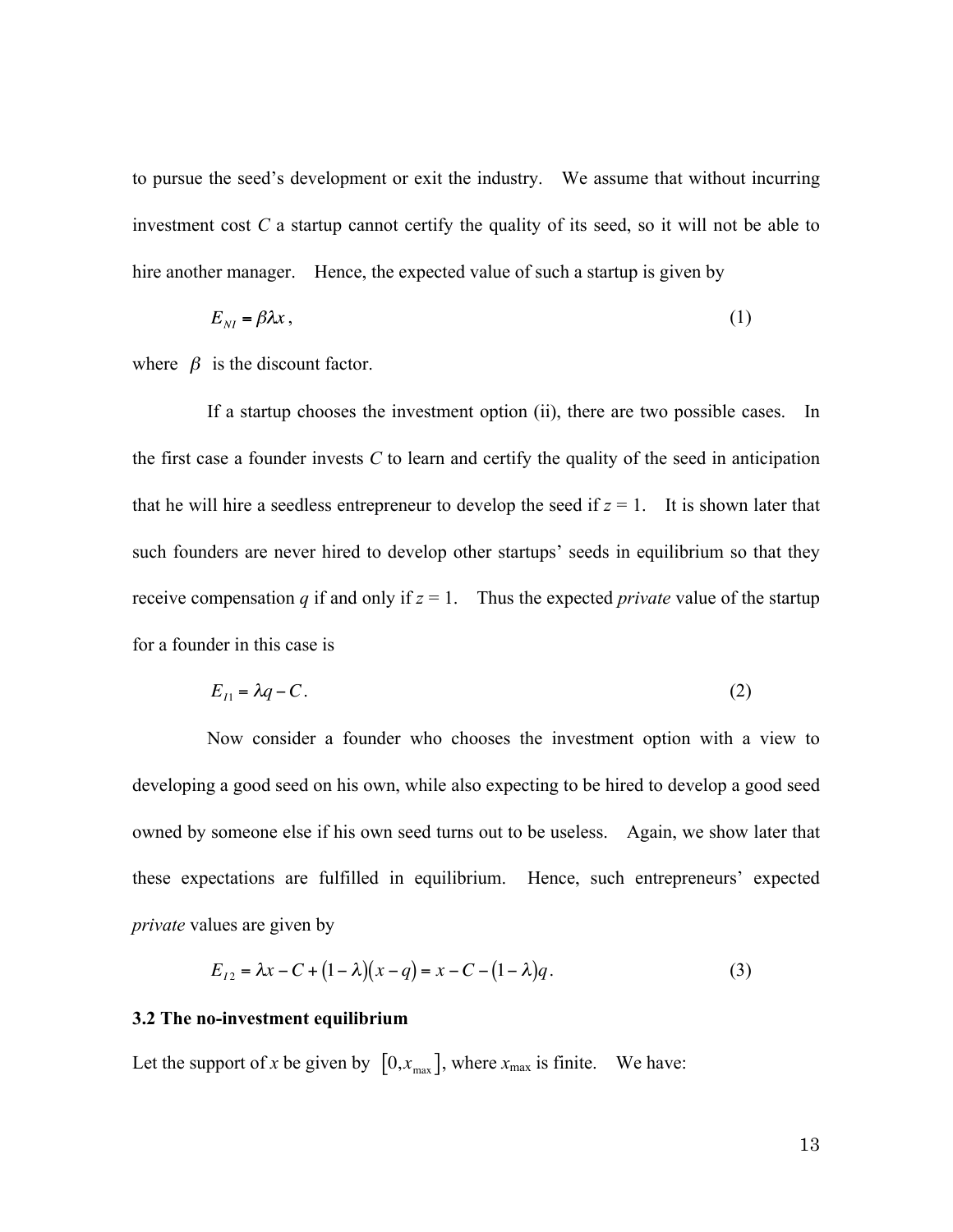**Proposition 1.** *If the investment costs are very high, specifically, if*

$$
C \ge \lambda (1 - \beta \lambda) x_{\text{max}}, \tag{4}
$$

€ *this case, R&D investment levels and startup value are low, and seeds are evaluated and no startup chooses the investment option and no entrepreneurs develop others' seeds. In developed slowly, with relatively low payoffs even for good seeds.*

Proof: The expected value of a startup founder who chooses the investment option and expects to hire an entrepreneur to develop the seed in case  $z = 1$  has to be non-negative in (2), implying that  $q \ge C/\lambda$ . The expected value of a startup founder who chooses the (3). It is easy to see that under condition (4) it will be less than  $E_{NI}$  in (1) for the investment option and expects to be hired to develop a good seed in case  $z = 0$  is given by entrepreneur with the highest *x* even if the transfer price  $q = C/\lambda$ . Hence, no inventor entrepreneurs impossible. The remaining claims follow immediately. chooses the investment option, rendering the transfer of seeds to more capable

## **3.3 Equilibrium with the investment option and entrepreneurial turnover**

Assume now that investment costs are not prohibitively high, so that

$$
C < \lambda \left(1 - \beta \lambda\right) x_{\text{max}},\tag{5}
$$

investment option, and seedless entrepreneurs with high  $x$  are hired to manage good seeds Then there exists an equilibrium in which some or possibly all startups exercise the by startup founders with low *x*. We illustrate one such equilibrium (in which some but not all startups exercise the investment option) in Figure 1, and describe it below.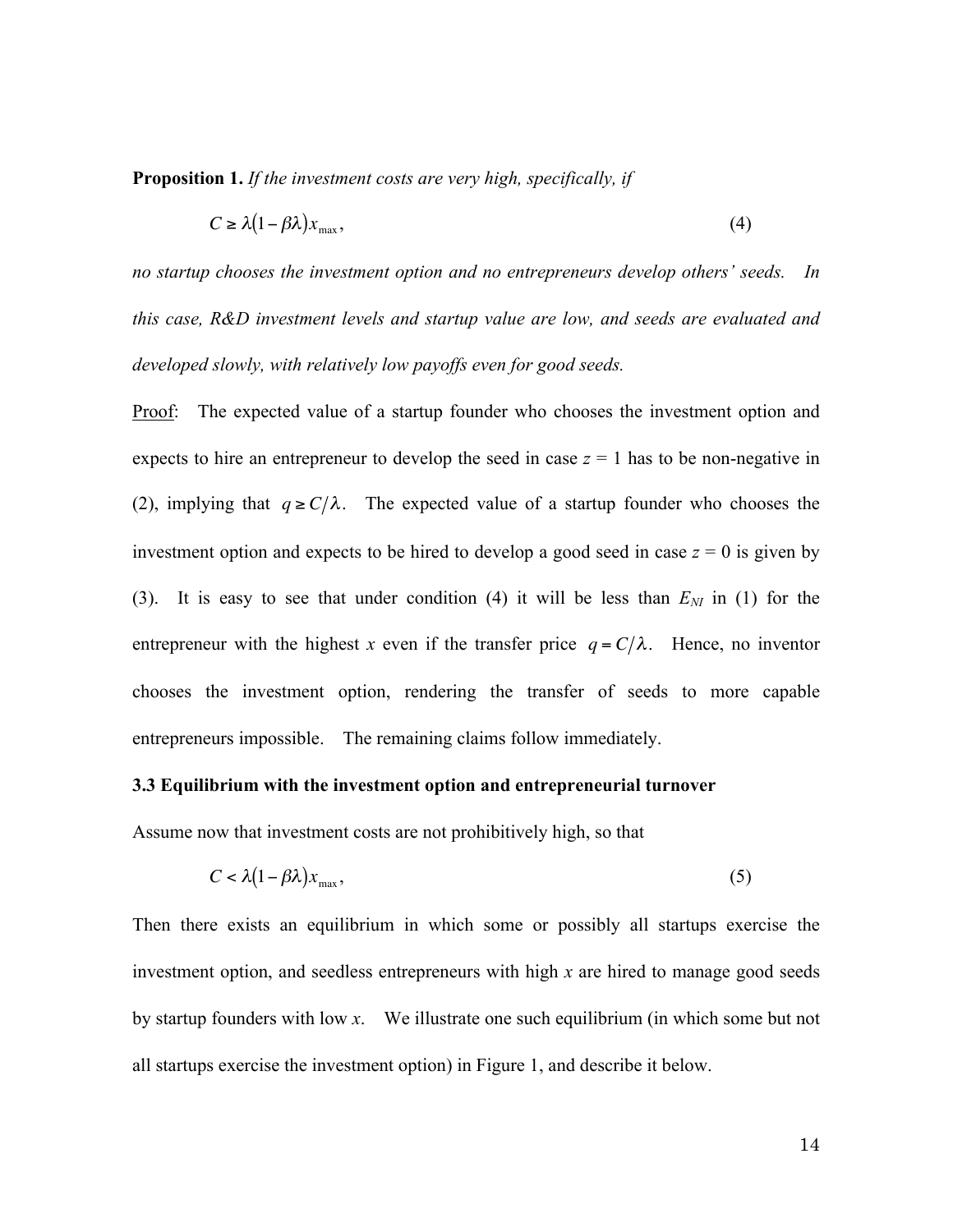[Figure 1 around here]

The key feature of the equilibrium are two real numbers,  $\hat{x}$  and  $\tilde{x}$ . These numbers divide the set of *x*-values into at most three regions – top, middle and bottom. Startups that invest *C* to learn and certify *z* and hire seedless entrepreneurs to develop their seeds if  $z = 1$  come from the bottom region, while startups that invest *C* and either develop their seeds if  $z = 1$  or are hired to develop good seeds for the startups from the bottom region if  $z = 0$  come from the top region. Startups from the middle region (which might be empty as shown below) choose the no-investment option and hold on to their seeds. We start describing the equilibrium with an account of Stage-2 actions and Stage-3 private values of startups in each region.

*The Bottom Region*:  $x \leq \tilde{x}$ , where  $\tilde{x}$  is the lower bound of the middle region in case Startup founders in this region pay *C* and certify the quality of the seed *z*. If  $z = 1$ , they the latter is non-empty,  $x \leq \hat{x}$ , where  $\hat{x}$  is the lower bound of the top region otherwise --eneur from the hire an entrepreneur from the top region and all receive the same transfer price *q*. If , founder  $\tilde{x}$  is indifferent between receiving *q* with probability  $\lambda$ , on the one hand, and choosing the no-investment option with the expected value  $\beta \lambda \tilde{x}$ , on the other hand:

$$
\beta \lambda \tilde{x} = \lambda q - C. \tag{6}
$$

receiving q with probability  $\lambda$ , on the one hand, and developing his own seed in case  $z = 1$ If  $\hat{x} \leq \tilde{x}$  so that the middle range in empty, the founder  $\hat{x}$  is indifferent between or being hired to develop someone else's seed in case  $z = 0$ , on the other hand: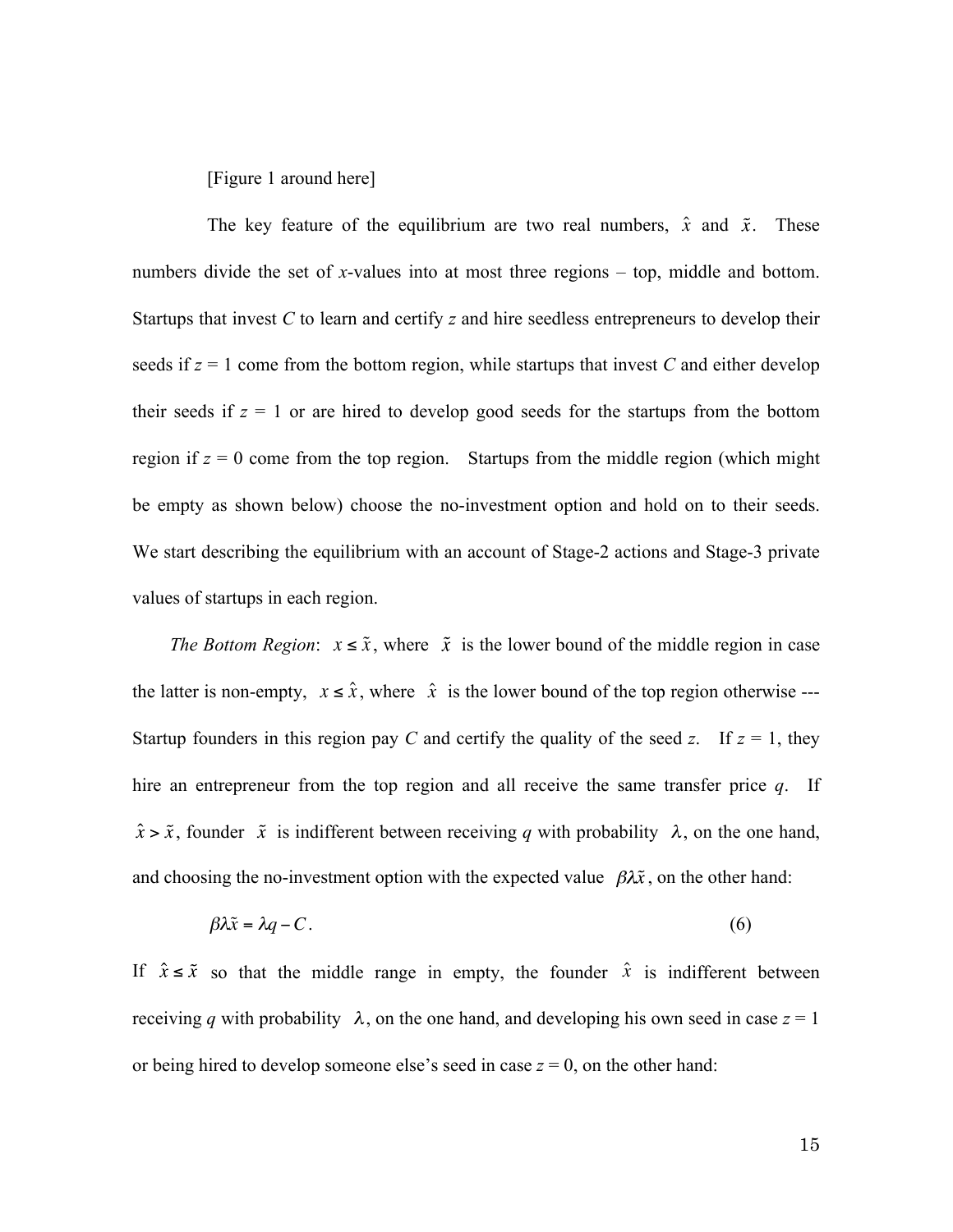$$
\lambda q - C = \hat{x} - C - (1 - \lambda)q,
$$
  

$$
\hat{x} = q.
$$
 (7)

or

region choose the no-investment option. Intuitively, startups in this region have too good *The Middle Region:*  $x \in (\tilde{x}, \hat{x})$  if  $\hat{x} > \tilde{x}$ , empty otherwise --- Startup founders in this management to be willing to pay for development by another entrepreneur, but are not good enough to choose the investment option.

*The Top Region*:  $x \ge \hat{x}$  --- Startup founders in this region pay *C* and learn the quality of the seed *z*. If  $z = 1$ , they proceed to develop it. If  $z = 0$ , they become seedless entrepreneurs and sell their services to startups in the first region. If  $\hat{x} > \tilde{x}$ , founder  $\hat{x}$  is indifferent between the expected value of this option given by (3) and the expected value of the no-investment option (1):

$$
\beta \lambda \hat{x} = \hat{x} - C - (1 - \lambda)q,\tag{8}
$$

between developing someone else's good seed and exiting, that is, we once again have If on the other hand,  $\hat{x} \leq \tilde{x}$  so that the middle range in empty,  $\hat{x}$  is indifferent

$$
\hat{x} = q. \tag{7}
$$

*Demand = Supply*. --- Demand for entrepreneurs must equal their supply:

$$
F\left(\min\left[\tilde{x},\hat{x}\right]\right) = \left(1 - \lambda\right)\left(1 - F\left(\hat{x}\right)\right). \tag{9}
$$

**Proposition 2.** *If condition* (5) *holds, the investment option and entrepreneurial turnover occur in equilibrium. Furthermore,*

• *Either*  $\hat{x} > \tilde{x}$  where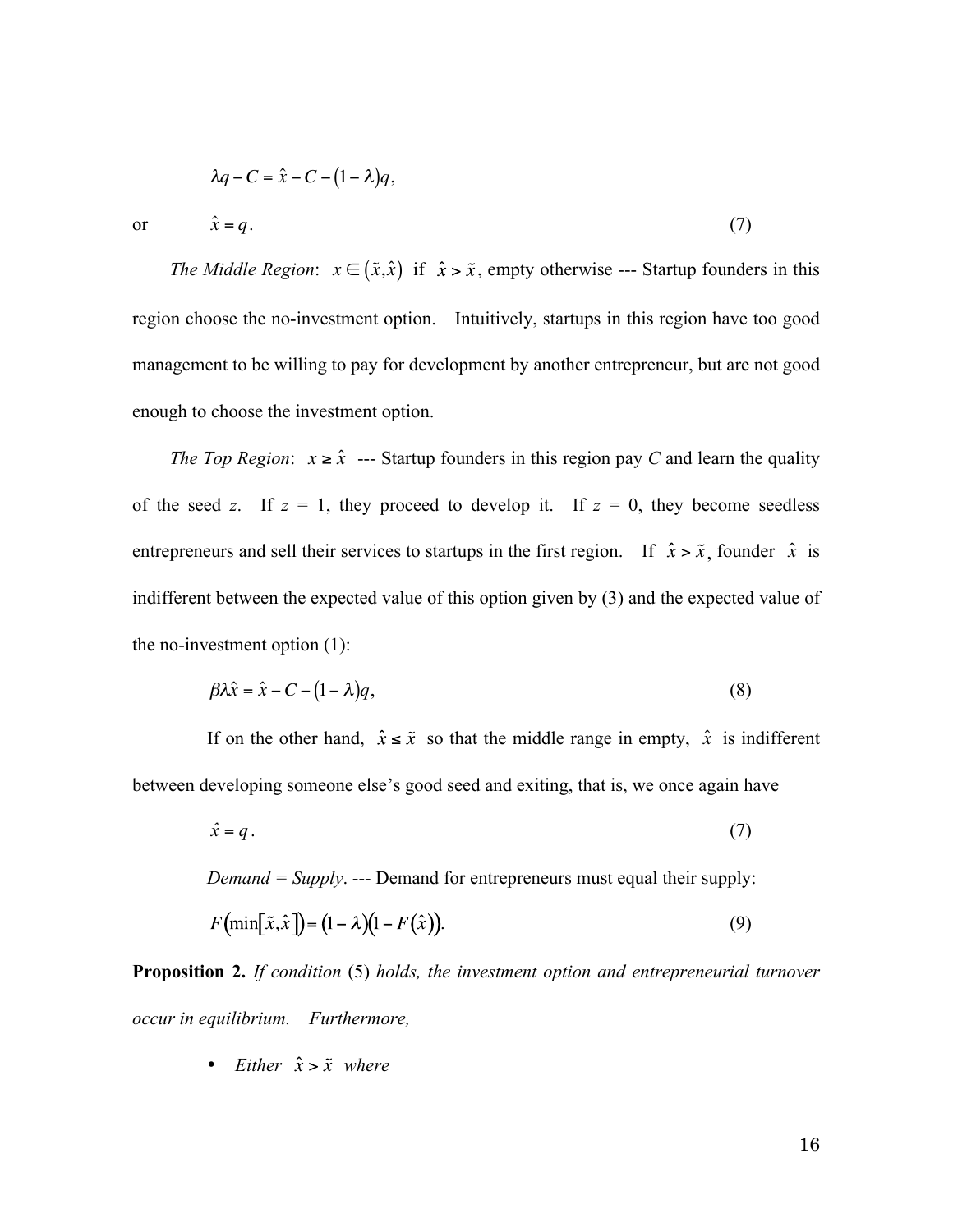$$
\hat{x} = \frac{(1 - \lambda)\beta}{1 - \beta\lambda}\tilde{x} + \frac{C}{\lambda(1 - \beta\lambda)}
$$
\n(10)

and  $q < C/\lambda(1-\beta)$  solves

$$
\lambda F\left(\frac{\lambda q - C}{\beta \lambda}\right) = (1 - \lambda) \left[1 - F\left(\frac{C + (1 - \lambda)q}{1 - \beta \lambda}\right)\right],\tag{11}
$$

• *Or*  $\hat{x} \leq \tilde{x}$  *and*  $q \geq C/\lambda(1-\beta)$  solves

$$
\lambda F(q) = (1 - \lambda)[1 - F(q)]. \tag{12}
$$

€ *In the latter case the no-investment option does not occur in equilibrium.*

Proof: see appendix.

Figure 2 present a numerical example of the equilibrium of the first type (with non-emtpy middle region, hence, with no-investment option as part of equilibrium behavior). Figure 3 present a numerical example of the equilibrium of the second type, where the no-investment option is dominated by the investment option and subsequent hiring of seedless entrepreneurs from the top region by founders in the bottom region.

[Figures 2 and 3 around here]

*Comparative Statics –* The comparative statics of the model are given by the following

**Proposition 3**. *Other things equal, more seeds will be certified and transferred to high-ability entrepreneurs in equilibrium if investment costs C and the discount factor are low, but the effect of the increase in the fraction of good seeds*  $\lambda$  *is ambiguous.* Proof: see appendix.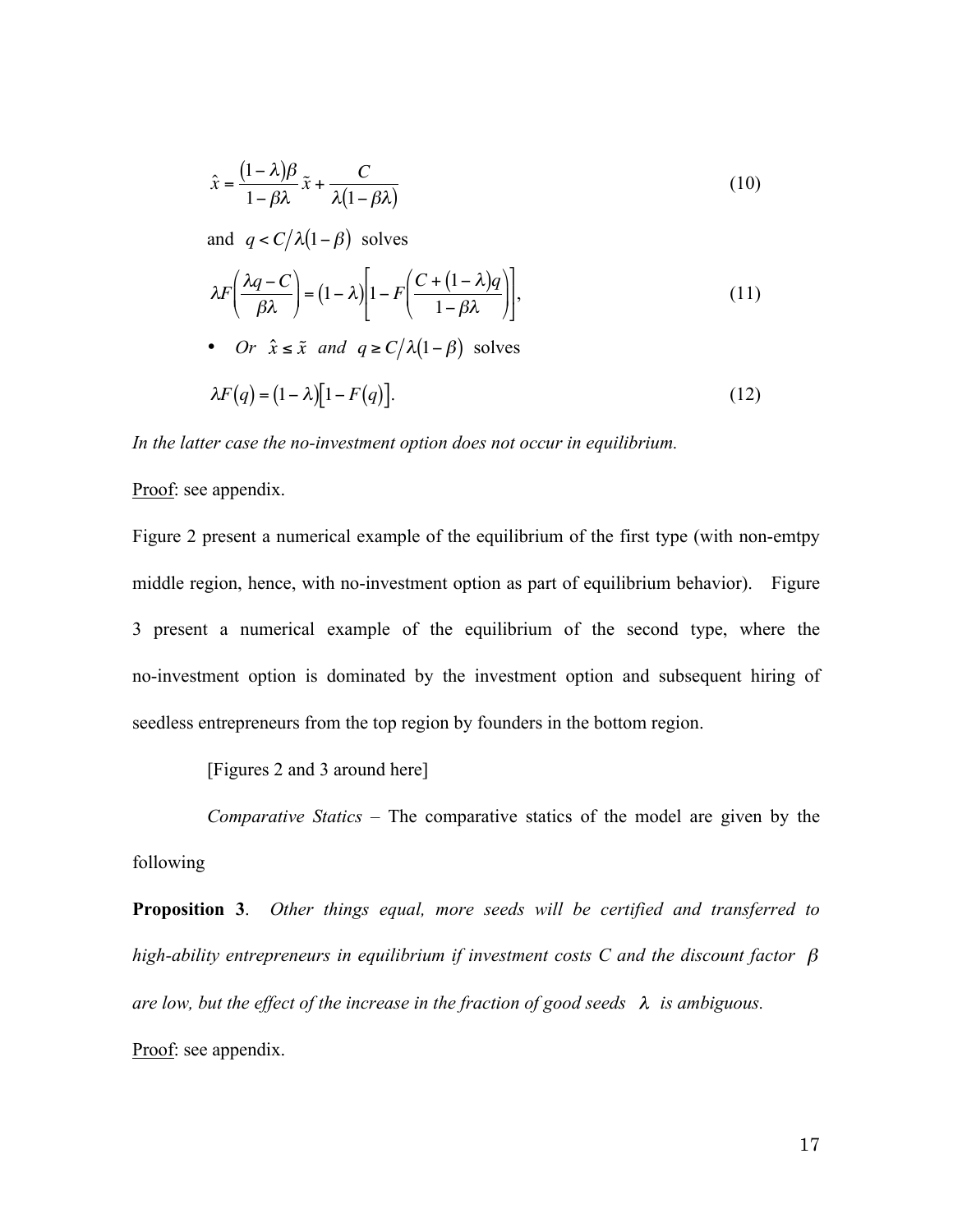Investment costs *C* are likely to be lower if property rights for ideas are well defined, and if there is an abundant supply of venture capital (e.g., Gans et al. [2002]). Our model suggests a caveat, however. One interpretation of the discount factor  $\beta$  is that inventor may expire or be successfully challenged in court (such cases were indeed "slow" approach taken by a startup can result in losing the seed because patent rights of the confirmed in our interviews with Japanese university startups as documented below). Hence, to increase the transfer of good seeds to high-ability entrepreneurs, property rights to ideas should be strong but at the same time short-lived, rendering unprofitable the option of holding on to the seed by founders of low entrepreneurial ability.

Even though the effect of a higher fraction of good seeds  $\lambda$  is theoretically ambiguous, numerical simulations show that for reasonable parameter values it also leads to more good seeds being transferred in equilibrium (details are available upon request). Increased supply of better-quality (that is, more commercializable) seeds can be expected to come from increased willingness of universities and basic research institutions in general to license their innovations and place more emphasis on the ties between university and industry research, the pattern that has also been well-documented in studies on recent trends in university entrepreneurship (e.g., Thursby and Thursby [2002]; Shane [2002]).

## **3.4 Testable predictions**

We concentrate on the equilibrium that includes but is not limited to the no-investment option and summarize empirical predictions that are then tested against the data.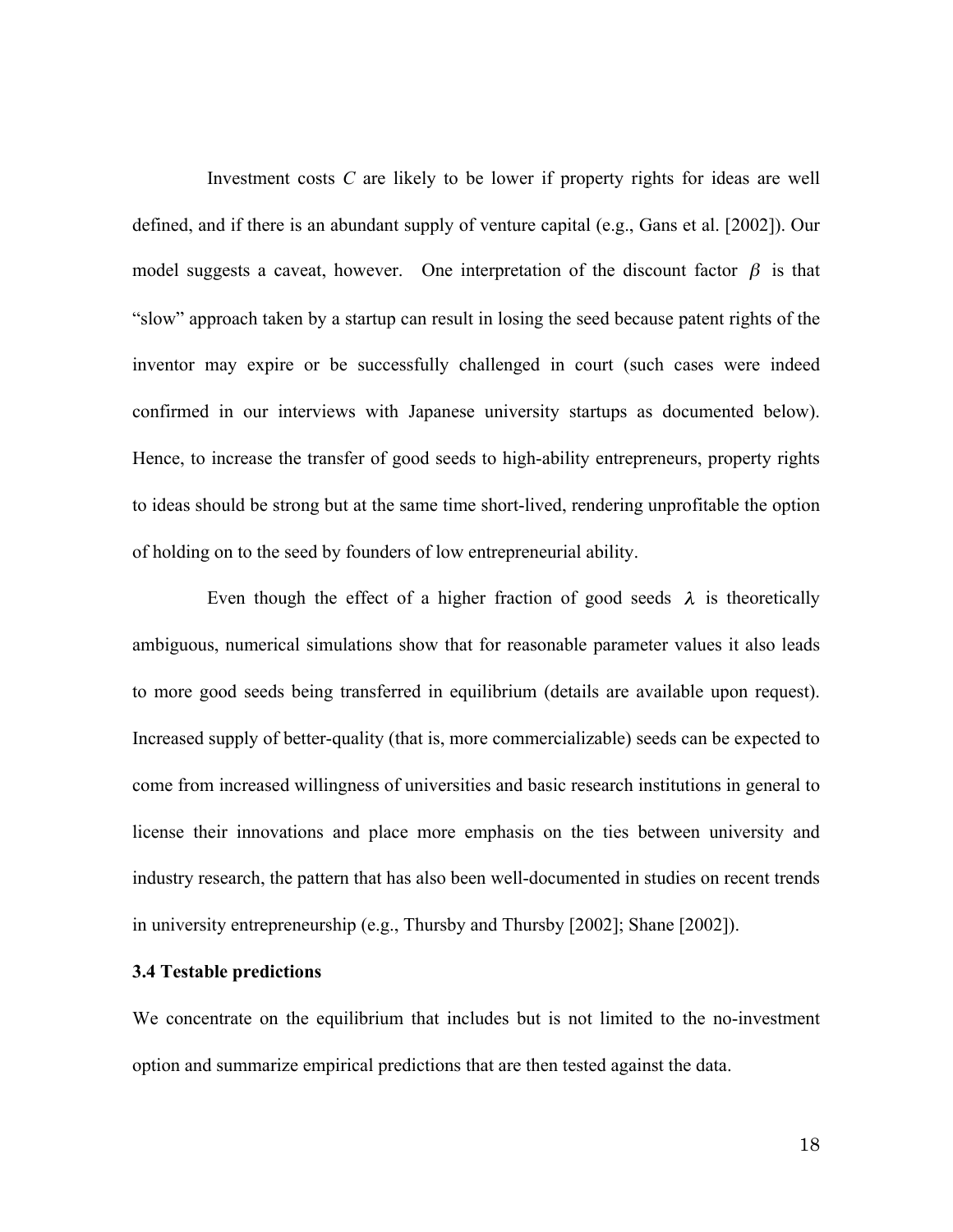Note first that improving the conditions for entrepreneurial talent to be "recycled" should result in more startups, especially by scientists and those formerly employed in academia with potentially commercializable seeds from basic research. This prediction, of course, is not surprising and is not particularly specific to our model. A more discriminating prediction is that as the number of startups founded around basic research ideas increase, more of those startups will use specialized entrepreneurial talent coming from non-academia to develop their ideas. Hence, the model predicts that the increase in the number of startups founded by academic researchers will tend to happen together with the *decrease* in the number of startups still managed by academic researchers after experiencing management turnover. We thus have:

**EP1.** *Better functioning of the market for entrepreneurial talent and lower investment costs (such as the introduction of the equivalent of the Bayh-Dole act) should result in more startups created with core technology coming from basic research and founded by former scientists and academia employees. At the same time, startups experiencing changes in management will tend to be managed less by academic researchers and more by entrepreneurs with prior experience in the industry.*

We now turn to the predictions of the model regarding startups that experience entrepreneurial turnover versus those that don't. The model predicts that startups that do not change management will be comprised of two subgroups. The first such subgroup will consist of startups managed by founders with entrepreneurial ability in the middle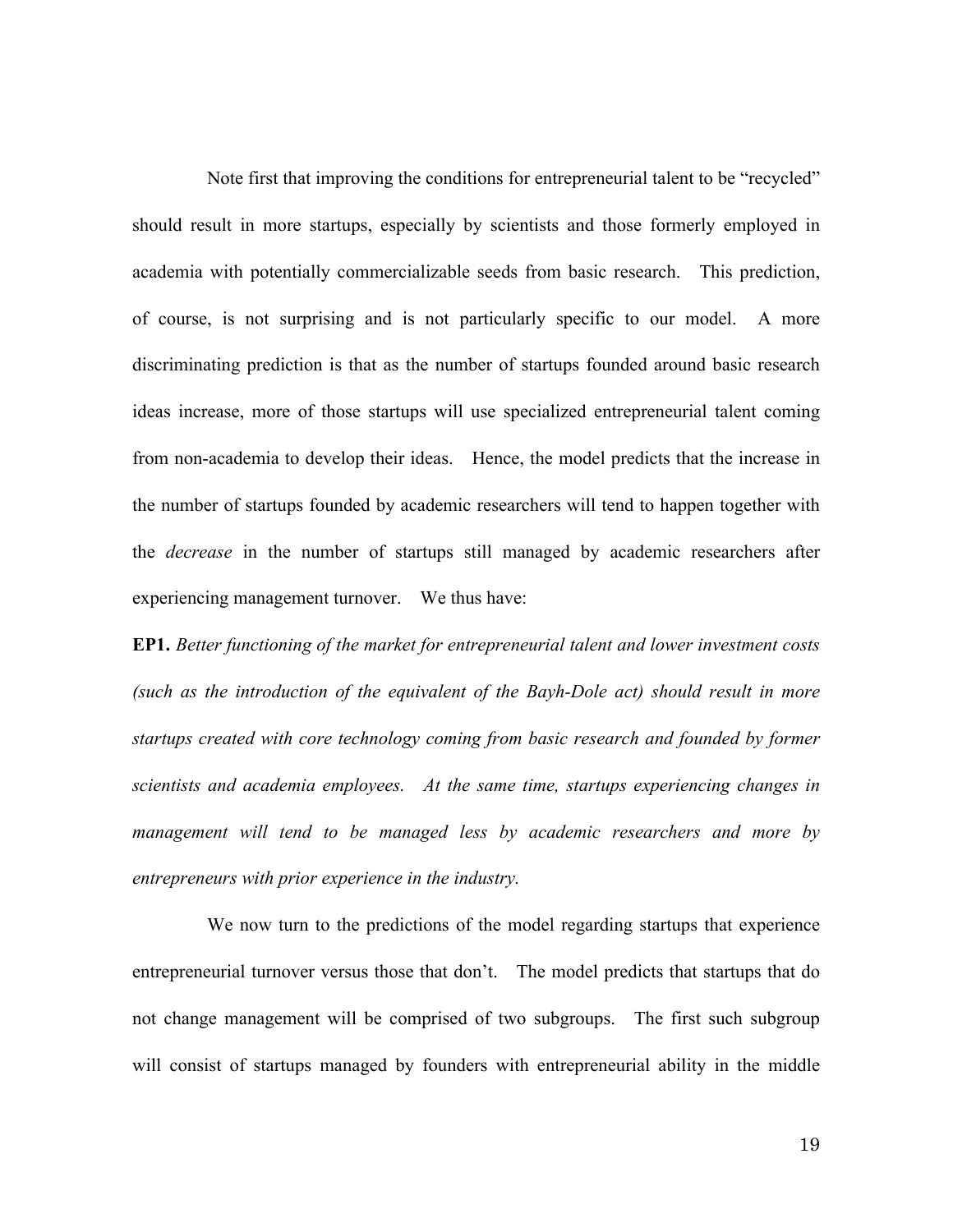range, choosing the no-investment option and neither learning the quality nor developing their seeds. The other subgroup will be startups managed by high-ability founder-entrepreneurs that exercised the investment option and learned that  $z = 1$ . If the fraction of good seeds  $\lambda$  is low (as available evidence leads us to expect might be the case – see e.g., Pisano [2010]), we can expect the sample of surviving startups in the data that do not undergo entrepreneurial turnover to be pretty much dominated by the former subgroup.

In contrast, surviving startups that do change managers in charge will be comprised only of those that have a certified good seed. Hence, a testable prediction of the model is that an average startup that subsequently experiences entrepreneurial turnover will be more likely to have a certified good seed to be developed at the outset than an average startup that does not experience entrepreneurial turnover. It is natural to expect that a startup with a proven commercially viable seed will be able to raise a larger amount of start-up capital and will have a larger initial size. Thus, we have

**EP2.** *Entrepreneurial turnover should be associated with larger initial capital and larger initial size of the startup*.

Also, all startups that experience entrepreneurial turnover will be managed by entrepreneurs in the top part of the ability distribution and will have their seeds being developed, while only a (relatively small) fraction of those that do not experience such turnover will be so. Hence, an average startup that does experience entrepreneurial turnover will be more likely than its counterpart that does not experience such turnover to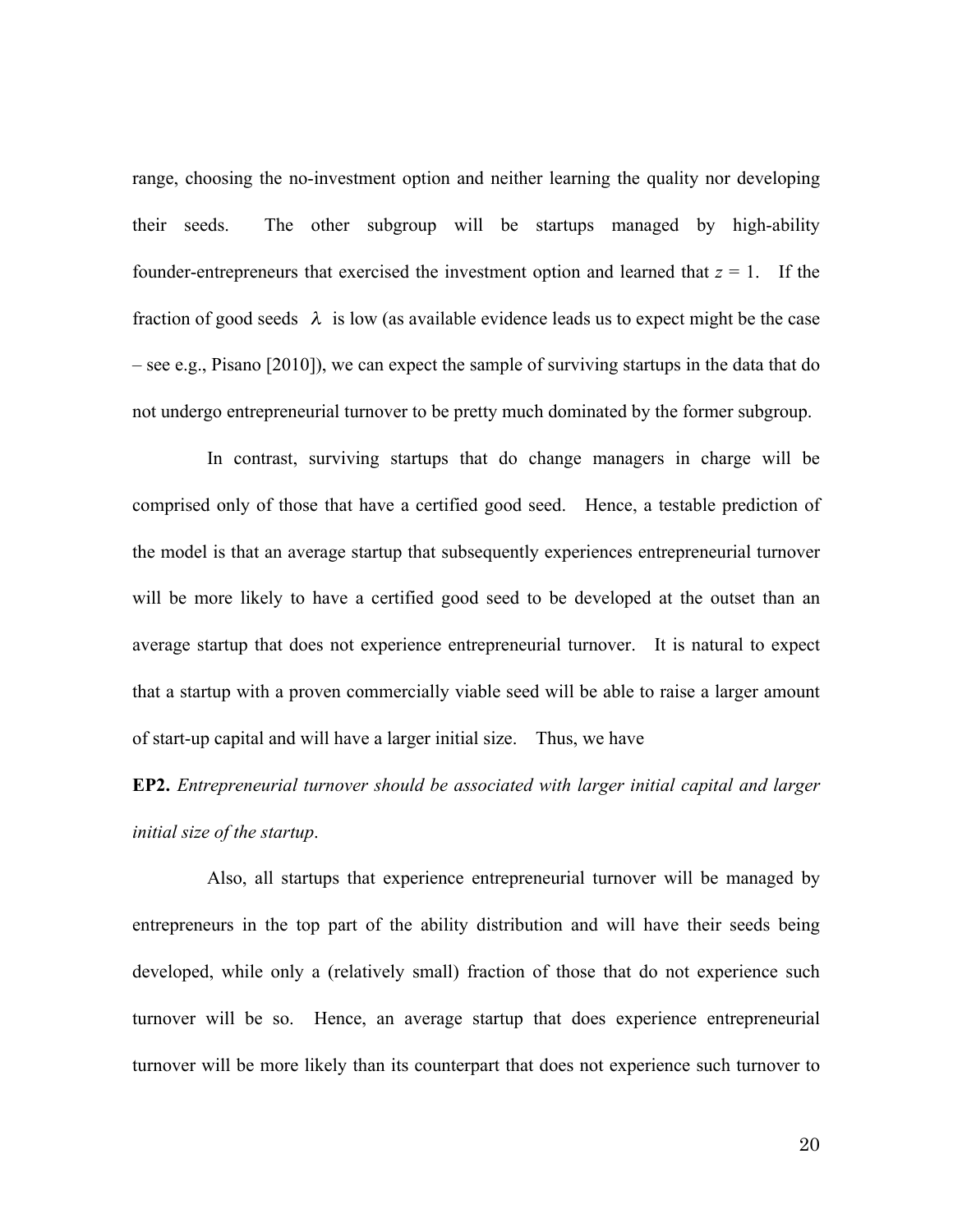pursue an active R&D program and to generate higher shareholders' value. The latter will be reflected in higher amounts of raised capital and larger firm size. Higher shareholders' value will also tend to be manifested in IPO events. Thus,

**EP3.** *Entrepreneurial turnover should be associated with higher R&D investment, larger amounts of raised capital, larger size of the firm, and higher probabilities of IPO*.

In the model, the startups with  $z = 1$  founded by entrepreneurs in the low part of the ability distribution immediately hire high-ability entrepreneurs to develop the seed. In reality the process of finding a suitable entrepreneur can take some time. If the startup is only able to start moving with developing its seed after a high-ability entrepreneur has been hired, the time that elapses between entry and the time the startup hires a new high-ability entrepreneur to develop its seed will not affect the flow of R&D investment, but it will affect the amount of capital raised and the startup's size because these increase only gradually as the startup moves through the seed development stage. Hence, we have one more, rather discriminating prediction of our model:

**EP4.** *The positive effect of entrepreneurial turnover on the amount of raised capital and startup size will be an increasing function of the new entrepreneur's tenure after controlling for the startup age. The positive effect on R&D expenditure, however, will be independent of the new entrepreneur's tenure.*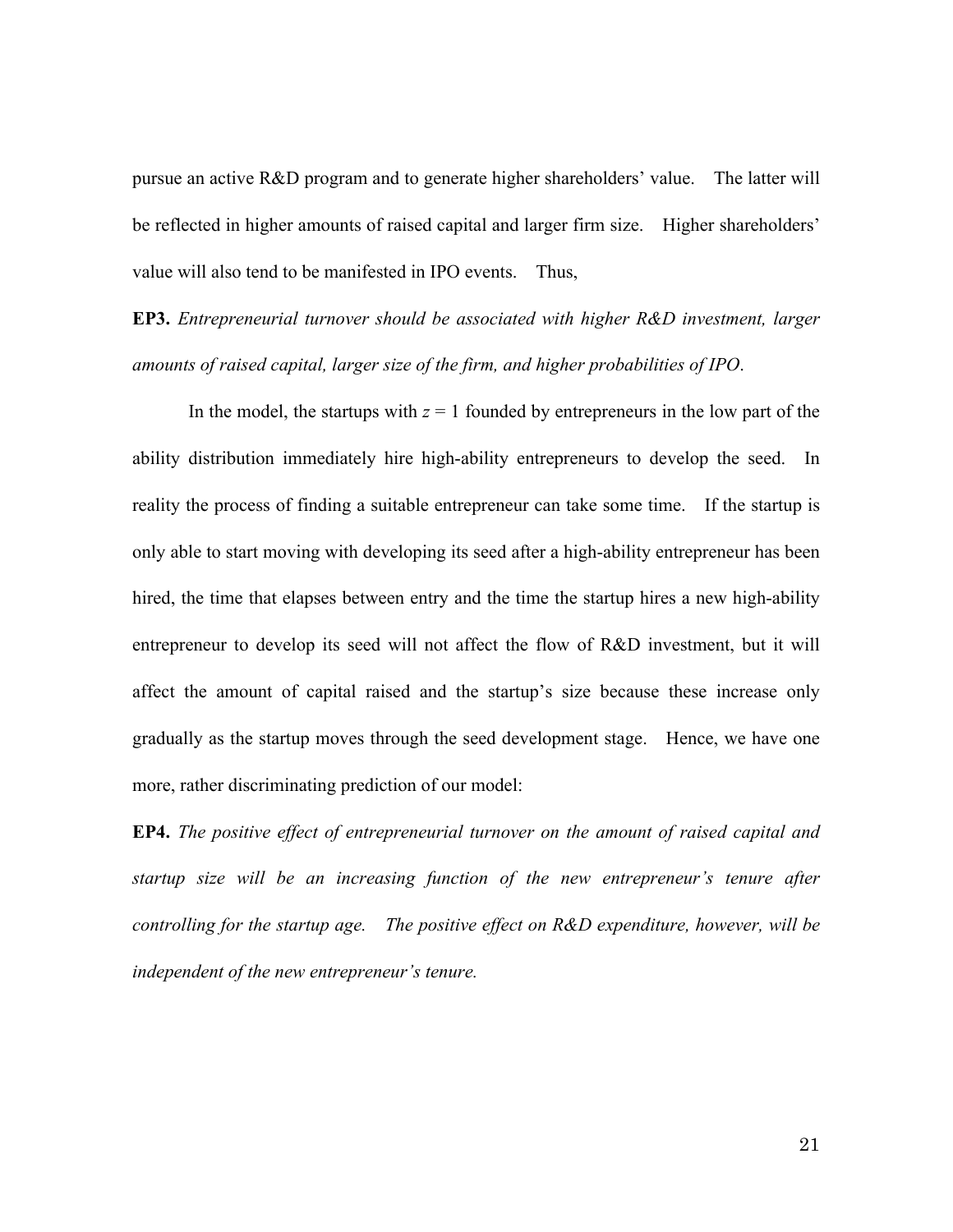#### **4. Testing the model: entry and growth in the Japanese biotechnology industry**

### **4.1 The data**

The data come from two surveys of firms in the Japanese biotechnology industry conducted by Japan Bioindustry Association (JBA) with the support of the Hitotsubashi University Institution of Innovation Research (IIR) for the questionnaire designs in 2008 and 2009. JBA is a non-profit organization dedicated to the promotion of the Japanese biotechnology industry. In order to obtain information on new ventures in the biotechnology industry, the so-called "bio-ventures," JBA has been constructing the list of firms and conducting a simple yearly questionnaire survey since 2002.

The extended questionnaires designed jointly by JBA and IIR was sent out to 770 firms and 716 firms in 2008 and 2009 surveys, respectively. In order to be included into surveys, firms had to satisfy two criteria: (1) they had to be operating in the biotechnology industry as classified by the Japanese Industrial Standard (JIS) classification, and (2) they had to be small or medium enterprises under the Small and Medium Enterprise Basic Law of Japan (300 or fewer regular employees or capital stock of no more than 300 million yen – about \$3 million). Firms that did not meet either of these criteria were excluded from the surveys. The numbers of effective responses was 309 in both years, with response rates of 40 and 43 percent for 2008 and 2009, respectively. We further excluded from analyses some special types of firms, such as firms conducting solely export-import operations and non-profit organizations established solely for R&D purposes. As a result,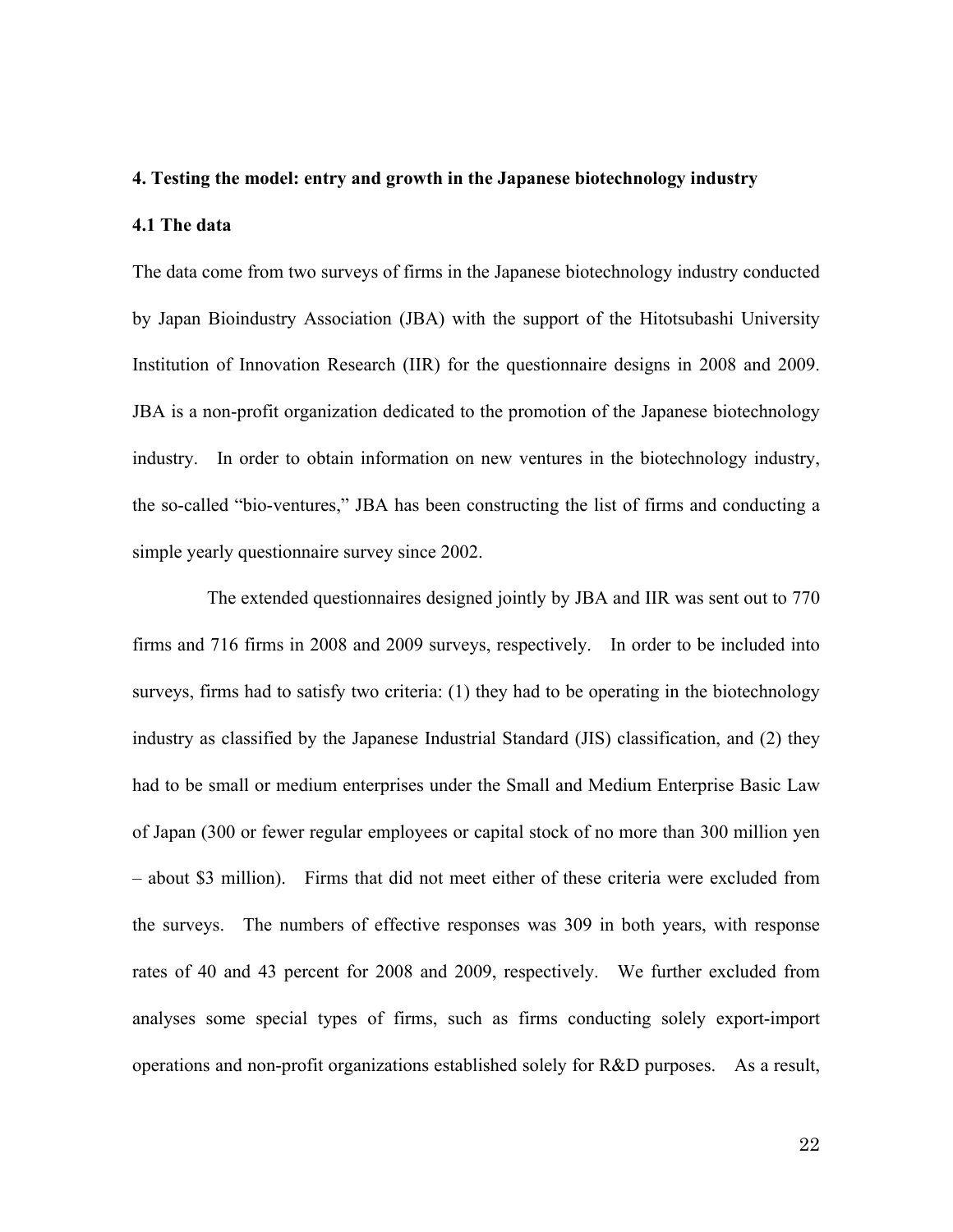the final sample is composed of 292 firms (2008 survey) and 281 firms (2009 survey).

The respondents were asked to provide information about the year the firm was founded as well as the year in which it entered the biotechnology industry. Only about 7 percent of the firms reported that they had been founded prior to entry into the biotechnology industry, so that 93 percent of the sample consists of *de novo* startups. A lion's share of firms (88 percent) were founded after 1990, and more than 70 percent of the sample were founded in 2000 or later, presumably because several policies for the promotion of new ventures, such as tax reform for business angels and the setup of the technological license office (TLO), accompanied by the introduction of its equivalent of the Bayh-Dole Act were introduced in Japan in the late 1990s.

The questionnaires also asked whether the startup was managed by its founder at the time of the survey or if there had been a change of the CEO. In the latter case, the respondents were also asked to report how many years the current CEO had been in charge. Other questions requested information about the seed technology at the time of the startup and the current seed technology (if different from the startup technology), R&D expenditure, the amount of capital and the number of employees at the time the firm was founded and at the date of the survey, whether the firm had received venture capital funding, whether it had patents granted or applied for in Japan and in the United States and whether it had successfully conducted or planned to conduct IPO in the near future (this latter question was asked in the 2008 survey only). The variables derived from these responses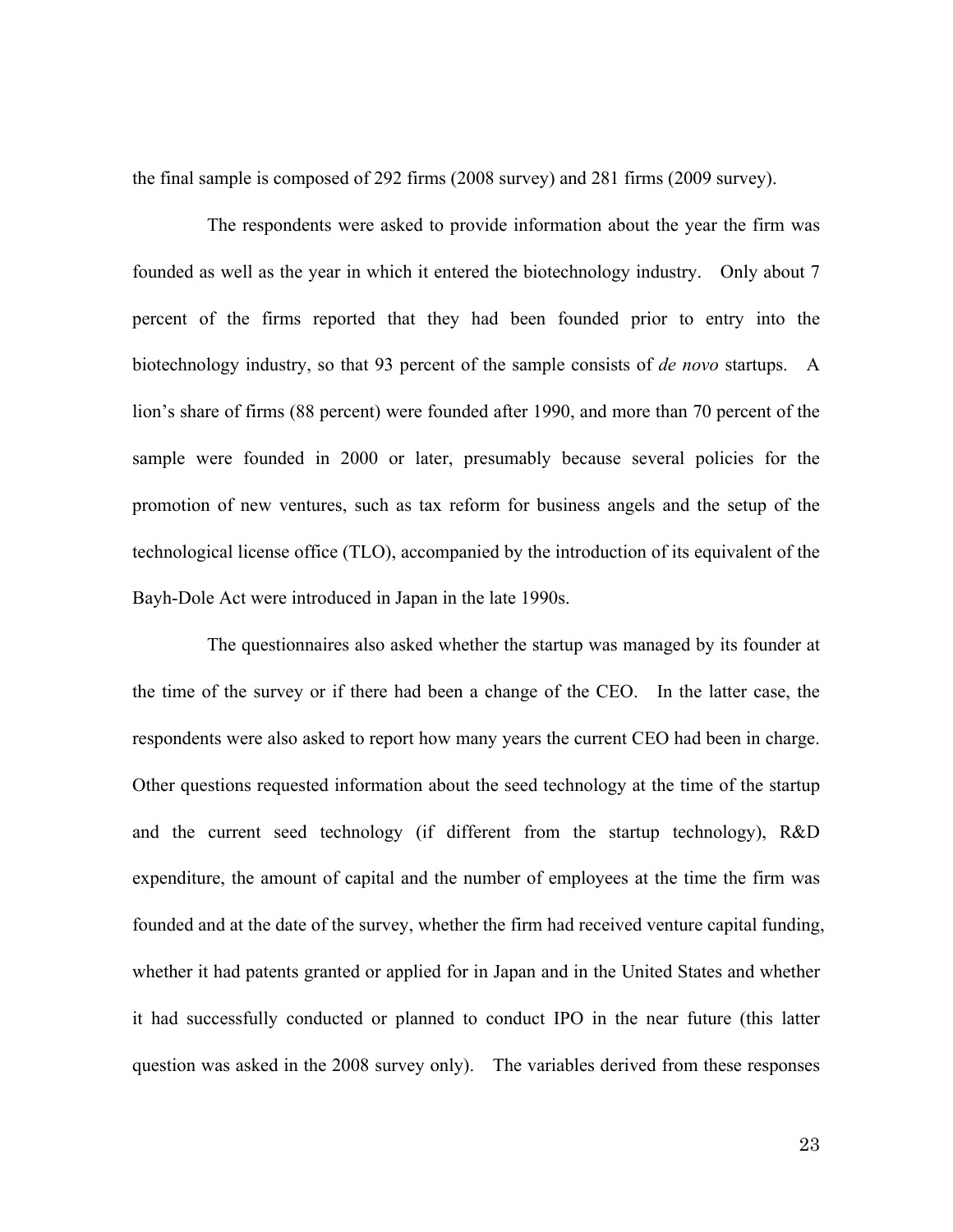are used to test the model below.

The data also contain information about the area of the main activity of the startup. Slightly less than two thirds of the startups in the sample reported that their main area of R&D activity was the development of new medical products (including developing new drugs), the rest were conducting most activity in bioengineering, environment and new energy resources and so on. Detailed information about the current CEO's background (such as education, age, and prior work experience) was also provided, and we use these as controls where appropriate.

Arguably the biggest advantage of our data is that the sample is not limited to successful startups (such as VC-backed startups or startups that had already conducted IPO). Just slightly over 27 percent of the startups in our sample report having received financing from venture capital and less than 10 percent had conducted IPO or at least had specific plans to conduct IPO at the time of the surveys. In contrast, almost half of the respondents reported having applied for or being granted patents in the United States and 70 percent had patents applied for or granted in Japan. There is also large variation in market capitalization, R&D expenditure and the number of employees. The data thus present us with a unique opportunity to test the predictions of our theory on a relatively large and reasonably representative sample of biotechnology startups. Table 1 presents the basic summary statistics for the sample.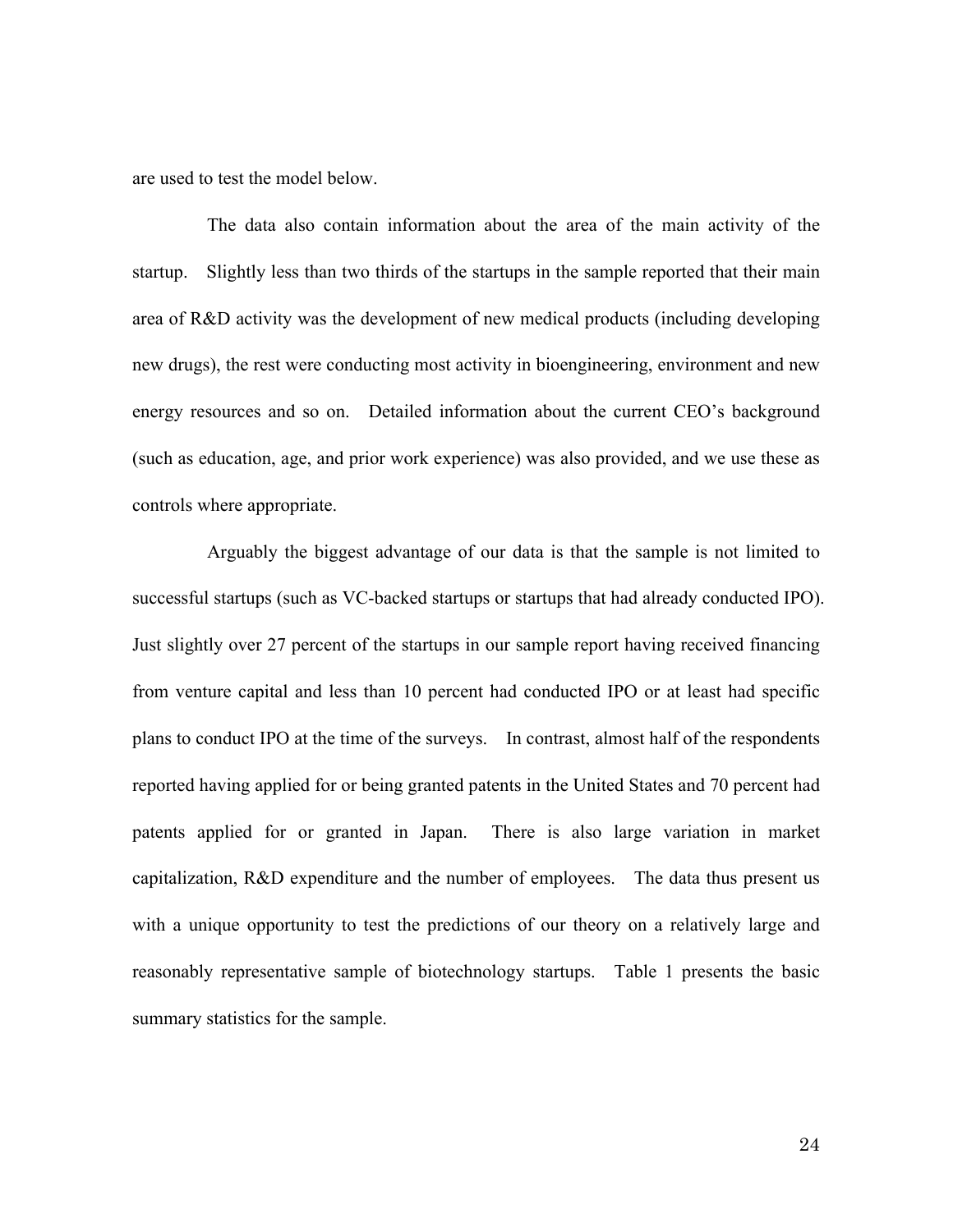#### **4.2 Entry cohorts and types of entrepreneurs**

We examine how empirical predictions of our theory in Section 3 hold against the data. In Table 2 we present evidence on the evolution of types of startups by four entry cohorts: prior to 1990, 1990-1999, 2000-2004, and 2005-2009. As Japan introduced measures aimed at improving conditions for science-based startups, EP1 predicts that the number of such startups should increase but those firms that experience management turnover should be managed more by entrepreneurs with non-academic background.

The data in Table 2 provide strong support for these predictions. The sample of all startups is divided into those managed by their founders at the time of the survey and those managed by non-founder entrepreneurs at the time they were surveyed. The data show that both categories equally experienced a strong increase in the fraction of startups whose core technologies draw on basic research (developed at universities or public research corporations). Paralleling this, among the startups managed by their founders the fractions of those founded by former scientists and individuals formerly employed in academia increased dramatically (from less than 27 percent to more than 57 percent in the former category, and from 6 percent to 37 percent in the latter category).

But among the startups already managed by non-founders, the fractions of those whose entrepreneurs are former scientists and academic employees actually fell sharply throughout the 1990s and the 2000s. Hence, while policy measures aimed at promoting startups based on academic research have resulted in a dramatic increase in the number of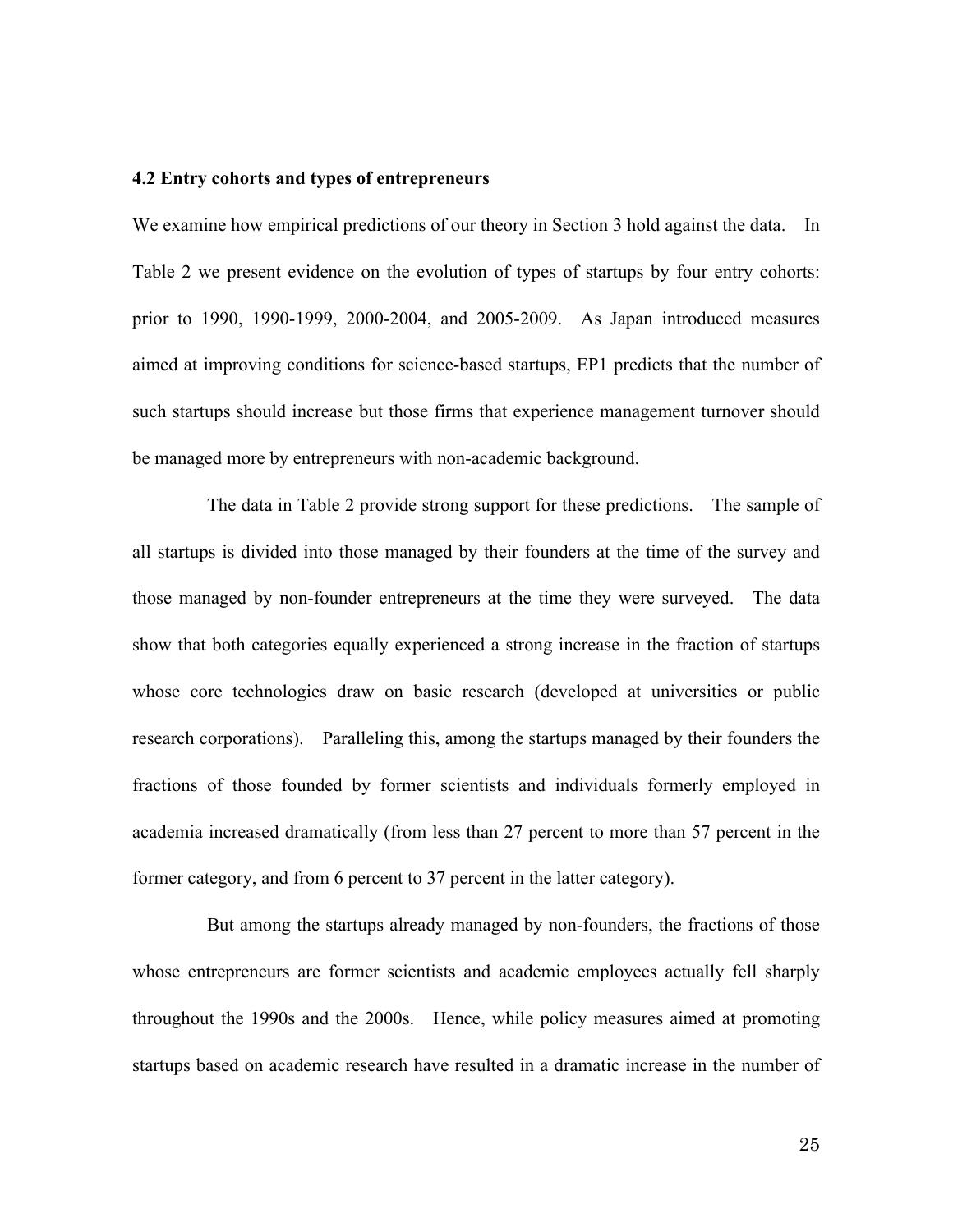new startups in the biotechnology industry founded by scientists and individuals formerly employed in academia, they seem to have also resulted in more frequent replacement of former scientists and academics by specialized entrepreneurs in the startups experiencing managerial turnover.

#### **4.3 Turnover of entrepreneurs and startup size at the time of founding**

We now turn to testing the predictions of the theory related to the effects of entrepreneurial turnover. We predict that startups experiencing entrepreneurial turnover should have proven good seeds at inception, which will be manifested in higher initial amounts of raised capital and larger initial size (EP2). To test this prediction we estimate the following regression:

$$
\log_{-}FS_{0i} = \alpha + \beta_1 ET_i + \gamma X_i + \varepsilon_i, \tag{13}
$$

by either paid capital or the number of employees in actual estimations below,  $ET_i$  is the where  $\log_{10} FS_{0i}$  is the natural log of startup *i*'s size in the year it was founded, measured dummy equal to 1 if the startup was managed by a non-founder CEO at survey date and zero otherwise, and  $X_i$  is a vector of controls. Since the amount of initial capital (and possibly also the initial number of employees) will be strongly affected by the timing of entry, we include 48 founding year dummies in the vector of controls *Xi* and also seven dummies corresponding to different areas of activity of the startup.

The baseline specification contains only the above controls, and the results are presented in the first and third columns of Table 3 (with log initial paid capital and log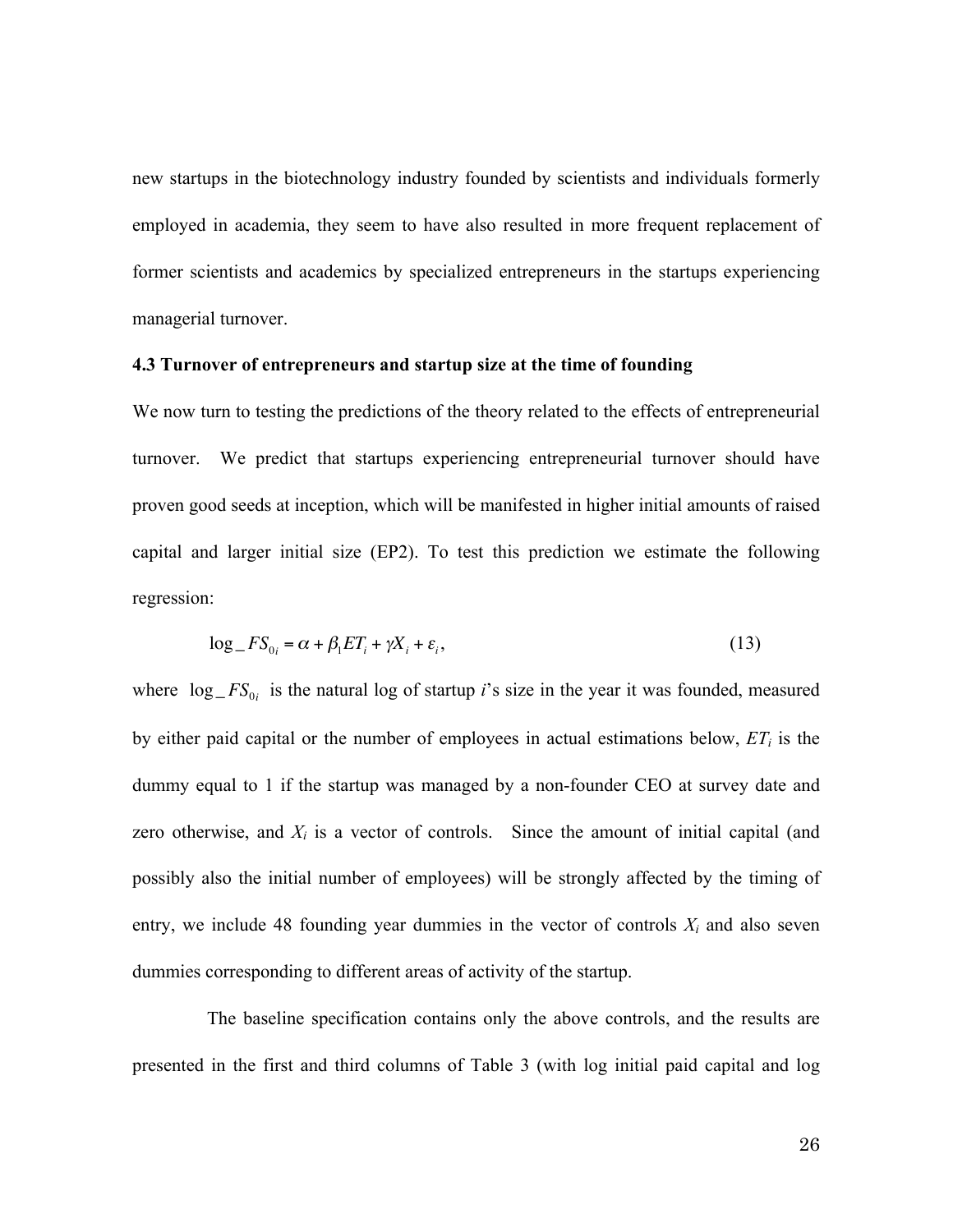initial number of employees as the dependent variables, respectively). The main prediction of our theory is that the coefficient  $\beta_1$  should be positive and significant (EP2), experience subsequent entrepreneurial turnover have initial paid capital more than twice as and this prediction is very strongly supported. The estimates indicate that startups that large as startups that don't experience such a turnover  $(\exp(0.719) - 1)$ , and have 46 percent more employees (exp(0.381)-1). As expected, entry year dummies are jointly very highly significant  $(F\text{-statistic} = 51.66$  with log initial capital as the dependent variable and  $F$ -statistic = 18.17 with log initial number of employees as the dependent variable) but areas in which startups conduct their primary activity are jointly not significant at conventional levels in either regression.

We then add more controls for firm, technology and the current CEO background, and what may be thought of as the intrinsic quality of the seed. To control for firm background we use the dummy equal to one if the startup was founded before it entered the biotechnology industry (hence, was a diversifying entrant) and zero otherwise, the dummy equal to 1 if the core seed technology at the time of entry into biotechnology came from basic research and zero otherwise. To control for CEO background, we include two dummies, one equal to 1 if his previous job was in scientific research and 0 otherwise, and the other equal to 1 if CEO's previous job was that of a top manager and 0 otherwise (the basis for comparison are CEOs whose pre-startup jobs were in other commercial activities, such as sales, marketing, accounting and so on). We further distinguish between CEOs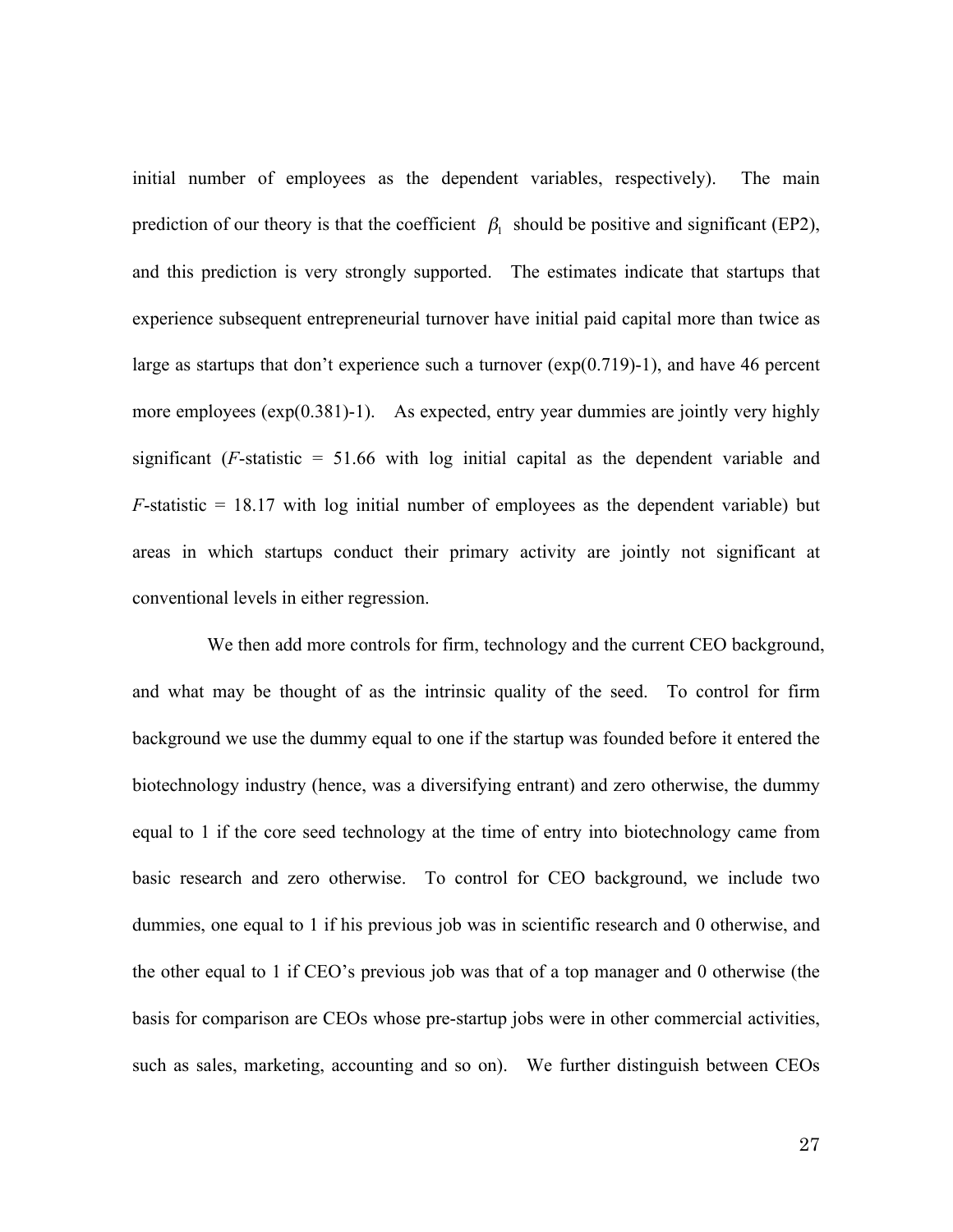who were previously employed in academia and in large corporations (with the basis for comparison being small and medium-size firms and financial institutions) and we also include in the vector  $X_i$  age, minus tenure in the startup as a proxy for prior labor market experience and the dummies capturing the CEO's educational attainment (one dummy equal to 1 if the founder has a Ph.D. in science and engineering and 0 otherwise, and the other equal to 1 if the founder has B.A. or M.S in science and engineering and 0 otherwise). Finally, to control for the intrinsic quality of the seed we also include the dummy equal to 1 if the startup has applied for or was granted a patent in the U.S. and 0 otherwise.

The results of estimating regression (13) in these specifications with log of initial paid capital and the log of the initial number of employees as the dependent variables are presented in the second and fourth columns of Table 3, respectively. Including all these extra controls has little effect on  $\beta_1$ : entrepreneurial turnover is still estimated to be the time of founding, still statistically significant at 1 percent level. Among the controls, associated with 88 percent increase in initial capital and with 50 percent more employees at core technology coming from basic research (that is, developed in a university or a public research corporation) has a negative effect on initial capital, while patenting activity in the US, as expected, has a strong positive impact on both initial paid and initial number of employees. The variables capturing CEO's background and education, on the other hand, are jointly not statistically significant and the areas in which startups conduct their primary activity also remain jointly not significant.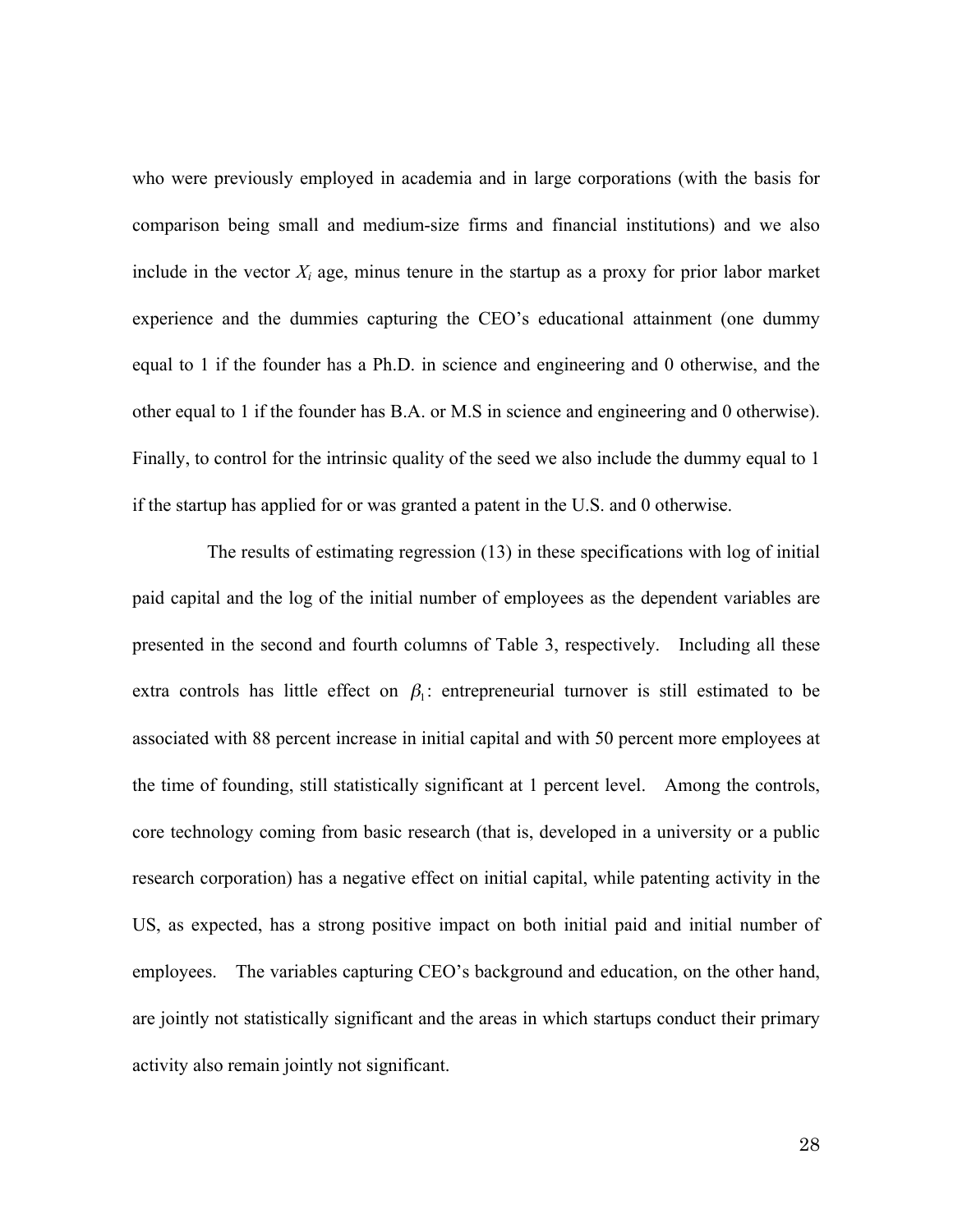#### **4.4 Turnover of entrepreneurs and R&D expenditure**

The prediction of the model is that entrepreneurial turnover should be associated with higher R&D expenditure (EP3) and that, moreover, this effect should be independent of the number of years the new entrepreneur had been in charge (EP4). To test this prediction we estimate the following regression:

$$
\log\_RD_i = \alpha + \beta_1 ET_i + \beta_2 t = \mu e_i + \beta_3 ET_t = \mu e_i + \gamma X_i + \varepsilon_i, \tag{14}
$$

is, once again, the dummy equal to 1 if the startup was managed by a non-founder CEO at where  $\log_R D_i$  is the natural  $\log$  of R&D expenditure by startup *i* in the year of survey,  $ET_i$ the date of a survey and 0 otherwise, *tenurei* is the CEO's tenure on the job, and *ET\_tenurei* is the interaction term between non-founder CEO and tenure. The main prediction of the theory is that the sign of  $\beta_1$  should be positive, while the coefficient  $\beta_3$  should be close to zero and should not change the impact of  $\beta_1$ .

The results are presented in Table 4. In the first two columns we limit the vector of controls to seven dummies corresponding to different R&D activity areas and to firm age and its square term. The coefficient on the dummy capturing entrepreneurial turnover is large and statistically significant, although only on 10 percent level, while the coefficients on CEO tenure and its interaction term with entrepreneurial turnover are statistically indistinguishable from zero, as predicted by theory. When these two variables are excluded (in the second column), the magnitude of the coefficient on the non-founder CEO dummy barely changes, but standard errors go way down, making it statistically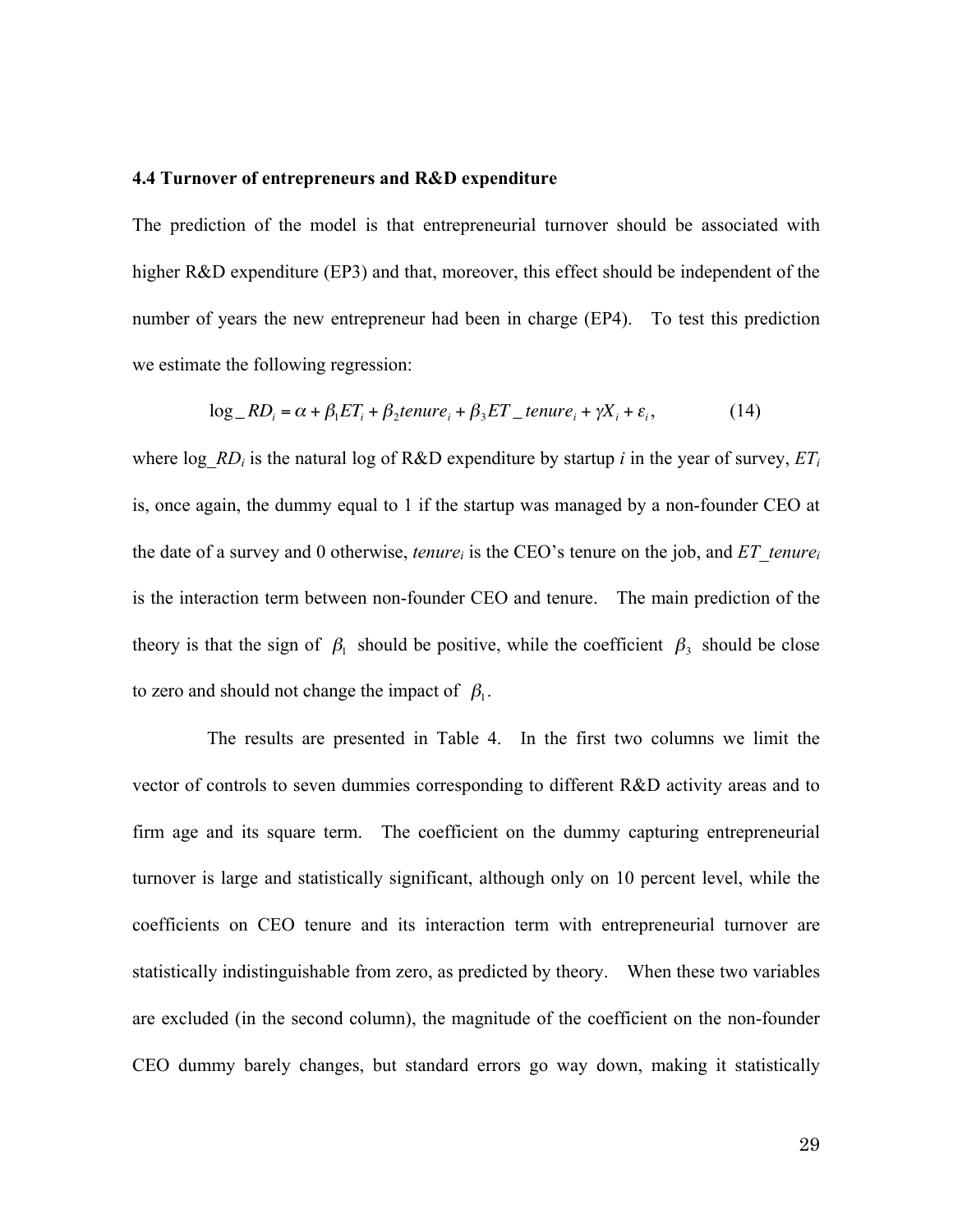significant at 1 percent level. The fit of the regression also improves, so we concentrate on the specification that excludes these variables from now on.

The magnitude of the coefficient  $\beta_1$  estimated in the second column of Table 4 increase in R&D expenditure by an average startup.<sup>2</sup> Not surprisingly, the areas of indicates that entrepreneurial turnover is associated with 112 percent (exp(0.750)-1) activity in which startups conduct their R&D (coefficients not shown) are now jointly highly significant (*F*-statistic = 16.56) and so are firm age and its square term.

Estimations presented in the third column of Table 4 add more controls. Specifically, vector  $X_i$  now includes also our proxy for the quality of the seed (the dummy reflecting patenting activity in the US) and all the dummies (not shown) reflecting firm and CEO backgrounds, education and experience as in the previous subsection. None of these extra controls are either separately or jointly significant at conventional levels (areas of activity dummy remain jointly statistically significant at 1 percent level), and including them affects the coefficient on the non-founder CEO dummy only marginally. It is only when we also add the control for the startup size (which itself is strongly positively associated with entrepreneurial turnover in our theory and in estimations presented in the next subsection) in the fourth column that the coefficient on the non-founder CEO dummy is reduced in magnitude by about 1/3 and becomes slightly less statistically significant.

 $\overline{a}$ 

<sup>2</sup> The difference looks even more striking in raw data: startups that experienced entrepreneurial change spend on average 4.25 times more on R&D than startups that did not (3,815 million yen in the former category versus 897 million yen in the latter category).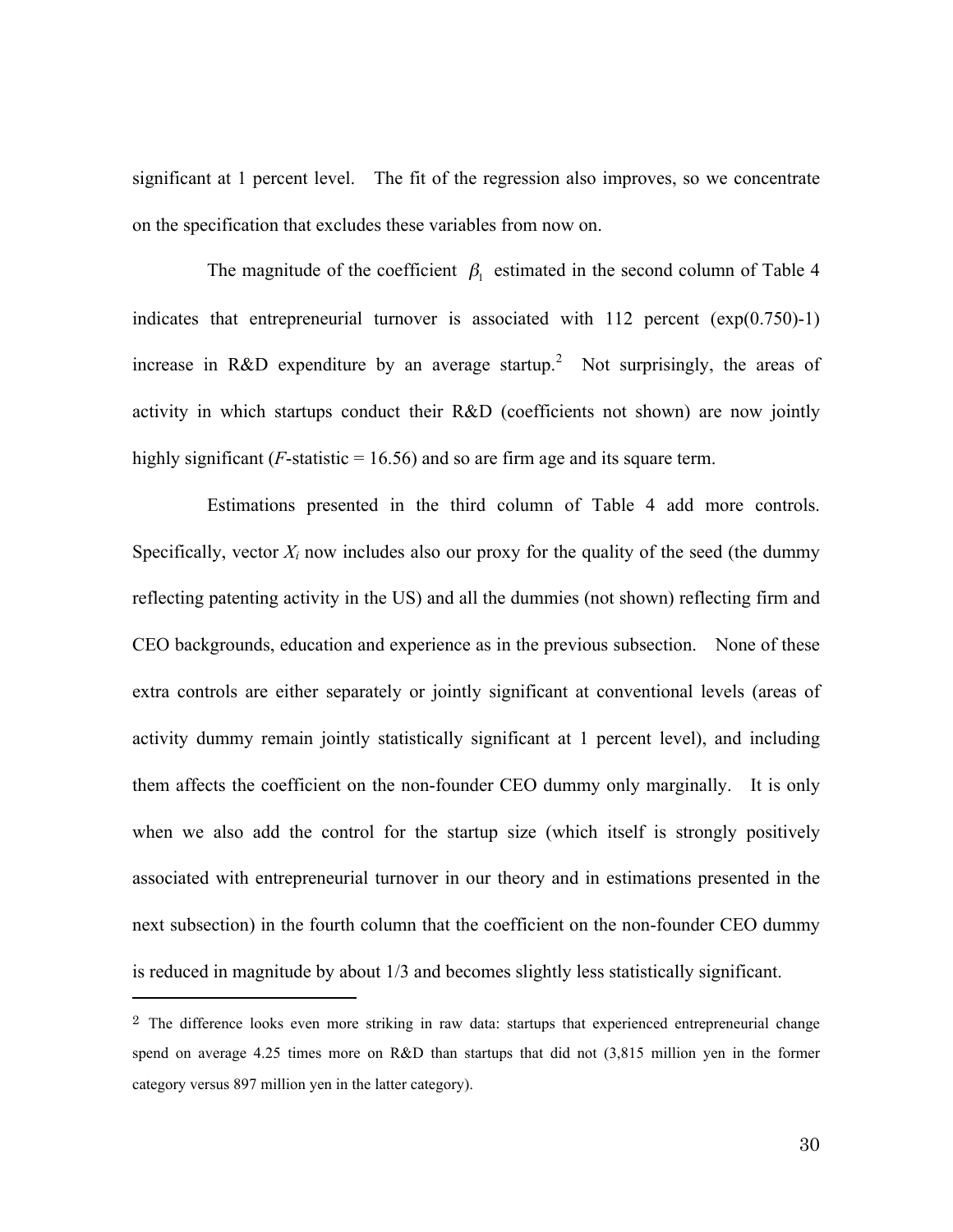#### **4.5 Turnover of entrepreneurs, firm size, and IPO process**

The model predicts that the amount of capital raised by the firm and its size (measured by the number of employees) should be positively associated with entrepreneurial turnover (EP3), but only after the new entrepreneur has had enough time to move the startup along the development stage (EP4). To probe this we estimate the following regression:

$$
\log_{-}FS_i = \alpha + \beta_1 ET_i + \beta_2 tenure_i + \beta_3 ET_{\text{}} \text{tenure}_i + \beta_3 ST_i + \gamma X_i + \varepsilon_i, \quad (15)
$$

of employees, while all other variables are the same as in regression (14) above. As the where  $FS_i$  is the firm size at the time of survey, measured by paid capital or by the number amount of raised capital and possibly also the number of employees will be strongly influenced by the whole firm history, including the timing of entry, we once again control for firm age non-parametrically in regression (15) by including 48 startup founding year dummies. The theoretical prediction is that the coefficient  $\beta_3$  in regression (12) should be positive and significant.

The estimation results in Table 5 show a pattern that is consistent with theory, regardless of whether paid capital or the number of employees are used as a measure of firm size. In both cases, the coefficient on the non-founder CEO by itself is statistically not significant at conventional levels (it is actually indistinguishable from zero when log paid capital is the dependent variable and is negative 0.3 but with comparable standard errors when log number of employees is the dependent variable). The prediction that  $\beta_3$ should be positive and significant holds in both regressions. In fact, even the magnitude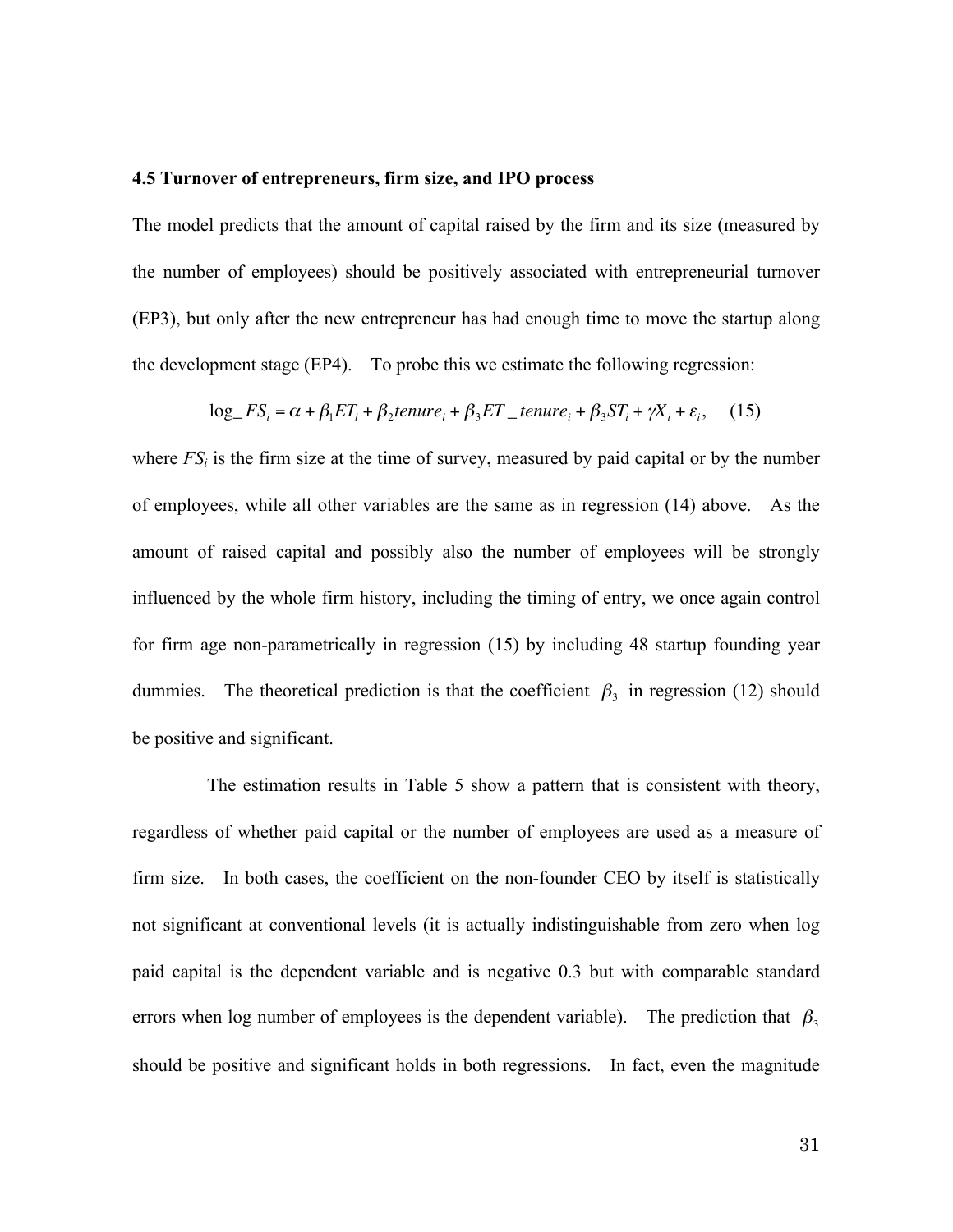of this coefficient is the same, although it is statistically significant only at 10 percent level in the regression with log paid capital as the dependent variable (at 5 percent level with log number of employees as the dependent variable). The estimated magnitude implies that one extra year of tenure of a new CEO increases paid capital and the number of employees by about 11 percent. Since the median tenure of a non-founder CEO in the sample is 3 years, while the mean is 4.47 years, we estimate that entrepreneurial turnover increases the firm size (measured either by capital or by the number of employees) by 33 percent at the median and by almost 45 percent at the mean.

Not surprisingly, initial size and patenting activity in the US are strong independent predictors of larger size at survey time (the latter especially so with regard to raised capital). Among other controls (not shown), founding year dummies and main activity area dummies are jointly highly statistically significant, but startup background variables are jointly statistically insignificant. CEO background characteristics, on the other hand, are jointly statistically significant at 5 percent level in both regressions.

Finally in Table 6 we look at the stages of the IPO process as a measure of a startup's success in bringing high value for its shareholders. The respondents to the 2008 survey were asked to answer the question about their IPO event or intention. The four possible answers were (i) "has already conducted IPO", (ii) "intend to conduct at IPO at a specific date and market" (specifying the date and the market), (iii) "consider IPO but no specific plans at the moment", and (iv) "have no IPO plans". Before presenting the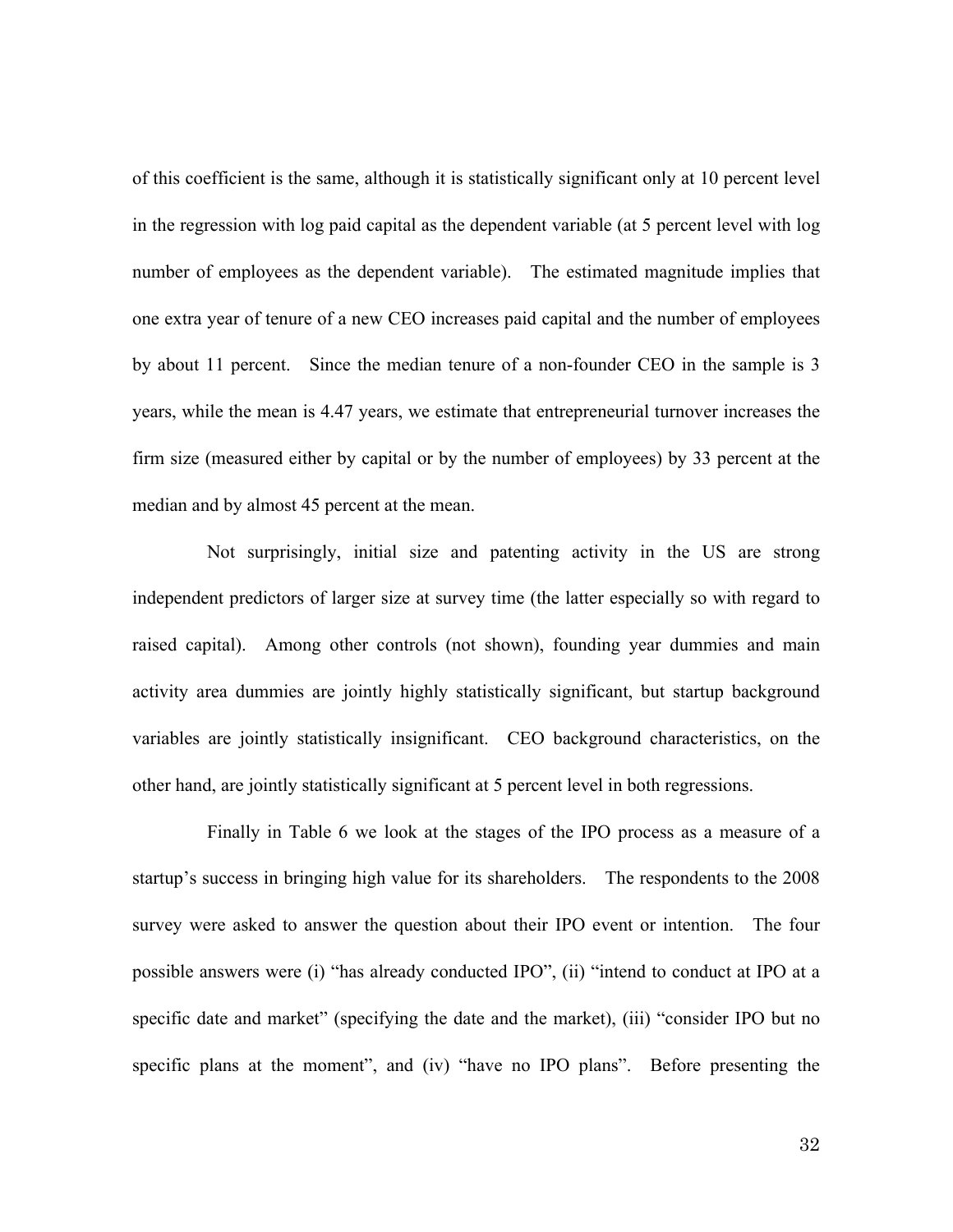regression results, the top part of Table 6 shows the summary statistics. Firms managed by non-founders are more likely to have already conducted IPO or to have specific plans to conduct IPO than firms managed by founders, and they are also less likely to have no intention of conducting IPO at all. The statistical power of the mean comparison *t*-test is limited because of limited number of observations, but with regard to having no intention of IPO the one-sided test is statistically significant at 5 percent level and the two-sided test is significant at 10 percent level (in the two other cases only the one-sided test is statistically significant at 10 percent level).

The bottom part of Table 6 presents the results of estimating an ordered probit regression where the four answers above are classified as four different stages of IPO process, with (i) being the highest and (iv) the lowest stage. Both with and without extra controls for changes in core technology, patenting activity in the US, log initial capital and venture capital financing, the non-founder entrepreneur dummy is positively and statistically significantly (at 5 percent level) associated with the startup being further along its way to conducting an IPO. Areas of activity are jointly statistically significant at 1 percent level, but founding year dummies are jointly statistically insignificant. Among other controls, US patenting activity dummy and venture capital financing are predictably strongly positively associated with IPO, but including these controls does not affect the coefficient on entrepreneurial turnover (if anything, it makes it even somewhat larger).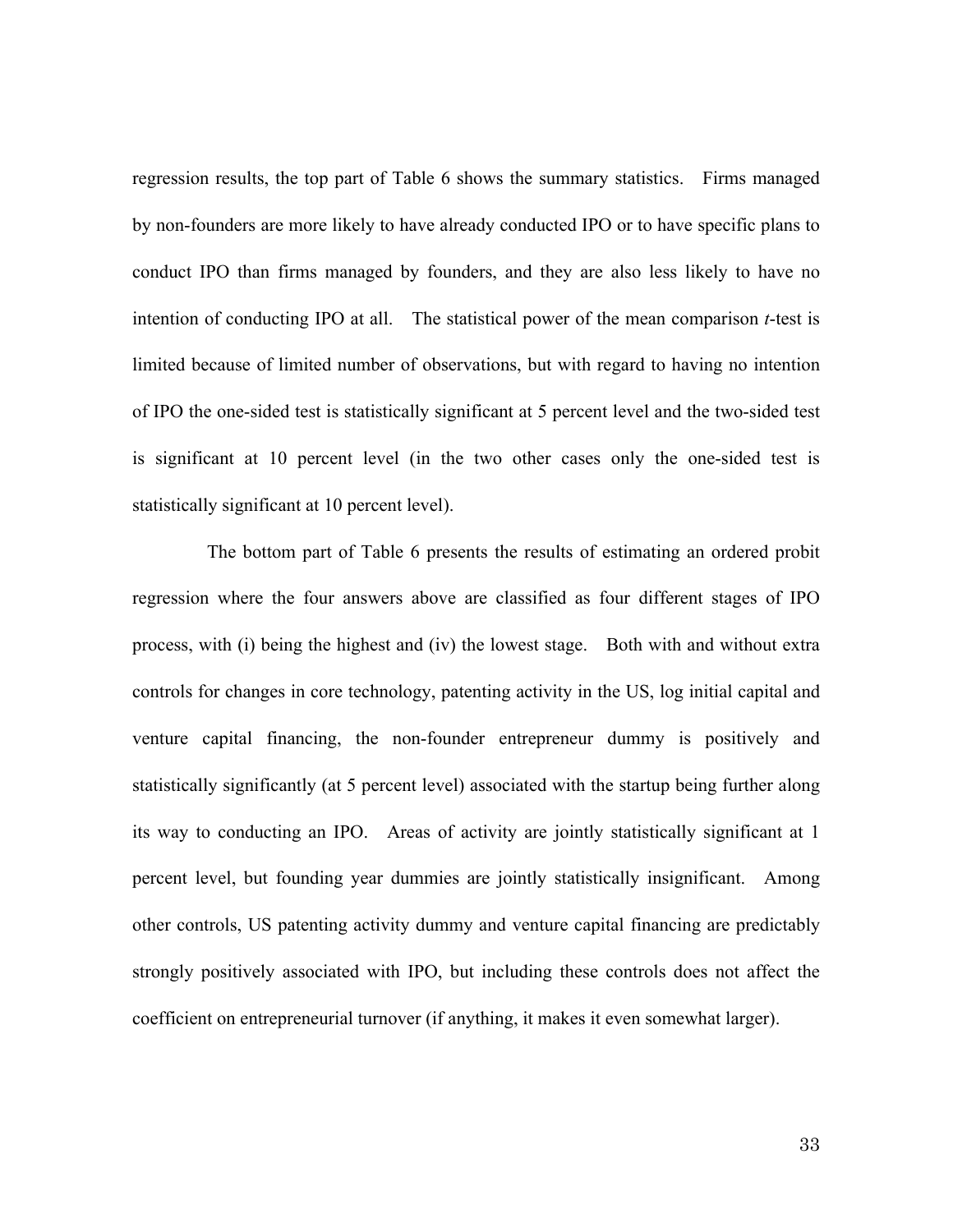#### **5. Conclusions and discussion**

We have presented a model where science-based businesses started by academic researchers with relatively low entrepreneurial ability may be taken to the commercialization stage by high-ability entrepreneurs who do not have a project (seed) of their own. An equilibrium exists where such entrepreneurial turnover coexists with startups that are continuously managed by their academic founders. The theory predicts that the startups that experience entrepreneurial turnover will tend to outperform the startups that are managed by their founders in terms of R&D expenditure, firm size and ultimate success rates (such as IPO events), with capital raised but not R&D expenditure also influenced by how long the new entrepreneur had been in charge.

Startups that are developed by high-ability entrepreneurs invest to learn the quality of their seed and discard useless seeds. This insight is somewhat similar to the "cash-out or flame-out" idea explored by Arora and Nandkumar [2009]. But in our model it is not just entrepreneurs with the highest opportunity cost who choose the investment option, but entrepreneurs with the lowest opportunity cost also do the same, in anticipation of hiring high-ability entrepreneurs to develop their seed if it turns out to be good.

The basic framework of the model is closely related to the ideas first explored in Jovanovic and Braguinsky [2004]. In that paper we assumed, however, that projects were traded in the market, and not entrepreneurial talent. It should be emphasized that all what really matters is the idea that good seeds are matched with high-ability entrepreneurs, and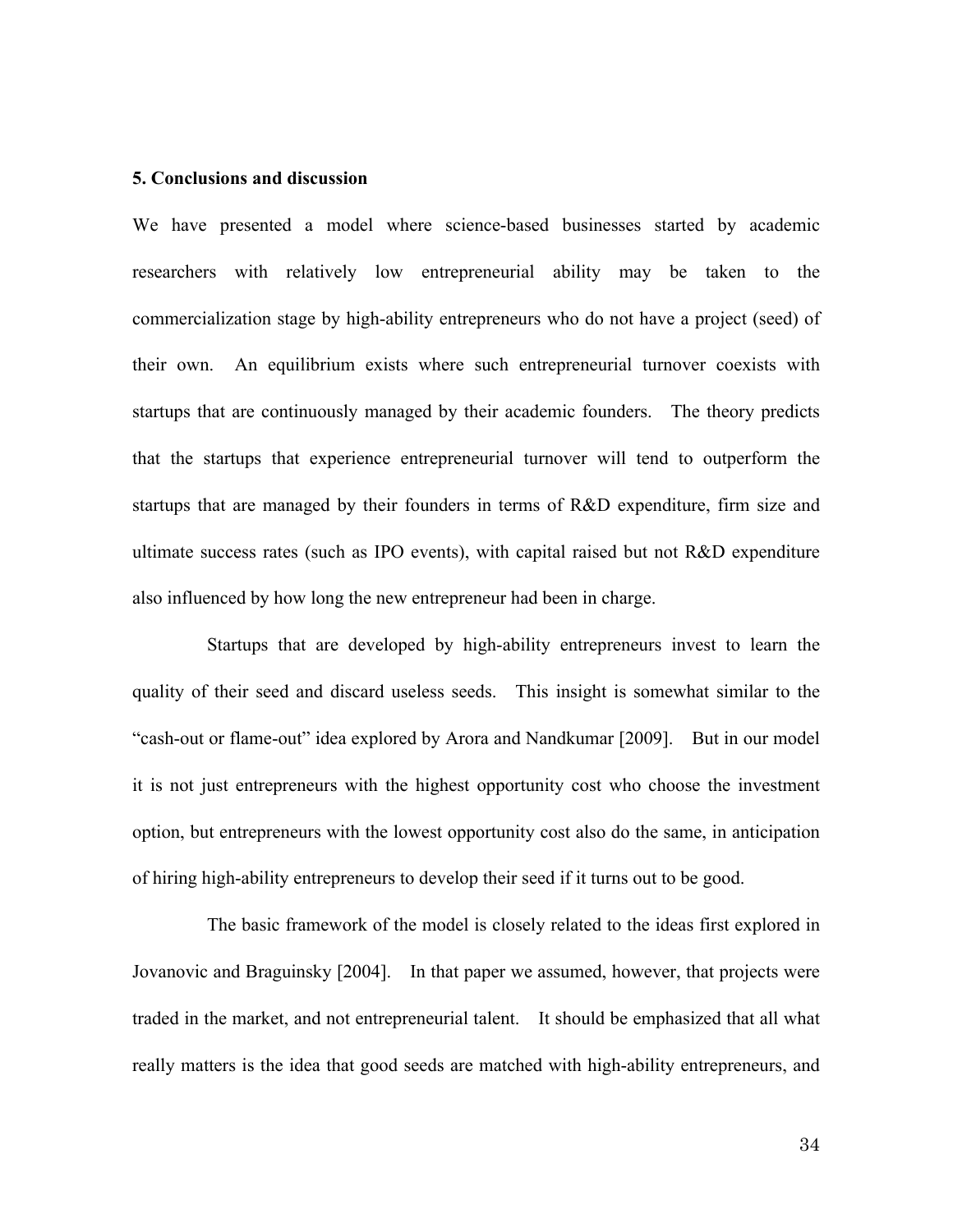this can equally happen through seeds changing hands if the market for seeds were to replace the market for entrepreneurs in our model, without changing the nature of the equilibrium in Section 3. Our decision to adopt the market for entrepreneurs rather than the market for seeds for the purposes of this paper was driven partly by theory and partly by empirical considerations. From a theoretical perspective, we agree with the concept  $(e.g.,\)$ in Zingales [2000]) that while projects may indeed more easily change hands than management teams in traditional types of business, in science-based business the tacit knowledge of the founder might be essential also at the development stage, making it difficult to move the seed. And on the empirical side, our data indicate that even though entrepreneurial turnover is quite common, the controlling stake in the firm for most part is retained by the founder despite the change in the CEO (Honjo et al. [2009]).

When tested against the data on a representative sample of biotechnology startups in Japan, the main predictions of the theory are strongly supported. Both theory and empirical findings supporting it indicate that at the stage of commercialization, science-based businesses may after all be subject to many of the same kind of regularities as non science-based businesses, so that the emergence of biotechnology and other science-based industries in the past couple of decades does not necessarily require drastically changing the established theory of the firm.

Our study leads to important policy and managerial implications. In terms of policy, establishing a smoothly functioning market for entrepreneurial talent, including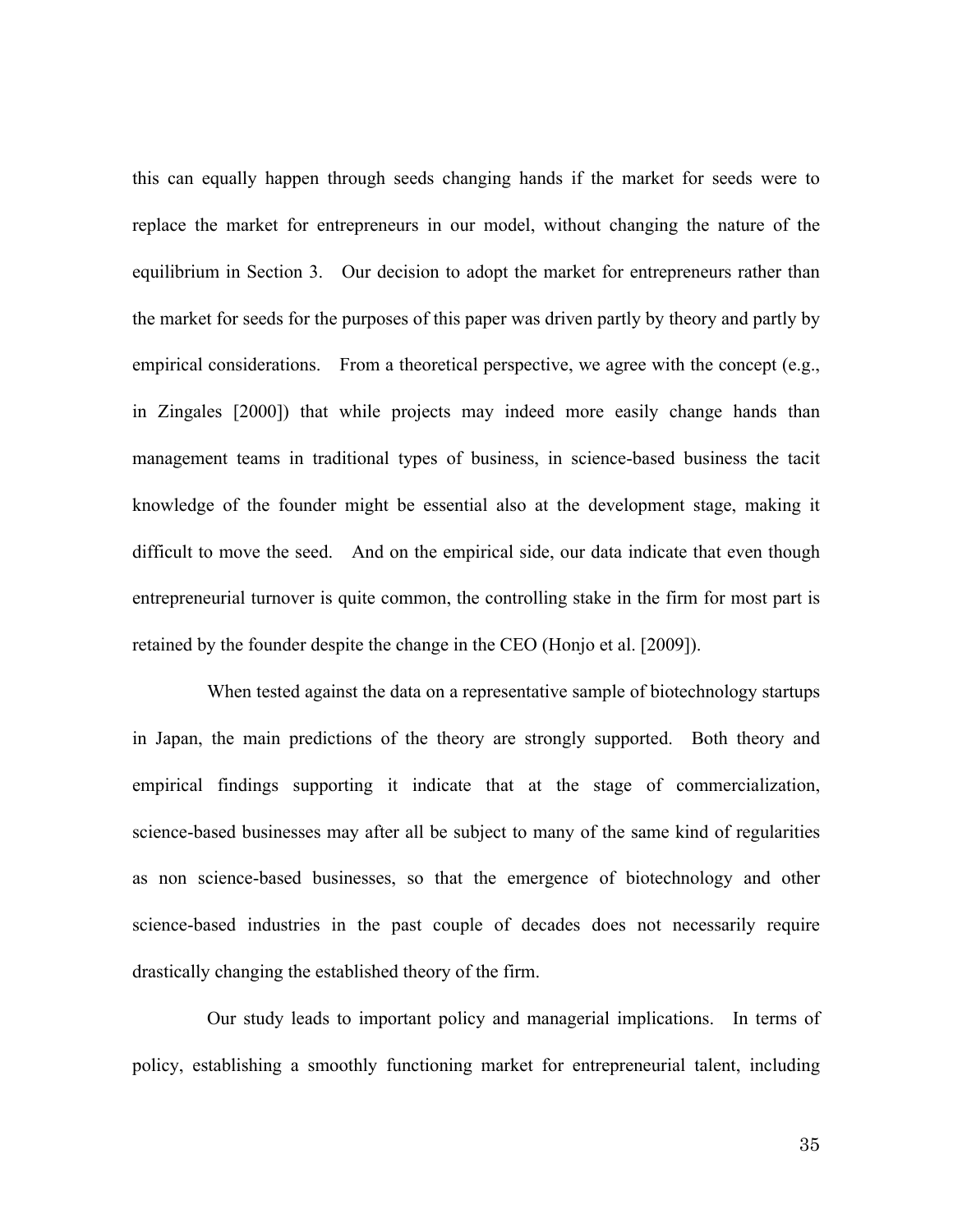lowering the costs of investing into learning the commercial potential of a basic research seed and reducing incentives for academic researchers to hold on to their seeds for too long, may be at least as important as supporting the basic research to produce such seeds in the first place. Our findings also imply that science-based businesses should be proactively seeking experienced managers if they want to evaluate and develop their seeds with a view to generating high returns. Zingales [2000] was right when he conjectured that firms organized around high-level human capital might well be unstable and dysfunctional. In contrast to his view, however, our theory and evidence show that such an outcome is not inevitable.

The nature of science-based business and its implications for the theory of the firm and industrial organization have been the subject of a hot debate in the literature. Our paper does not aim to resolve this debate once and for all. But it suggests that "traditional" theories of markets and firm can be fruitfully applied to understanding and analyzing science-based businesses just as they have been applied to more conventional types of businesses and industries.

#### **References**

Aghion, Phillippe, Mathias Dewatripont, and Jeremy C. Stein, 2008. "Academic Freedom, Private-Sector Focus, and the Process of Innovation," *Rand Journal of Economics*, 39 (3), 617-635.

Arora Ashish and Anand Nandkumar, 2009. "Cash-out or Flame-out! Opportunity Cost and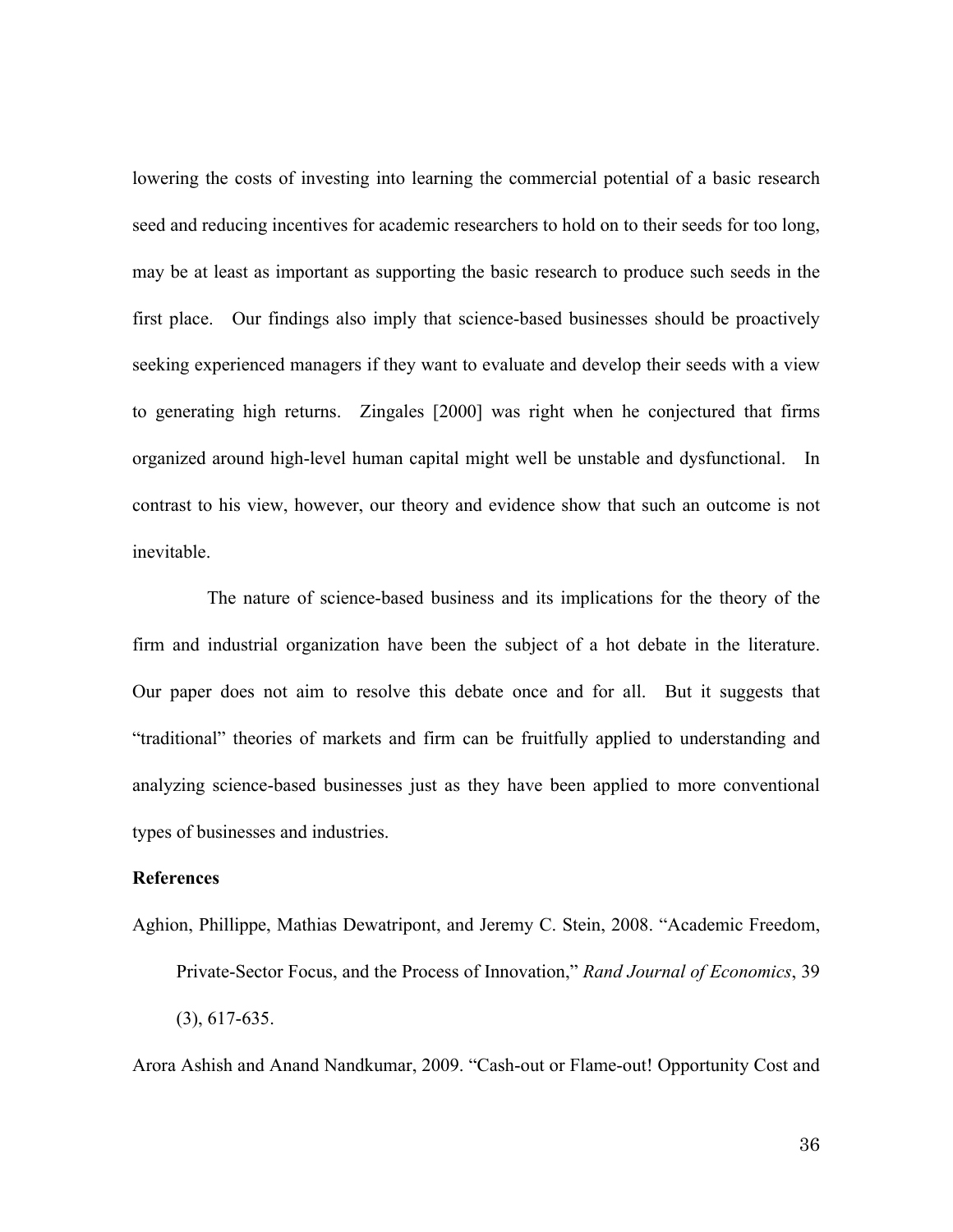Entrepreneurial Strategy: Theory and Evidence from the Information Security Industry," NBER Working Paper 15532, Cambridge, Massachusetts.

- Baum, Joel A.C., Tony Calabres, and Brian S. Silverman, 2000. "Don't Go It Alone: Alliance Network Composition and Startups' Performance in Canadian Biotechnology," *Strategic Management Journal*, 21 (3), 267-294.
- Bhidé, Amar V., 2000. *The Origin and Evolution of New Business*, Oxford University Press: Oxford, England.
- Braguinsky, Serguey, Steven Klepper and Atsushi Ohyama, 2010. "High-Tech Entrepreneurship," Working Paper, Carnegie Mellon University.
- Gans, Joshua S., David H. Hsu, and Scott Stern, 2002. "When Does Start-up Innovation Spur the Gale of Creative Destruction," *Rand Journal of Economics*, 33 (4), 571-586.
- Gittelman, Michelle and Bruce Kogut, 2003. "Does Good Science Lead to Valuable Knowledge? Biotechnology Firms and the Evolutionary Logic of Citation Patterns," *Management Science*, 49 (4), 366-382.
- Honjo, Yuji, Sadao Nagaoka, Kenta Nakamura, Setsuo Morishita, and Yumi Shimizu, 2009. "Biobencha-no sannyu-to seicho (Entry and Growth of Bioventures)", Working paper, Hitotsubashi University, Institute of Innovation Research (in Japanese).
- Jensen, Richard and Marie Thursby, 2001. "Proofs and Prototypes for Sale: The Licensing of University Inventions," *American Economic Review*, 91 (1), 240-259.

Jovanovic, Boyan and Serguey Braguinsky, 2004. "Bidder's Discounts and Target Premia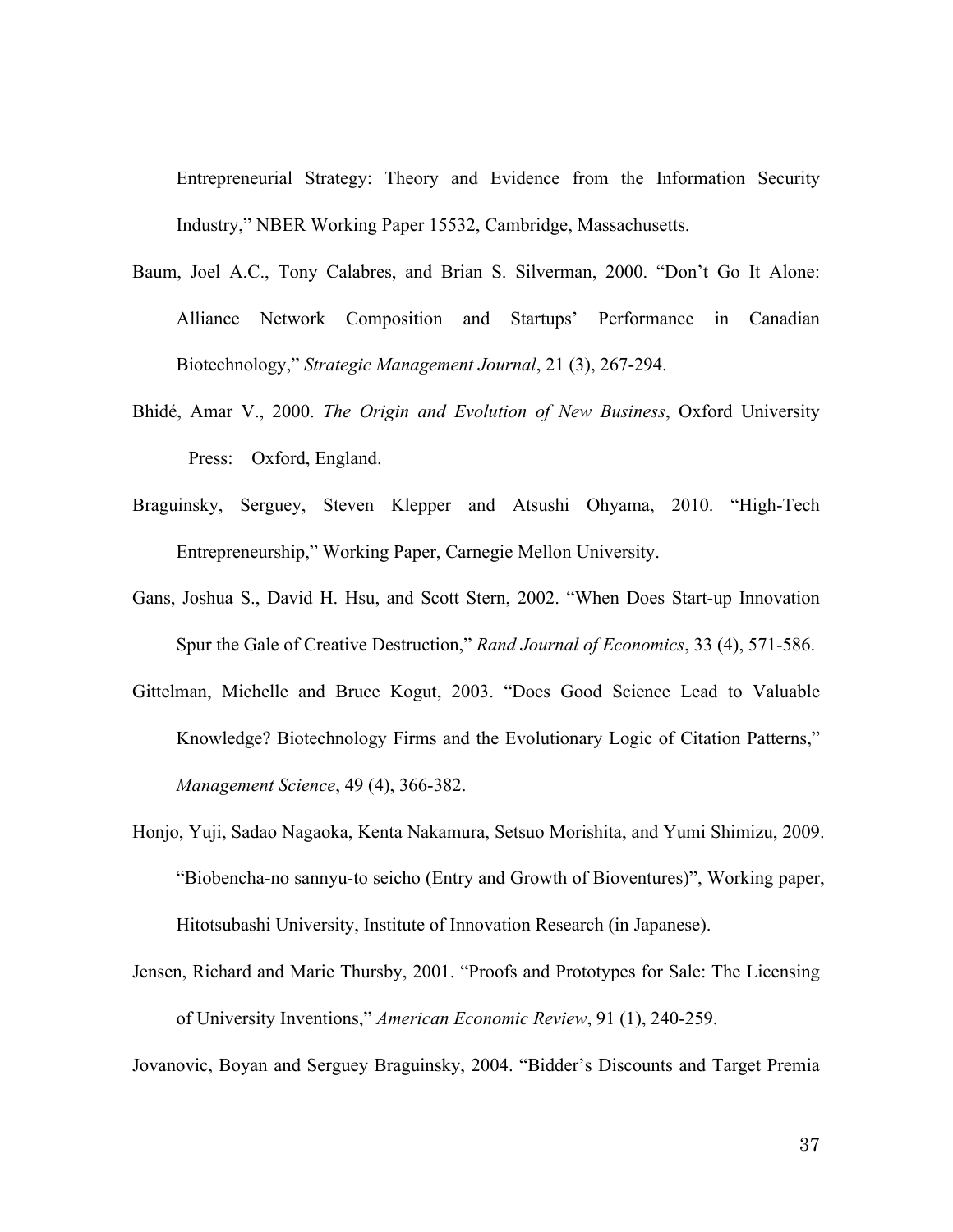in Takeovers," *American Economic Review,* 94 (1), 46-56.

- Kaplan, Steven N., Berk A. Sensoy, and Per Strömberg, 2009. "Should Investors Bet on the Jockey or the Horse? Evidence from the Evolution of Firms from Early Business Plans to Public Companies," *The Journal of Finance*, 64 (1), 75-115.
- Klepper, Steven, 2002. "The Capabilities of New Firms and the Evolution of the US Automobile Industry," *Industrial and Corporate Change*, 11 (4), 645-666.
- Lerner, Josh, and Robert Merges, 1998. "The Control of Technology Alliances: An Empirical Analysis of the Biotechnology Industry," *The Journal of Industrial Economics*, 46 (2), 125-156.
- Motohashi, Kazuyuki, 2007. "Comparing Biotechnology Startups' Activities Between Japan and US," available on-line at http://www.mo.t.u-tokyo.ac.jp/
- Pisano, Gary P., 2010. "The Evolution of Science-Based Business: Innovating How We Innovate," *Industrial and Corporate Change*, 19 (2), 465-482.
- Rajan, Raghuram G., and Luigi Zingales, 2001. "The Firm as a Dedicated Hierarchy: A Theory of the Origins and Growth of Firms," *Quarterly Journal of Economics*, 116 (3), 805-851.
- Rothaermel, Frank T. and David L. Deeds, 2004. "Exploration and Exploitation Alliances in Biotechnology: A System of New Product Development," *Strategic Management Journal*, 25 (3), 201-221.
- Shan, Weijan, Gordon Walker and Bruce Kogut, 1994. "Interfirm Cooperation and Startup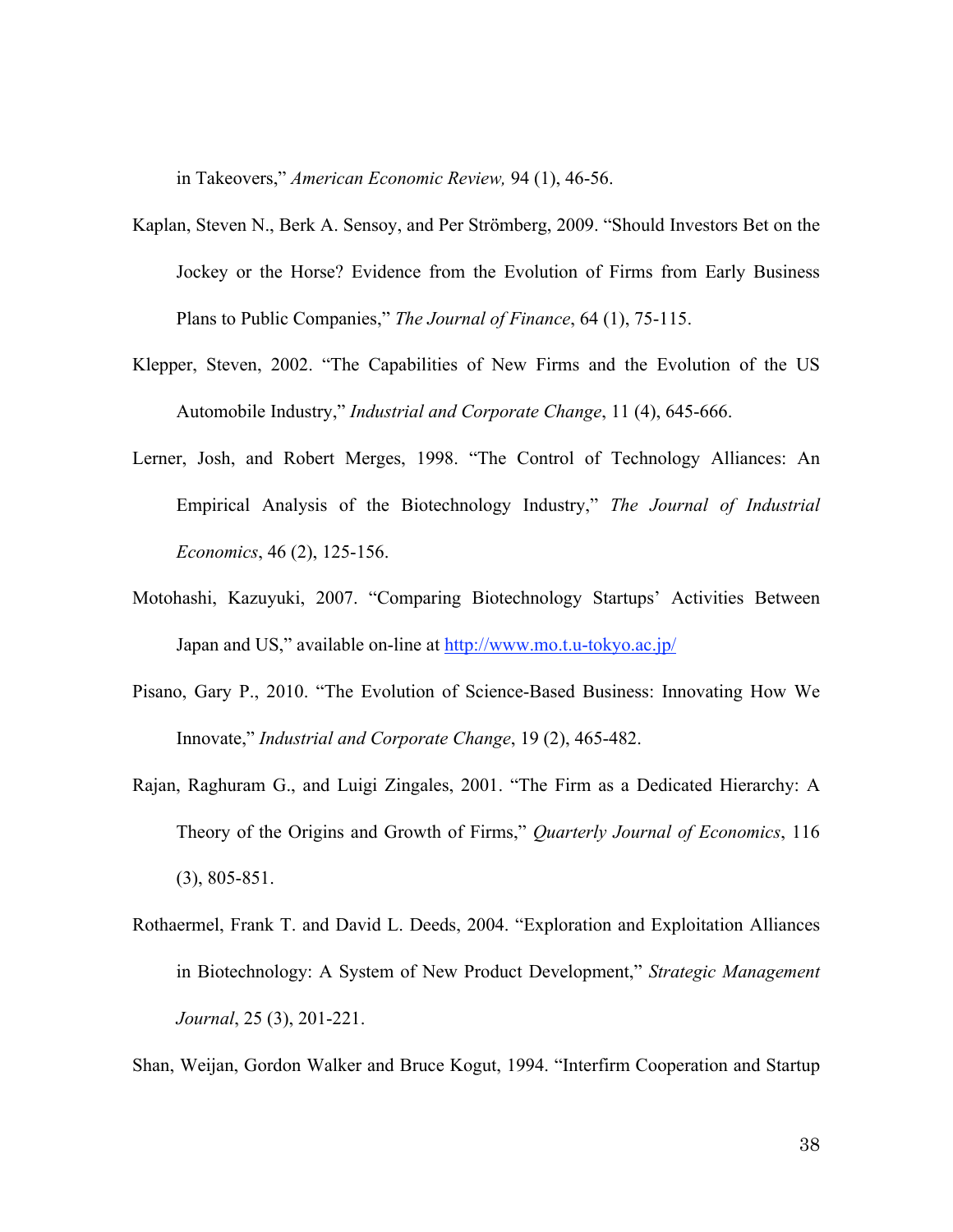Innovation in the Biotechnology Industry," *Strategic Management Journal*, 15 (4), 387-394.

- Shane, Scott, 2002. "Selling University Technology: Patterns from MIT," *Management Science*, 48 (1), 122-137.
- Thursby, Jerry G., and Marie C. Thursby, 2002. "Who Is Selling the Ivory Tower? Sources of Growth in University Licensing," *Management Science*, 48 (1), 90-104.
- Zingales, Luigi, 2000. "In Search of New Foundations," *Journal of Finance*, 55 (4), 1623-1653.
- Zucker, Lynne G., and Michael R. Darby, 2006. "Movement of Start Scientists and Engineers and High-Tech Firm Entry," NBER Working Paper, No. 12712, Cambridge, Massachusetts.
- Zucker, Lynne G., Michael R. Darby, and Marilynn B. Brewer, 1998. "Intellectual Human Capital and the Birth of U.S. Biotechnology Enterprises," *American Economic Review*, 88 (1), 290-306.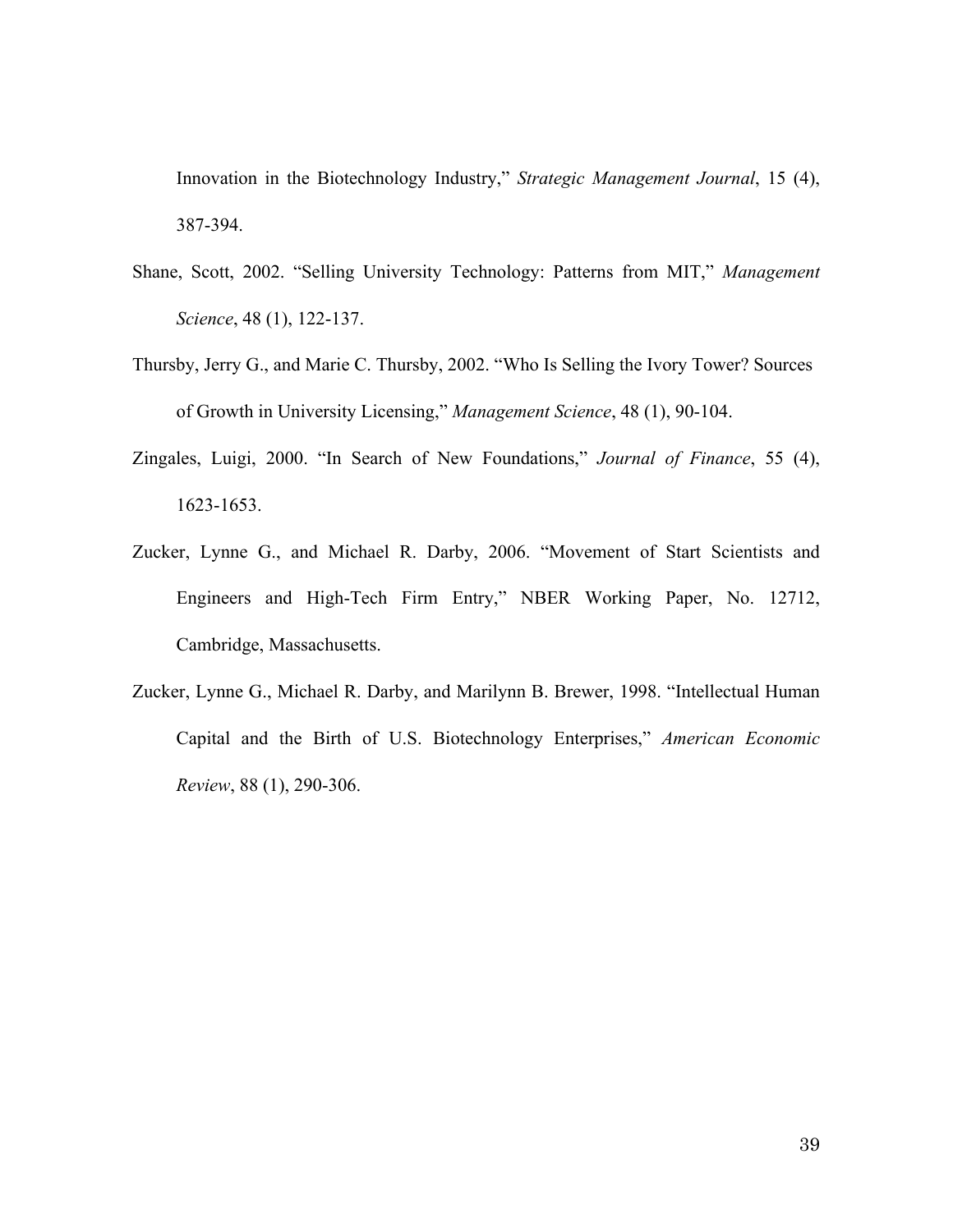

**Figure 1. Equilibrium behavior by startup type**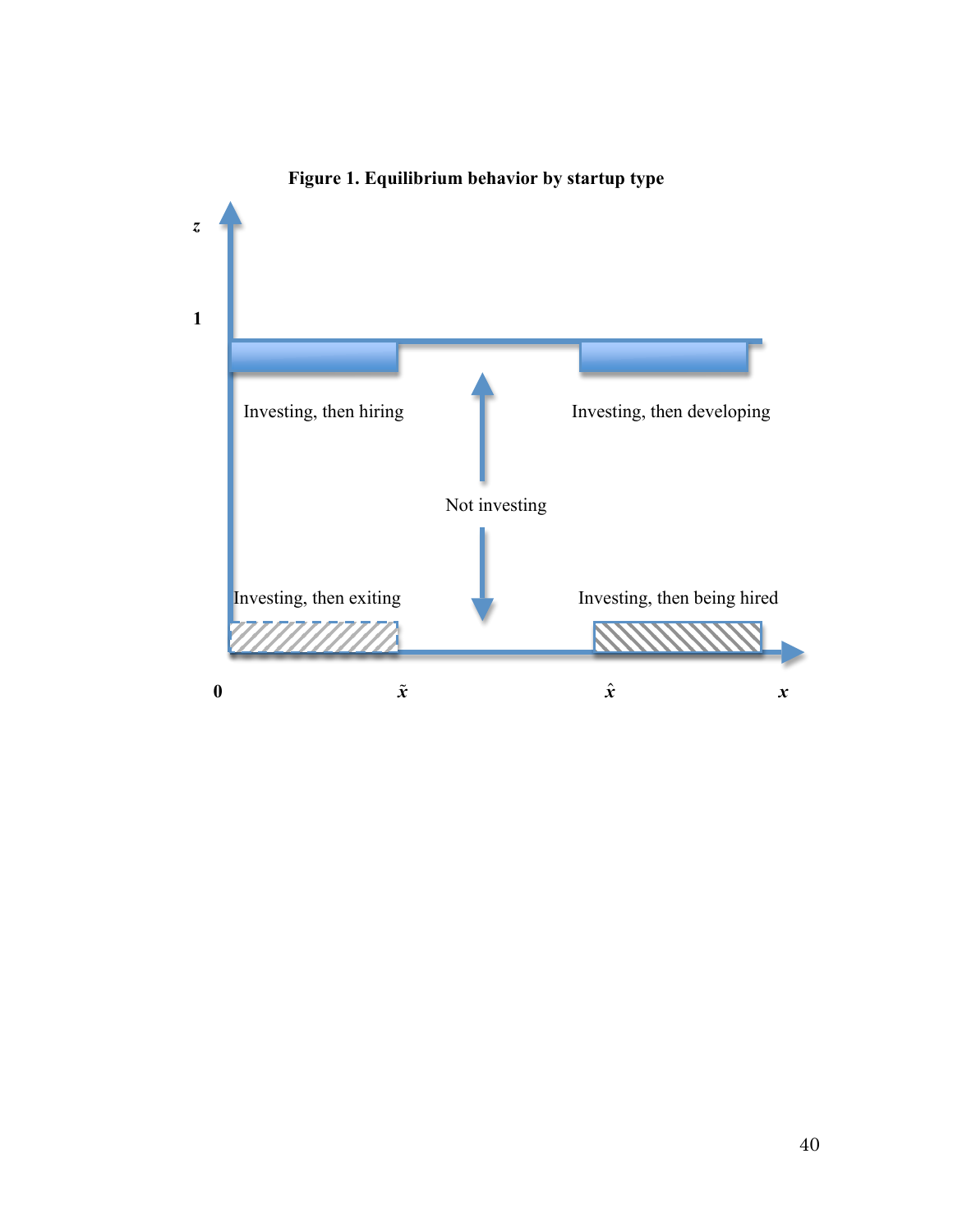

**Figure 2. An example of equilibrium, case (i) in Proposition 2.**

Parameter values:  $\lambda = 0.15$ ,  $C = 2$ ,  $\beta = 0.95$ ,  $x_{max} = 40$ ,  $q = 25$ .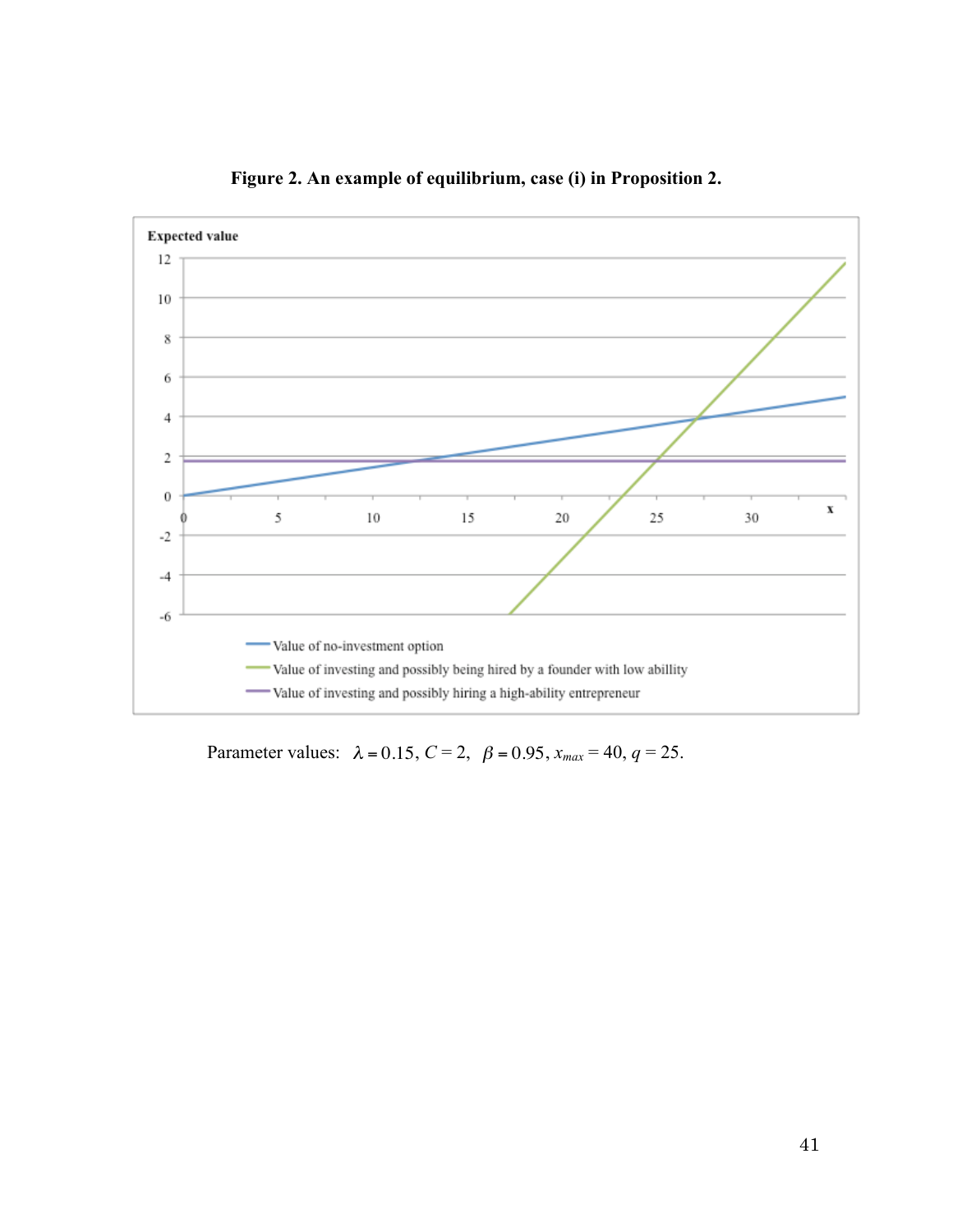

**Figure 3. An example of equilibrium, case (ii) in Proposition 2.**

Parameter values:  $\lambda = 0.15$ ,  $C = 0.5$ ,  $\beta = 0.7$ ,  $x_{max} = 40$ ,  $q = 25$ .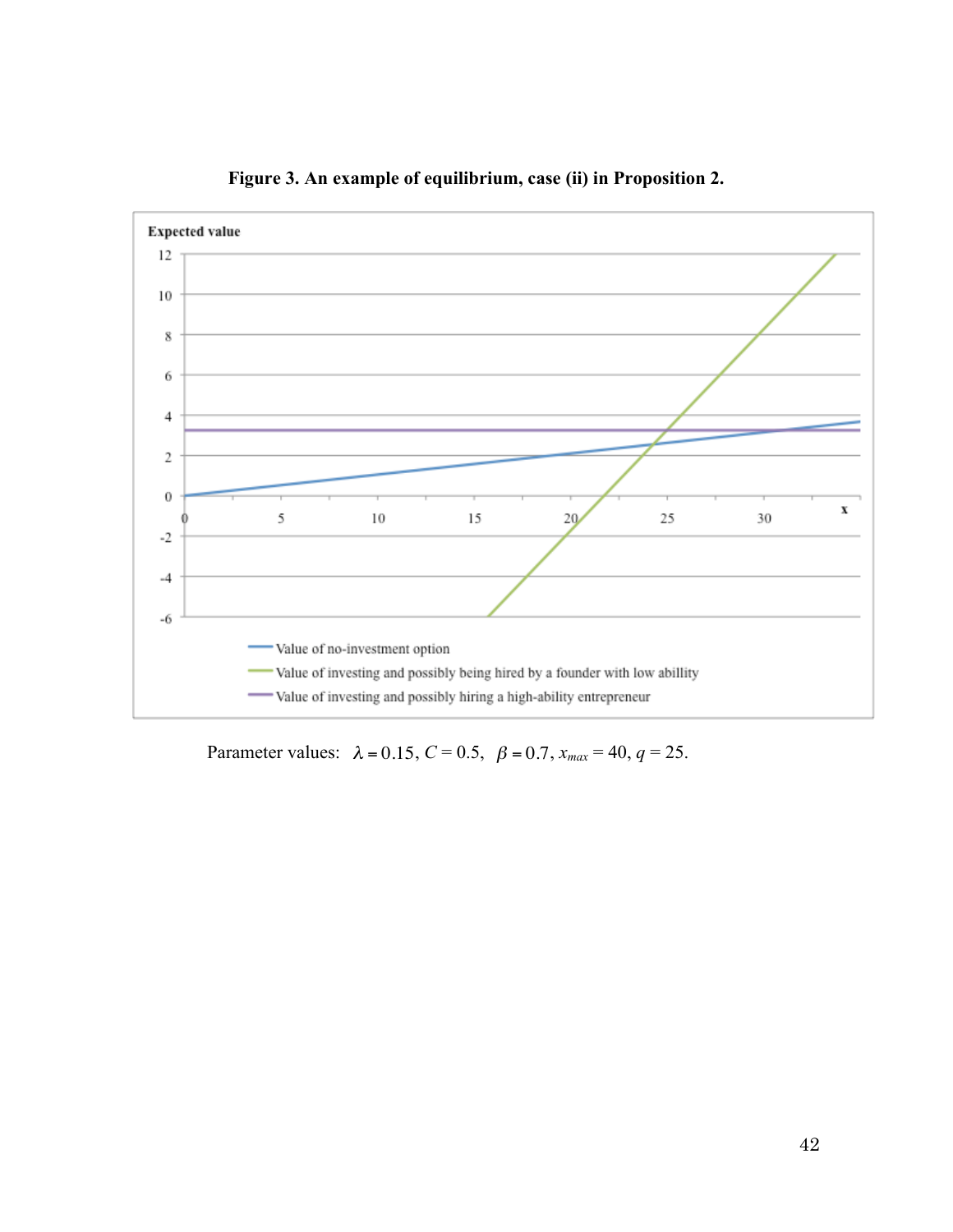| Fraction founded:                      |                           |         |
|----------------------------------------|---------------------------|---------|
| Before 1990                            | 7.54                      |         |
| 1990-1999                              |                           | 20.70   |
| 2000-2007                              |                           | 71.75   |
| Fraction with:                         |                           |         |
| Startup technology from basic research |                           | 52.94   |
| Seed turnover                          | 27.98                     |         |
| Entrepreneurial turnover               | 37.07                     |         |
|                                        | Mean                      | 10.35   |
| Firm age (years)                       | <b>Standard Deviation</b> | 9.19    |
|                                        | Mean                      | 4.33    |
| Years since CEO change (if any)        | <b>Standard Deviation</b> | 3.92    |
|                                        | Mean                      | 1,911.3 |
| R&D expenditure (mln. yen)             | <b>Standard Deviation</b> | 7,336.7 |
|                                        | Mean                      | 3,580.8 |
| Amount of capital raised (mln. yen)    | <b>Standard Deviation</b> | 9,872.7 |
|                                        | 18.0                      |         |
| Number of employees                    | 26.6                      |         |

| <b>Table 1. Some summary statistics</b> |  |
|-----------------------------------------|--|
|-----------------------------------------|--|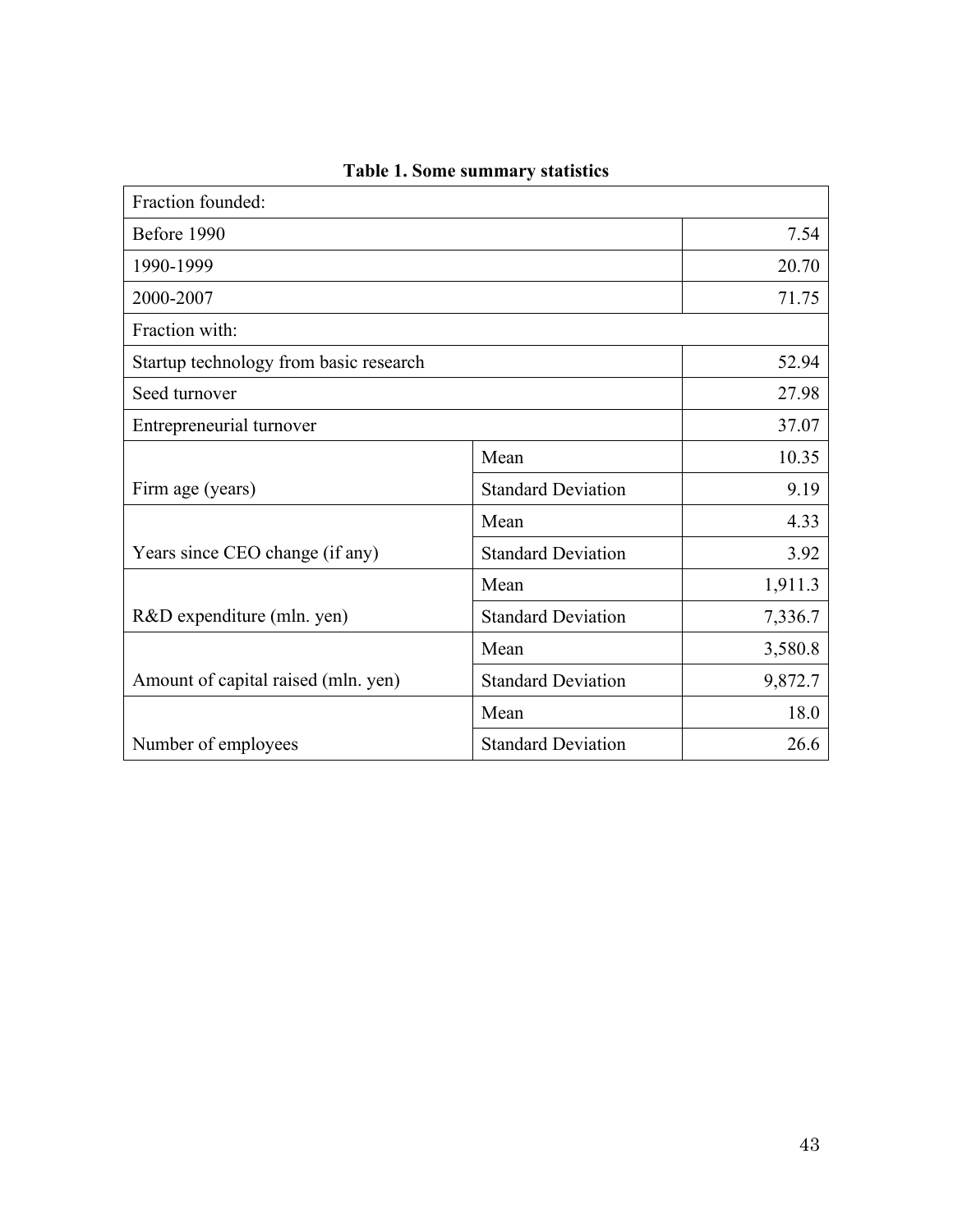| Cohorts of entry                                                  | Before 1990 | 1990-1999 | 2000-2004 | 2005-2009 |  |  |  |  |
|-------------------------------------------------------------------|-------------|-----------|-----------|-----------|--|--|--|--|
| Number of startups                                                | 43          | 118       | 276       | 133       |  |  |  |  |
| Fraction in total                                                 | 7.54        | 20.70     | 48.42     | 23.33     |  |  |  |  |
| Startups with founder CEOs at the time of survey                  |             |           |           |           |  |  |  |  |
| Fraction with startup                                             |             |           |           |           |  |  |  |  |
| technology from basic research                                    | 23.08       | 32.08     | 51.22     | 73.20     |  |  |  |  |
| Fraction with CEOs                                                |             |           |           |           |  |  |  |  |
| Former scientists                                                 | 26.67       | 47.37     | 51.47     | 57.55     |  |  |  |  |
| Formerly employed in:                                             |             |           |           |           |  |  |  |  |
| Academia                                                          | 6.25        | 12.28     | 21.13     | 37.38     |  |  |  |  |
| Large corporations                                                | 18.75       | 54.39     | 38.73     | 30.84     |  |  |  |  |
| Other non-academia                                                | 75.00       | 33.33     | 40.14     | 31.78     |  |  |  |  |
| Startups with non-founder CEOs at the time of survey<br>$\bullet$ |             |           |           |           |  |  |  |  |
| Fraction with startup                                             |             |           |           |           |  |  |  |  |
| technology from basic research                                    | 26.32       | 37.78     | 61.96     | 62.50     |  |  |  |  |
| Fraction with CEOs                                                |             |           |           |           |  |  |  |  |
| Former scientists                                                 | 52.63       | 47.83     | 35.85     | 25.00     |  |  |  |  |
| Formerly employed in:                                             |             |           |           |           |  |  |  |  |
| Academia                                                          | 0.00        | 24.44     | 17.31     | 5.88      |  |  |  |  |
| Large corporations                                                | 45.00       | 48.89     | 49.04     | 58.82     |  |  |  |  |
| Other non-academia                                                | 55.00       | 26.67     | 33.65     | 35.29     |  |  |  |  |

# **Table 2. Testing EP1**

Note: Academia includes universities and public research corporations.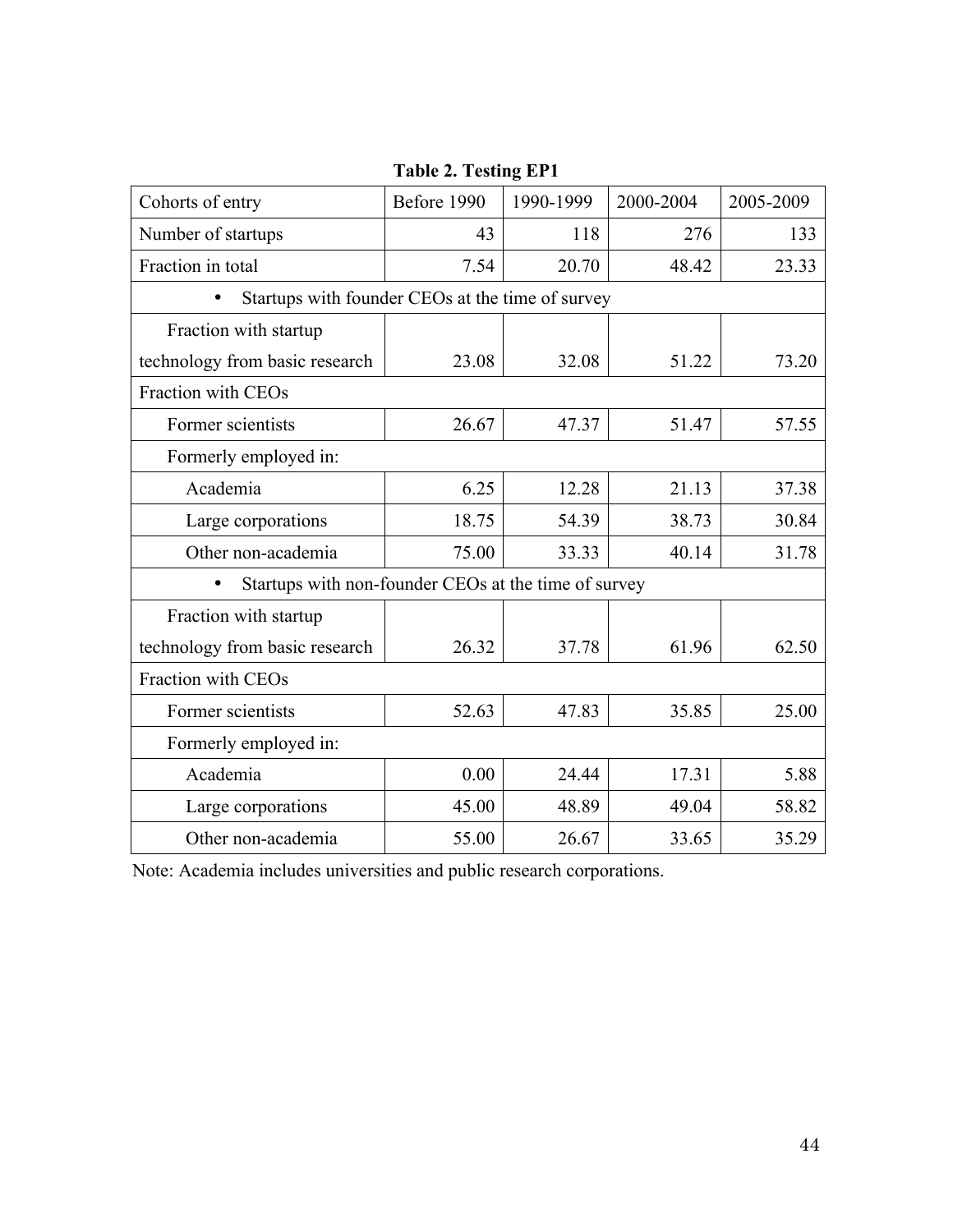|                        |             | Log paid capital |     |              | Log number of employees in |               |     |              |        |
|------------------------|-------------|------------------|-----|--------------|----------------------------|---------------|-----|--------------|--------|
| Dependent variable     |             | in founding year |     |              | founding year              |               |     |              |        |
| Non-founder            | Coefficient | 0.719            | *** | 0.629        | ***                        | 0.381         | *** | 0.405        | ***    |
| <b>CEO</b>             | St. Error   | 0.331            |     | 0.177        |                            | 0.118         |     | 0.125        |        |
| Basic research         | Coefficient |                  |     | $-0.678$     | ***                        |               |     | $-0.191$     |        |
| core technology        | St. Error   |                  |     | 0.186        |                            |               |     | 0.123        |        |
| Diversifying           | Coefficient |                  |     | $-0.637$     | $\ast$                     |               |     | 0.410        | *      |
| entrant                | St. Error   |                  |     | 0.355        |                            |               |     | 0.213        |        |
| US patent              | Coefficient |                  |     | 0.582        | ***                        |               |     | 0.207        | $\ast$ |
| activity dummy         | St. Error   |                  |     | 0.218        |                            |               |     | 0.118        |        |
|                        | Coefficient | 0.992            |     | 0.430        |                            | 0.875         | *** | 0.826        | ***    |
| Constant               | St. Error   | 0.626            |     | 0.648        |                            | 0.137         |     | 0.236        |        |
|                        |             | Founding year    |     |              |                            | Founding year |     |              |        |
|                        |             | dummies,         |     |              |                            | dummies,      |     |              |        |
|                        |             | R&D activity     |     | All other    |                            | R&D activity  |     | All other    |        |
| Other controls         |             | area dummies     |     | controls too |                            | area dummies  |     | controls too |        |
| Number of observations |             | 403              |     | 366          |                            | 379           |     | 347          |        |
| Number of firms        |             | 275              |     | 262          |                            | 260           |     | 248          |        |
| Adjusted R-squared     |             | 0.094            |     | 0.186        |                            | 0.110         |     | 0.147        |        |

**Table 3. Estimations of regression (13)**

Note: \*\*\* indicates that the coefficient is significant at 1 percent level, \*\* at 5 percent level, and \* at 10 percent level. Robust clustered standard errors. Other controls (not shown) in columns 2 and 4 include CEO prior job and prior occupation dummies, CEO's education dummies, seven area of activity dummies and 48 founding year dummies.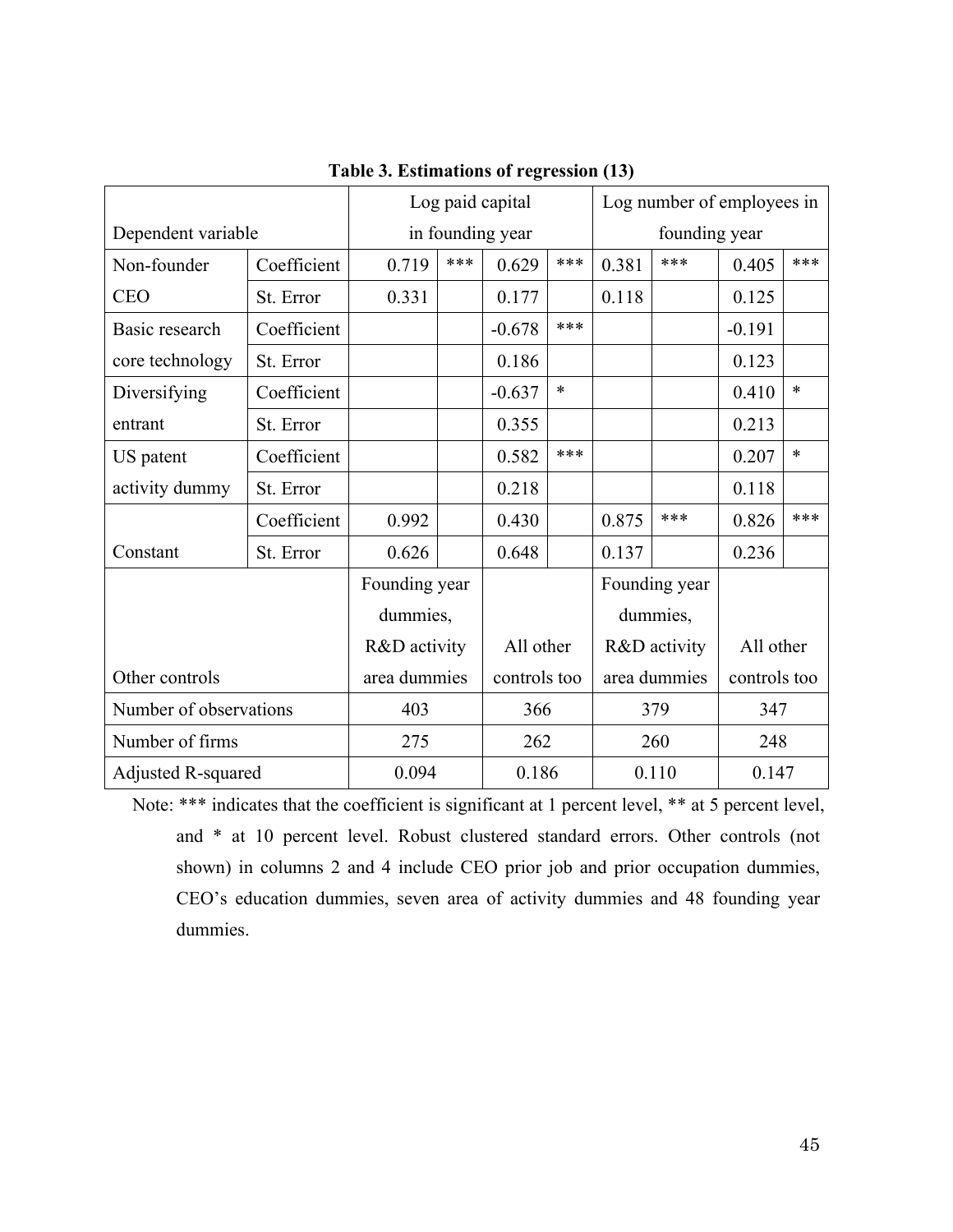| Dependent variable     |             | Log R&D expenditure in survey year |        |               |     |              |        |              |        |
|------------------------|-------------|------------------------------------|--------|---------------|-----|--------------|--------|--------------|--------|
|                        | Coefficient | 0.714                              | $\ast$ | 0.750         | *** | 0.731        | ***    | 0.475        | $***$  |
| Non-founder CEO        | St. Error   | 0.375                              |        | 0.217         |     | 0.242        |        | 0.212        |        |
|                        | Coefficient | $-0.006$                           |        |               |     |              |        |              |        |
| CEO tenure             | St. Error   | 0.032                              |        | Excluded      |     | Excluded     |        | Excluded     |        |
| Non-founder CEO        | Coefficient | 0.000                              |        |               |     |              |        |              |        |
| inter. w/tenure        | St. Error   | 0.047                              |        | Excluded      |     | Excluded     |        | Excluded     |        |
|                        | Coefficient | 0.102                              | **     | 0.095         | *** | 0.058        | $\ast$ | 0.004        |        |
| Firm age               | St. Error   | 0.043                              |        | 0.027         |     | 0.031        |        | 0.029        |        |
|                        | Coefficient | $-0.002$                           | **     | $-0.002$      | *** | $-0.001$     | $\ast$ | $-0.001$     |        |
| Firm age squared       | St. Error   | 0.001                              |        | 0.001         |     | 0.001        |        | 0.000        |        |
| US patent activity     | Coefficient |                                    |        |               |     | 1.021        | ***    | 0.848        | ***    |
| dummy                  | St. Error   |                                    |        |               |     | 0.236        |        | 0.229        |        |
| Log number of          | Coefficient |                                    |        |               |     |              |        | 0.734        | ***    |
| employees              | St. Error   |                                    |        |               |     |              |        | 0.104        |        |
|                        | Coefficient | 1.861                              | ***    | 1.858         | *** | 2.010        | ***    | 0.874        | $\ast$ |
| Constant               | St. Error   | 0.278                              |        | 0.267         |     | 0.457        |        | 0.470        |        |
|                        |             | Activity area                      |        | Activity area |     | All other    |        | All other    |        |
| Other controls         |             | dummies                            |        | dummies       |     | controls too |        | controls too |        |
| Number of observations |             | 298                                |        | 298           |     | 276          |        | 273          |        |
| Number of firms        |             | 211                                |        | 211           |     | 201          |        | 198          |        |
| Adjusted R-squared     |             | 0.269                              |        | 0.274         |     | 0.355        |        | 0.479        |        |

**Table 4. Estimations of regression (14)**

Notes: \*\*\* indicates that the coefficient is significant at 1 percent level, \*\* at 5 percent level, and \* at 10 percent level. Robust clustered standard errors. Other controls (not shown) in columns 2 and 4 include CEO prior job and prior occupation dummies, CEO's education dummies, dummy equal to 1 if entrant from a related industry and zero otherwise, and dummy equal to 1 if the startup technology came from basic research and zero otherwise.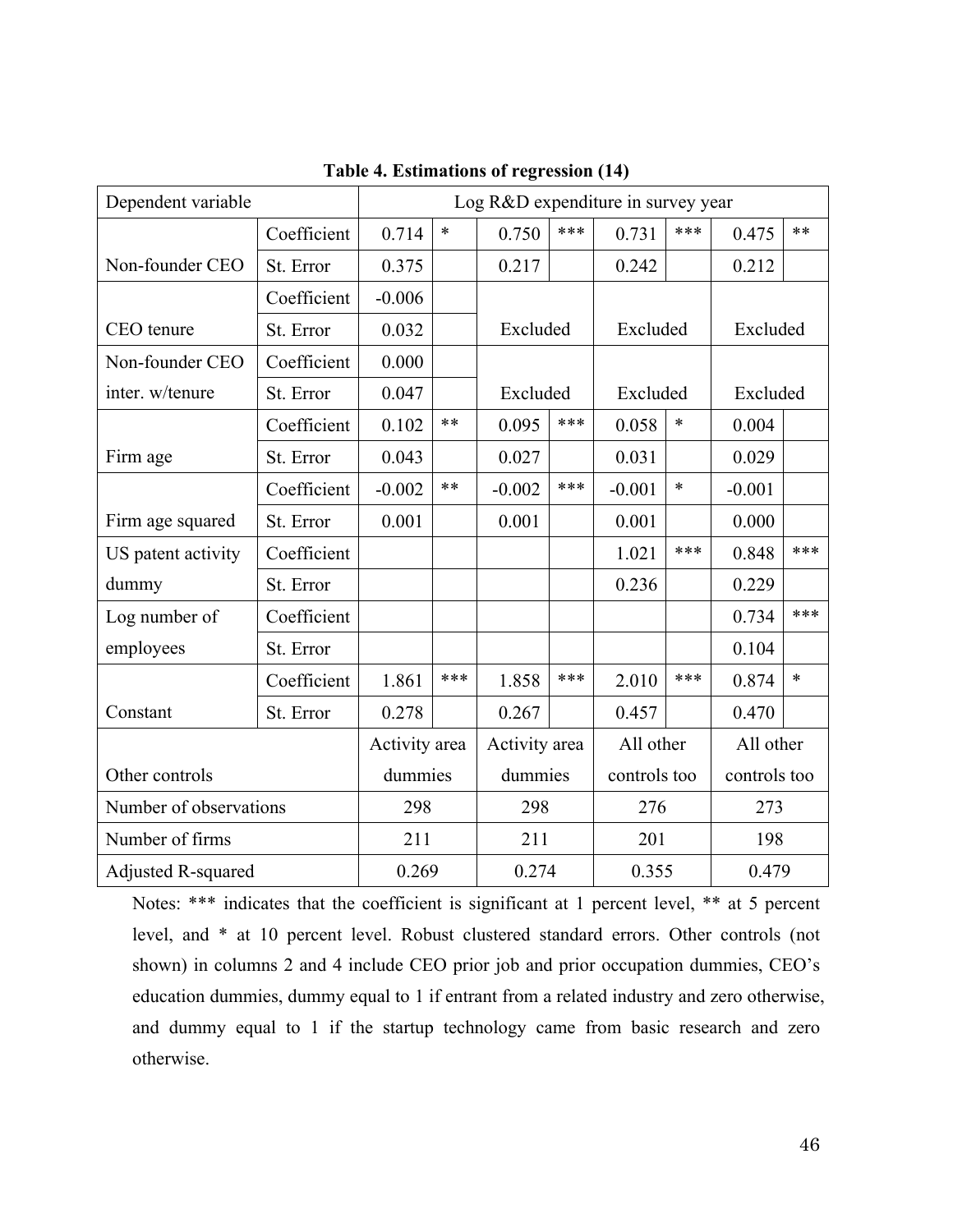|                               |                                   | Log paid capital in<br>$\text{Log}$ # of employees in |        |             |        |  |
|-------------------------------|-----------------------------------|-------------------------------------------------------|--------|-------------|--------|--|
| Dependent variable            |                                   | survey year                                           |        | survey year |        |  |
|                               | Coefficient                       | $-0.005$                                              |        | $-0.297$    |        |  |
| Non-founder CEO               | St. Error                         | 0.422                                                 |        | 0.268       |        |  |
|                               | Coefficient                       | 0.042                                                 |        | $-0.022$    |        |  |
| CEO tenure                    | St. Error                         | 0.047                                                 |        | 0.023       |        |  |
| Non-founder CEO inter.        | Coefficient                       | 0.108                                                 | $\ast$ | 0.108       | $***$  |  |
| w/tenure                      | St. Error                         | 0.063                                                 |        | 0.043       |        |  |
| Change in core technology     | Coefficient                       | $-0.057$                                              |        | 0.063       |        |  |
| since founding                | St. Error                         | 0.195                                                 |        | 0.137       |        |  |
|                               | Coefficient                       | 0.762                                                 | ***    | 0.217       | $\ast$ |  |
| US patent dummy               | St. Error                         | 0.207                                                 |        | 0.113       |        |  |
| Log initial paid capital $#$  | Coefficient                       | 0.287                                                 | ***    | 0.307       | ***    |  |
| of employees)                 | St. Error                         | 0.102                                                 |        | 0.105       |        |  |
|                               | Coefficient                       | 0.941                                                 |        | 0.972       | $***$  |  |
| Constant                      | St. Error                         | 0.712                                                 |        | 0.308       |        |  |
|                               |                                   | Activity areas, CEO and startup background            |        |             |        |  |
| Other controls                | dummies, 48 founding year dummies |                                                       |        |             |        |  |
| Number of observations<br>361 |                                   |                                                       |        |             |        |  |
| Number of firms               |                                   | 259<br>243                                            |        |             |        |  |
| Adjusted R-squared            | 0.426<br>0.373                    |                                                       |        |             |        |  |

**Table 5. Estimations of regression (15)**

Notes: \*\*\* indicates that the coefficient is significant at 1 percent level, \*\* at 5 percent level, and \* at 10 percent level. Robust clustered standard errors. Other controls (not shown) include 48 founding year dummies, seven areas of main activity dummies, CEO prior job and prior occupation dummies, CEO's education dummies, dummy equal to 1 if entrant from a related industry and zero otherwise, and dummy equal to 1 if the startup technology came from basic research and zero otherwise.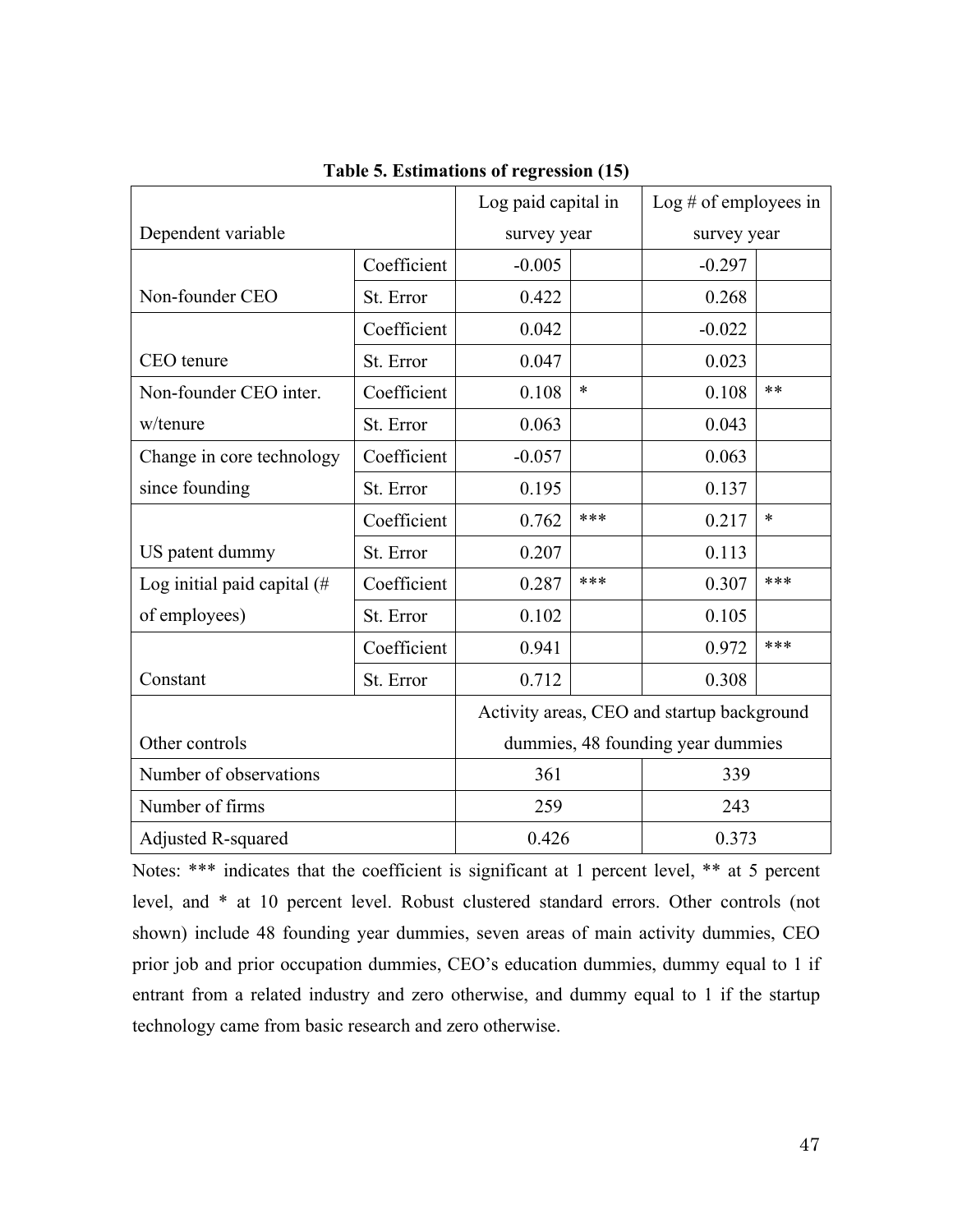| Firms managed by:              |             | Non-founder                                   | Founder                    |           | t-test (mean comparison) |  |  |
|--------------------------------|-------------|-----------------------------------------------|----------------------------|-----------|--------------------------|--|--|
| Stages of IPO:                 | Fractions   |                                               | One-sided                  | Two-sided |                          |  |  |
| Have conducted IPO             |             | 0.064                                         | 0.024                      | 0.081     | 0.162                    |  |  |
| Have specific IPO plan         |             | 0.096                                         | 0.049                      | 0.090     | 0.180                    |  |  |
| No IPO intention               |             | 0.383                                         | 0.500                      | 0.966     | 0.068                    |  |  |
| Number of observations         |             | 94                                            | 164                        |           |                          |  |  |
| Dependent variable             |             |                                               | IPO stage (ordered probit) |           |                          |  |  |
|                                | Coefficient | 0.420                                         | $**$                       | 0.488     | $**$                     |  |  |
| Non-founder CEO                | St. Error   | 0.192                                         |                            | 0.222     |                          |  |  |
| Core technology                | Coefficient |                                               |                            | $-0.299$  |                          |  |  |
| changed since founded          | St. Error   |                                               |                            | 0.218     |                          |  |  |
| US patenting activity          | Coefficient |                                               |                            | 0.523     | $***$                    |  |  |
| dummy                          | St. Error   |                                               |                            | 0.216     |                          |  |  |
|                                | Coefficient |                                               |                            | $-0.027$  |                          |  |  |
| Log initial paid capital       | St. Error   |                                               |                            | 0.078     |                          |  |  |
|                                | Coefficient |                                               |                            | 1.097     | ***                      |  |  |
| VC financing dummy             | St. Error   |                                               |                            | 0.219     |                          |  |  |
| Other controls                 |             | Area of activity and 48 founding year dummies |                            |           |                          |  |  |
| Number of observations (firms) | 221         |                                               | 200                        |           |                          |  |  |
| Pseudo R-squared               |             | 0.168                                         |                            | 0.269     |                          |  |  |

**Table 6. Effect on stages of IPO**

Notes: P-values in mean comparison t-test with unequal variance. \*\* indicates that the coefficient is significant at 5 percent level. "IPO stage" refers to four answer categories as described in the main text.